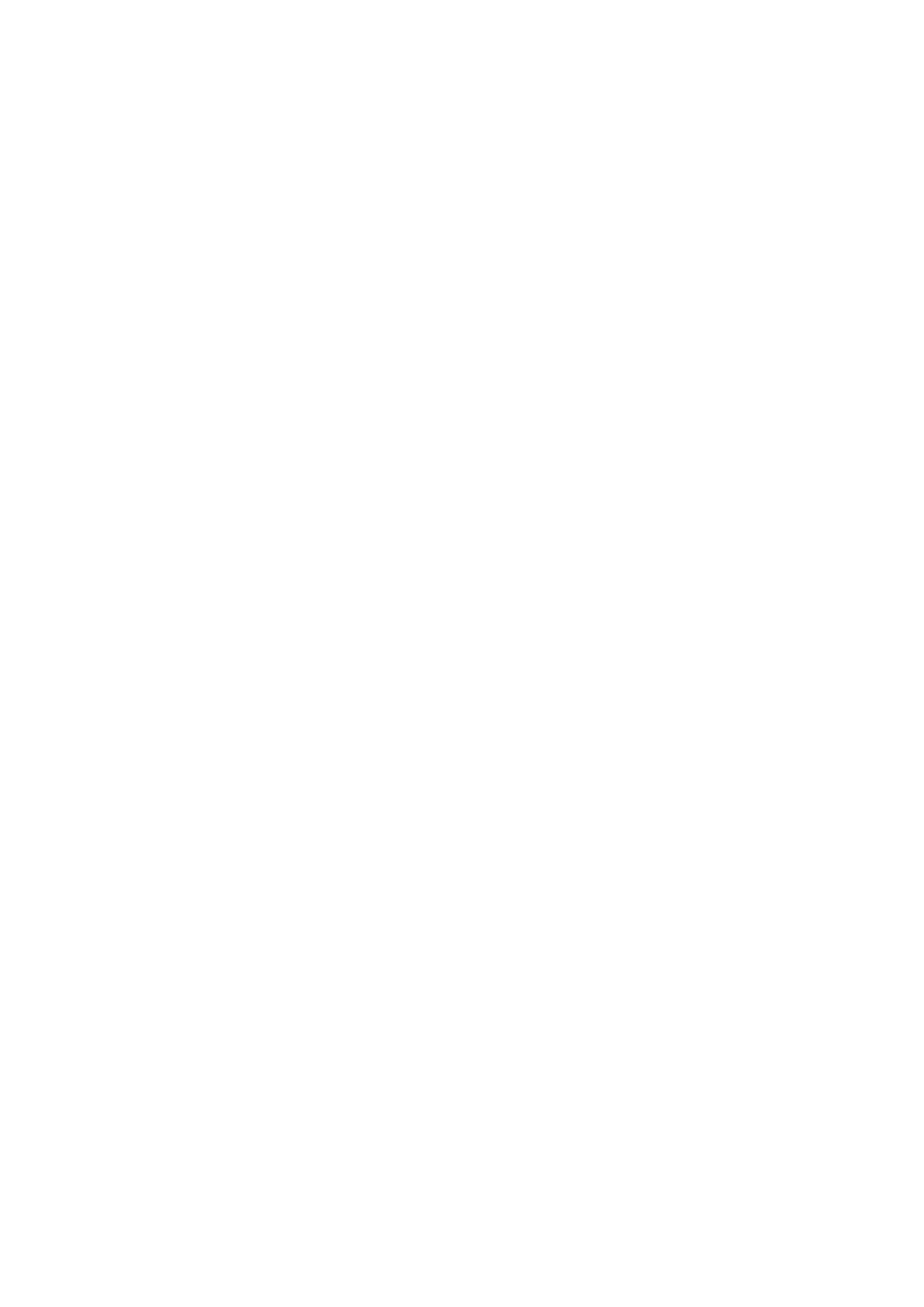### **Contents**

| 1.                                                            |                                                                      |  |  |  |  |  |
|---------------------------------------------------------------|----------------------------------------------------------------------|--|--|--|--|--|
| 2.                                                            |                                                                      |  |  |  |  |  |
| 3.                                                            | Characteristics of the Private Rented Sector in Northern Ireland  14 |  |  |  |  |  |
| 4.                                                            |                                                                      |  |  |  |  |  |
| 5.                                                            |                                                                      |  |  |  |  |  |
| 6.                                                            |                                                                      |  |  |  |  |  |
| 7.                                                            |                                                                      |  |  |  |  |  |
| 8.                                                            |                                                                      |  |  |  |  |  |
| 9.                                                            |                                                                      |  |  |  |  |  |
|                                                               |                                                                      |  |  |  |  |  |
| ANNEX A 2006 Private Tenancies Order Proposals for Change  53 |                                                                      |  |  |  |  |  |
|                                                               |                                                                      |  |  |  |  |  |
| ANNEX C Landlord Registration Proposals for Change 56         |                                                                      |  |  |  |  |  |
|                                                               |                                                                      |  |  |  |  |  |
|                                                               |                                                                      |  |  |  |  |  |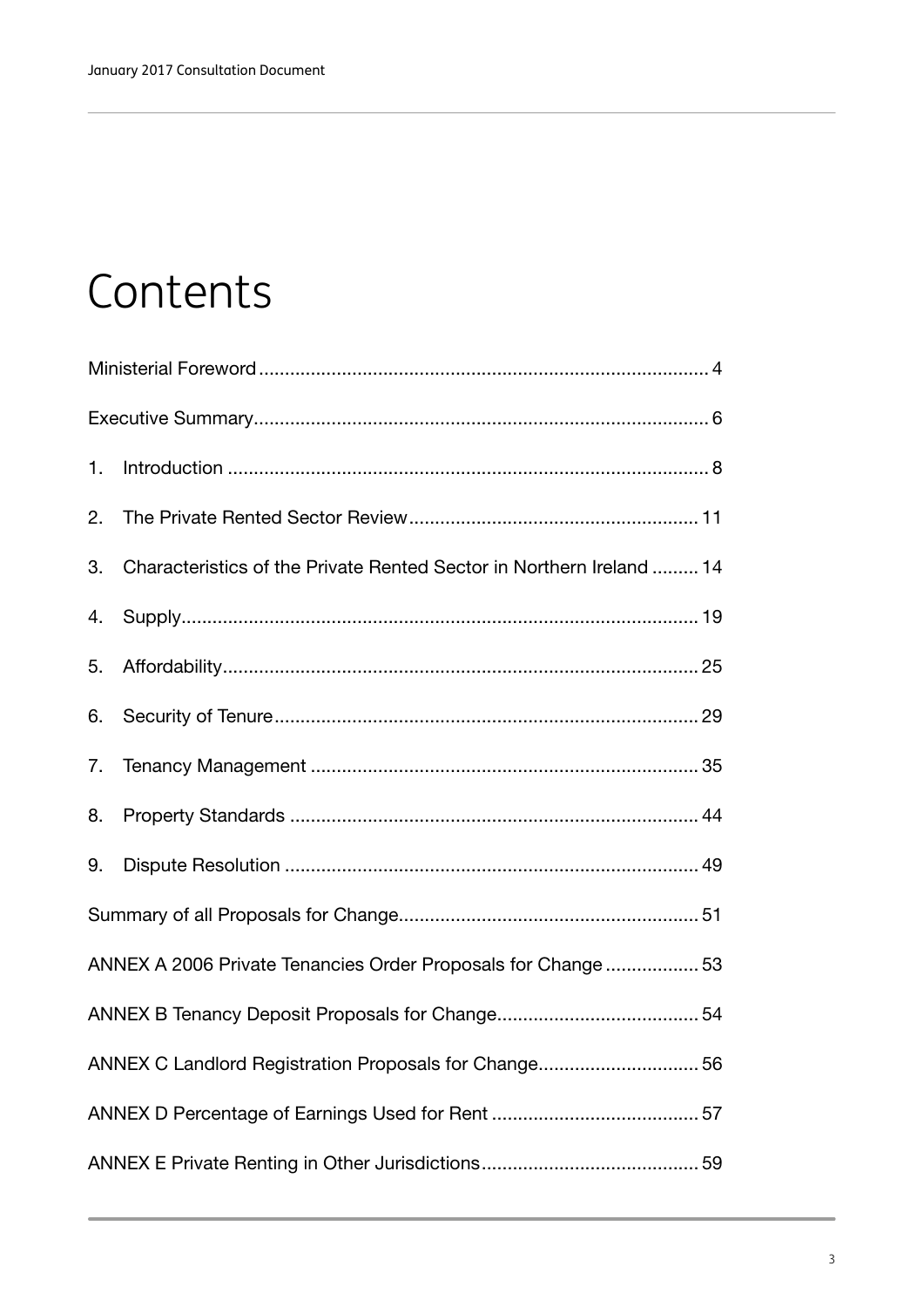### Ministerial Foreword



I have great pleasure in launching these proposals for change for the private rented sector in Northern Ireland. This document is the culmination of a detailed examination of the role of the private rented sector and the existing regulation that governs the sector.

The Department's vision for the private rented sector is one which is professional, well managed, affordable, sustainable and which provides a viable housing option with security for both tenants and landlords.

The private rented sector is instrumental in meeting housing need in Northern Ireland. It has always catered for a diverse range of households but increasingly it is becoming a more permanent home for a growing number of people.

The sector has grown dramatically over the past 25 years and this has lead to an increased focus on the sector, and it is for this reason that any policies introduced must be future proof so they can adapt to the changing needs of landlords and tenants.

The Department has worked closely with colleagues in the University of Ulster, Housing Rights, Chartered Institute of Housing, Northern Ireland Housing Executive, Local Councils, Royal Institute of Chartered Surveyors, Landlords Association for Northern Ireland,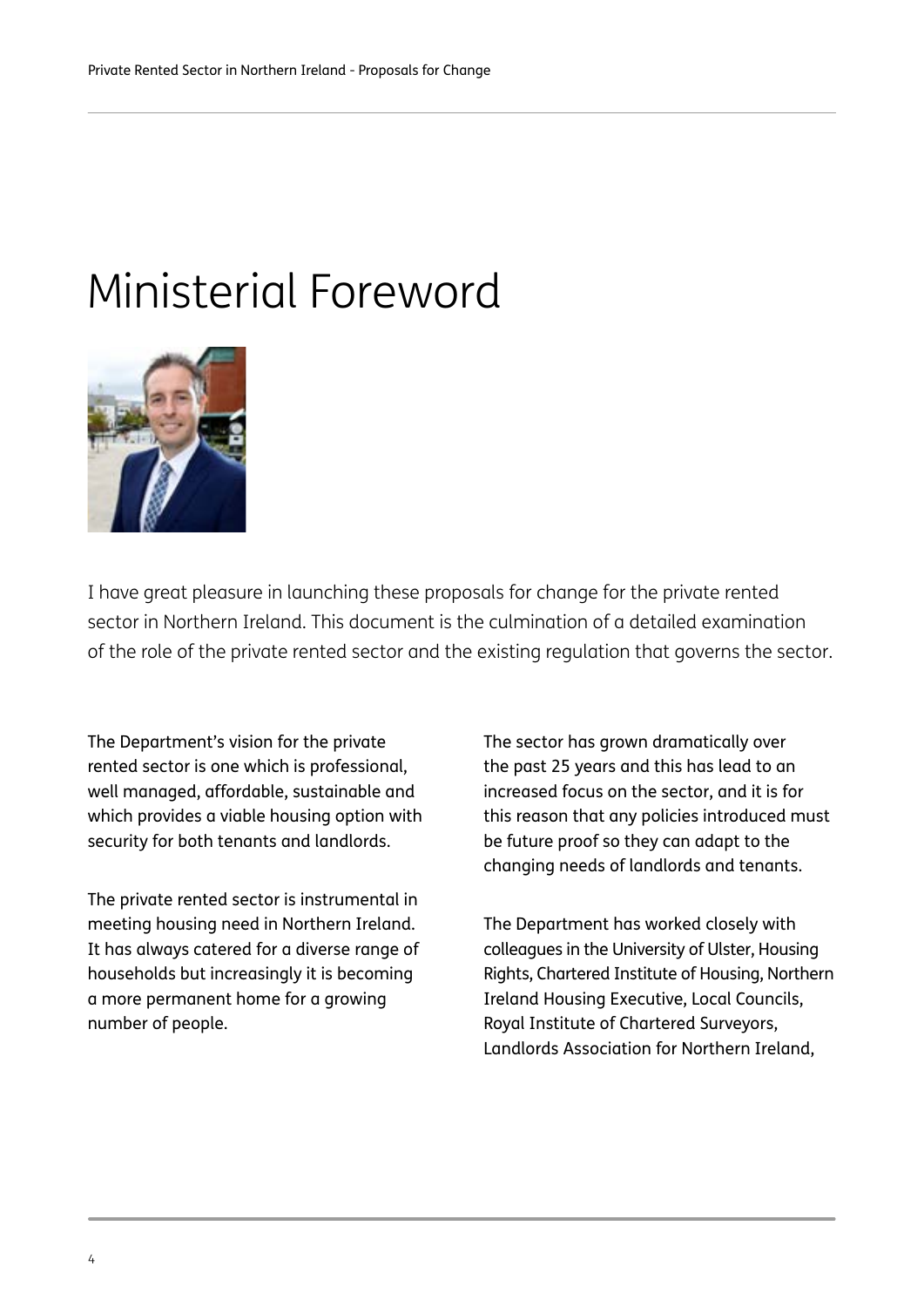Private Tenants Forum and the Association of Residential Letting Agents. Their input has directly informed our vision and the proposals set out in this consultation document.

The consultation provides a detailed examination of the existing challenges facing landlords and tenants in the private rented sector. The proposals are evidence based, are responsive to the changing private rented sector landscape and will provide a sound basis for making the private rented sector a better place for all who live or work there.

I invite you to take this opportunity to respond to the document and help shape the future of the private rented sector to make it fit for purpose.

Thank you.

Paul Givan

MINISTER FOR COMMUNITIES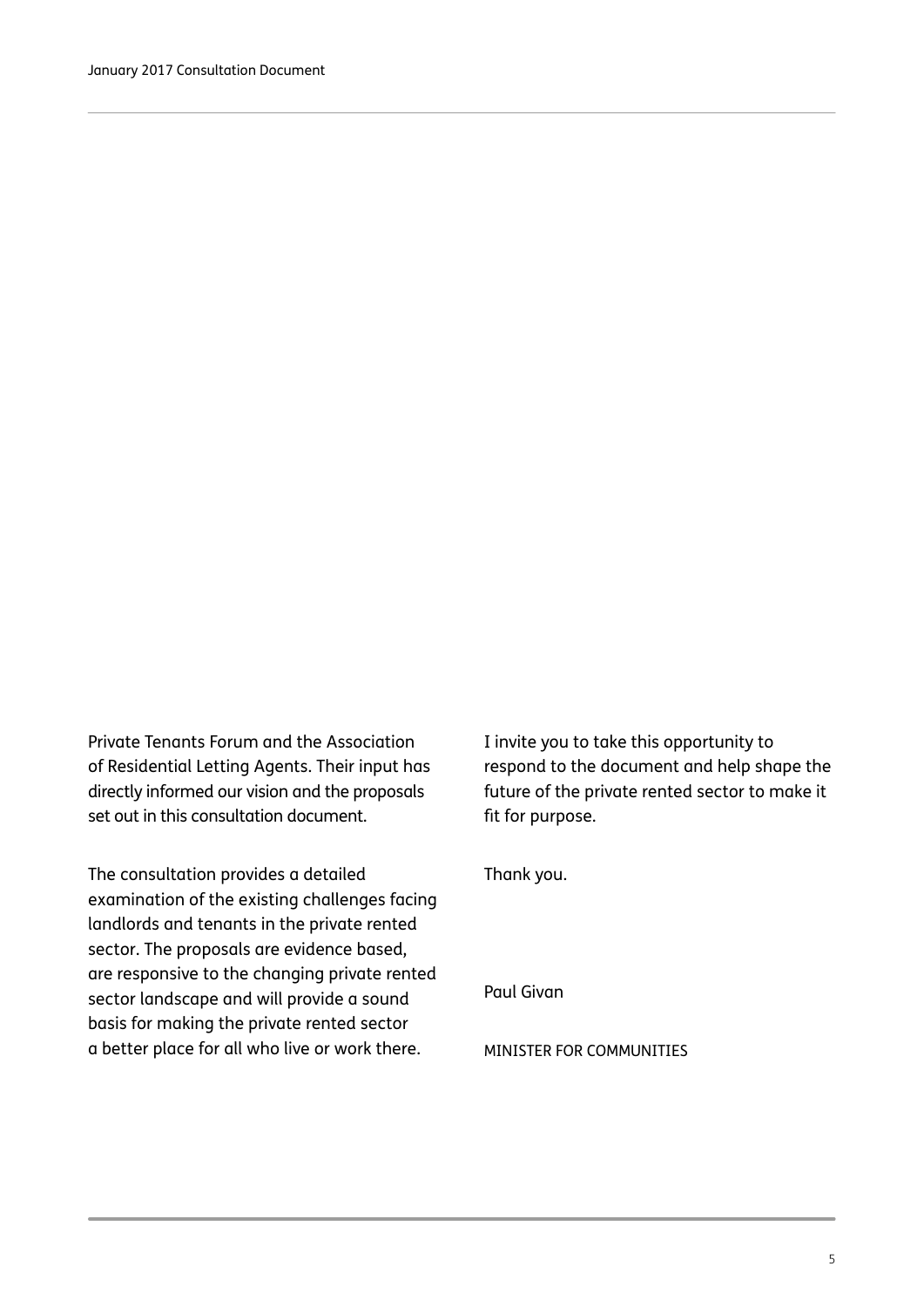## Executive Summary

This public consultation document is the second stage in the Department's Review of the Role and Regulation of the Private Rented Sector. It proposes a number of changes which will impact on both landlords and tenants.

The aim of the review is to consider the current and potential future role of the sector and assess the effectiveness of current regulation, identifying where improvements can be made to help make the private rented sector a more attractive housing option. Whatever is introduced, it is important to get the balance right, protecting tenants while ensuring good landlords aren't burdened with unnecessary or cumbersome regulation.

### **This document sets out proposals on:**

- Supply
- Affordability
- Security of Tenure
- Tenancy Management
- Property Standards
- Dispute Resolution

### **The Department proposes to:**

- gauge the appetite of institutional investors from Great Britain to invest in Northern Ireland
- encourage the development of more mixed tenure housing areas
- scope out the role of Housing Associations in the private rented sector
- restrict number of times rent can be increased in a 12 month period
- ensure all private tenants are issued with a written agreement which must contain mandatory terms
- increase the minimum notice to quit period from four weeks to two months
- introduce a Fast Track Eviction process
- consider landlord training programme
- pilot a dedicated landlord advice line
- develop a tenant information pack
- amend the Landlord Registration Regulations to incorporate a fitness declaration at the point of registration
- introduce a regulatory framework for letting agents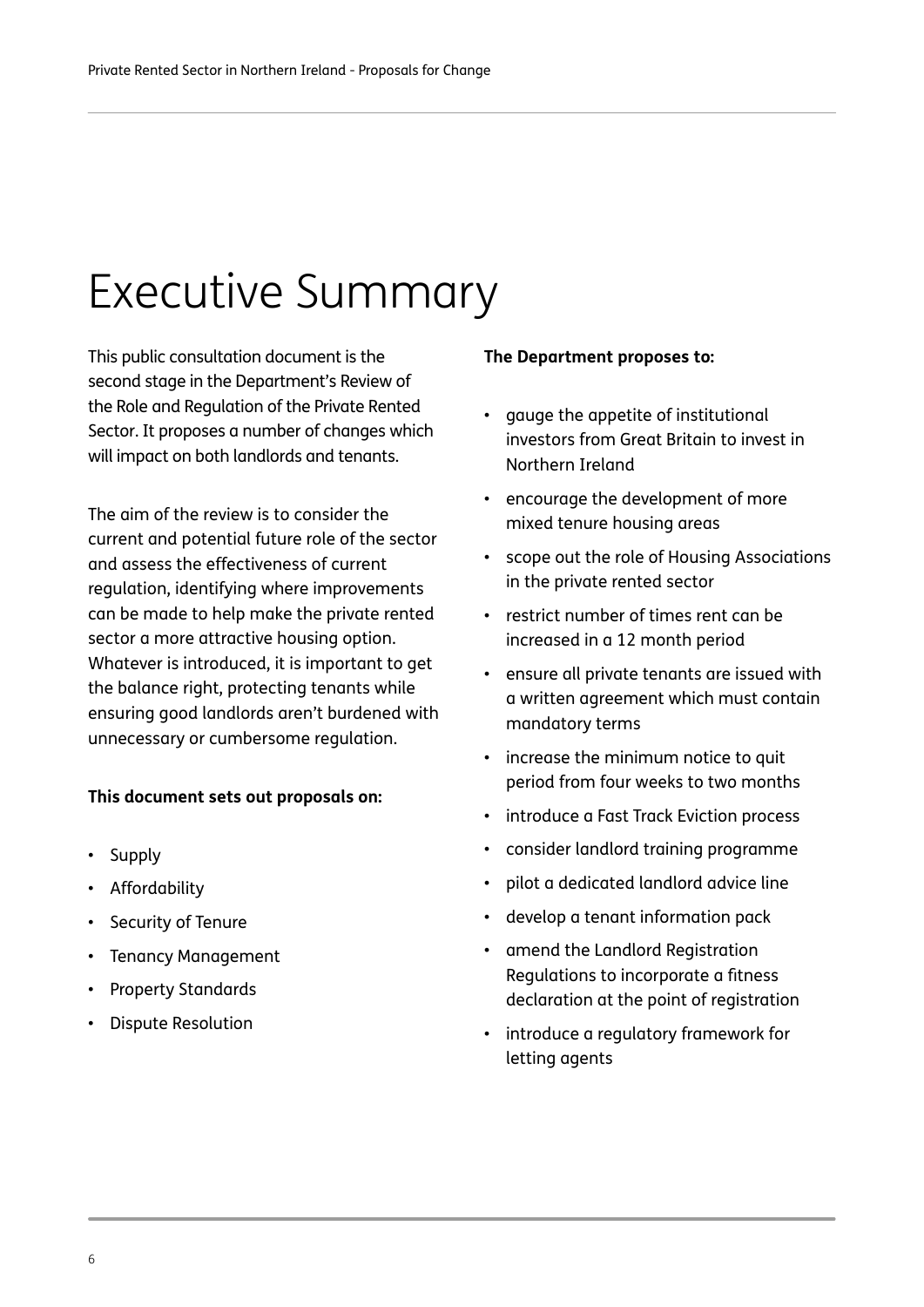- introduce requirement for landlords to provide smoke alarms, carbon monoxide detectors and carry out periodic electrical checks
- introduce legislation around Energy Performance Certificate ratings with possible exemptions
- move the 1945 date for rent control to 1956
- establish an independent housing panel for Northern Ireland

Following the consultation period, which will end on 3 April 2017 the Department will set out how the agreed proposals will be implemented over the rest of the Assembly mandate, including any necessary legislation. Any new commitments will be subject to a regulatory impact assessment.

The Department does not have all the answers and it cannot bring in these changes alone. We will continue to work closely with key stakeholders to implement proposals.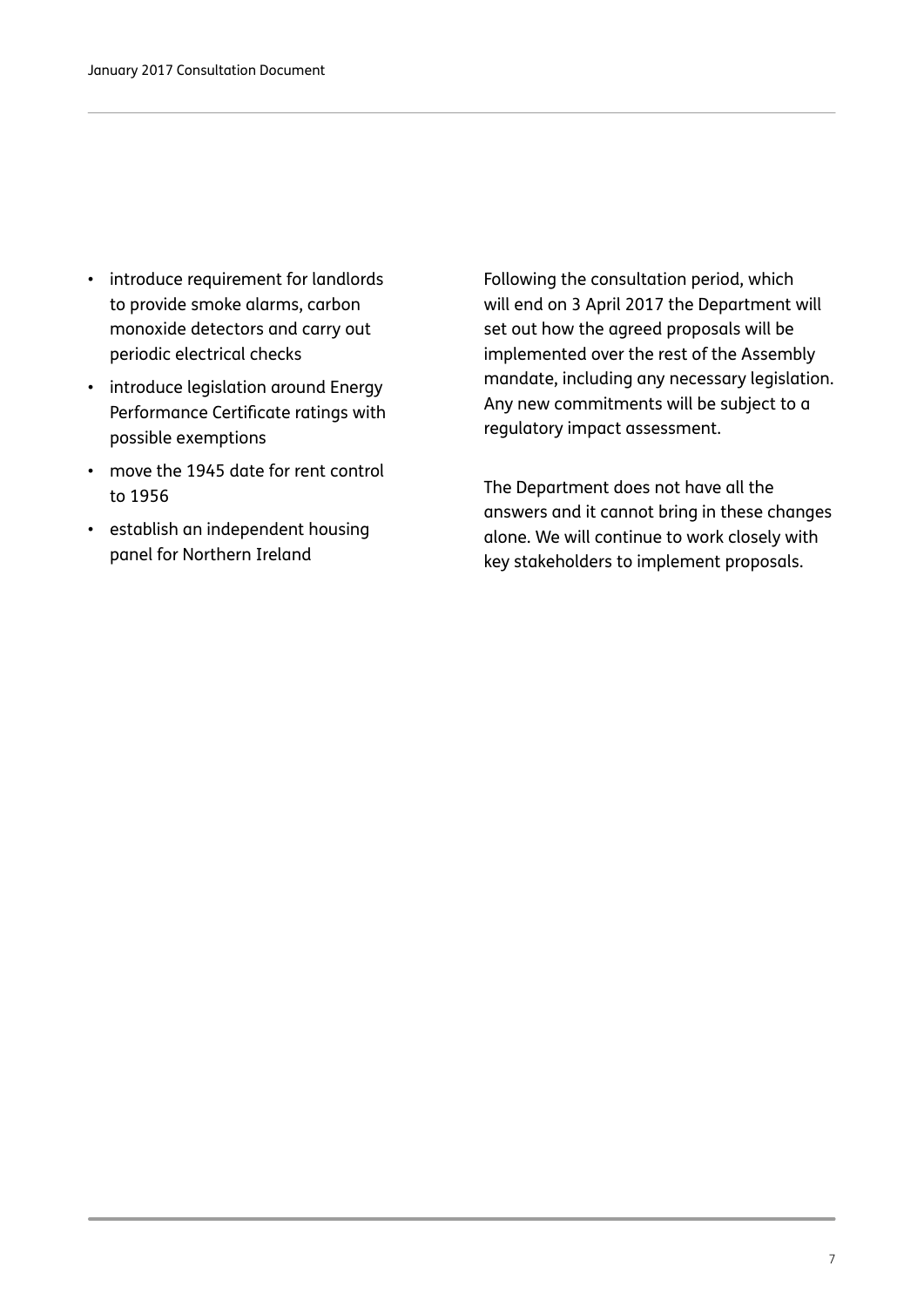### 1. Introduction

- 1.1 The Housing Strategy for Northern Ireland (2012-2017) has a vision focused on ensuring that everyone has the opportunity to access good quality housing at a reasonable cost. The private rented sector, which currently accounts for over 16% of the total housing market, has an important role in helping meet that vision. The subsequent Housing Strategy Action Plan made a commitment to make the private rented sector a more attractive housing option for more people by improving standards and regulation.
- 1.2 A number of changes to the regulation of the sector have been made over the last six years as a result of the Private Rented Sector Strategy - "Building Sound Foundations" - which was published in March 2010. This strategy had as its primary objective to create the conditions in which the private rented sector contributes more fully to meeting rapidly changing housing needs and ensures the provision of good quality, well managed accommodation. The changes made included the introduction of longer notice to quit periods and both the Tenancy Deposit and Landlord Registration Schemes. These measures have helped to improve tenancy management and provided greater

security of tenure for long-term private rented tenants.

- 1.3 The Department launched a further review of the role and regulation of the private rented sector in November 2015. The first stage of the review was in the form of a discussion paper. The discussion paper contained a wide range of relevant issues impacting the private rented sector and sought the views of tenants, landlords and of those who work in the sector. It focused on the existing situation and asked what, if anything needed to change in order to make the sector a more attractive housing option. It also examined practice in other countries. The formal consultation on the discussion document closed in February 2016 and was followed by face to face engagement with a range of stakeholder groups.
- 1.4 This consultation paper uses the information obtained during this process. It presents the issues highlighted and provides recommendations for enhancing and improving the sector in the context of the Housing Strategy aim of making the private rented sector a more attractive housing option for a wider range of households.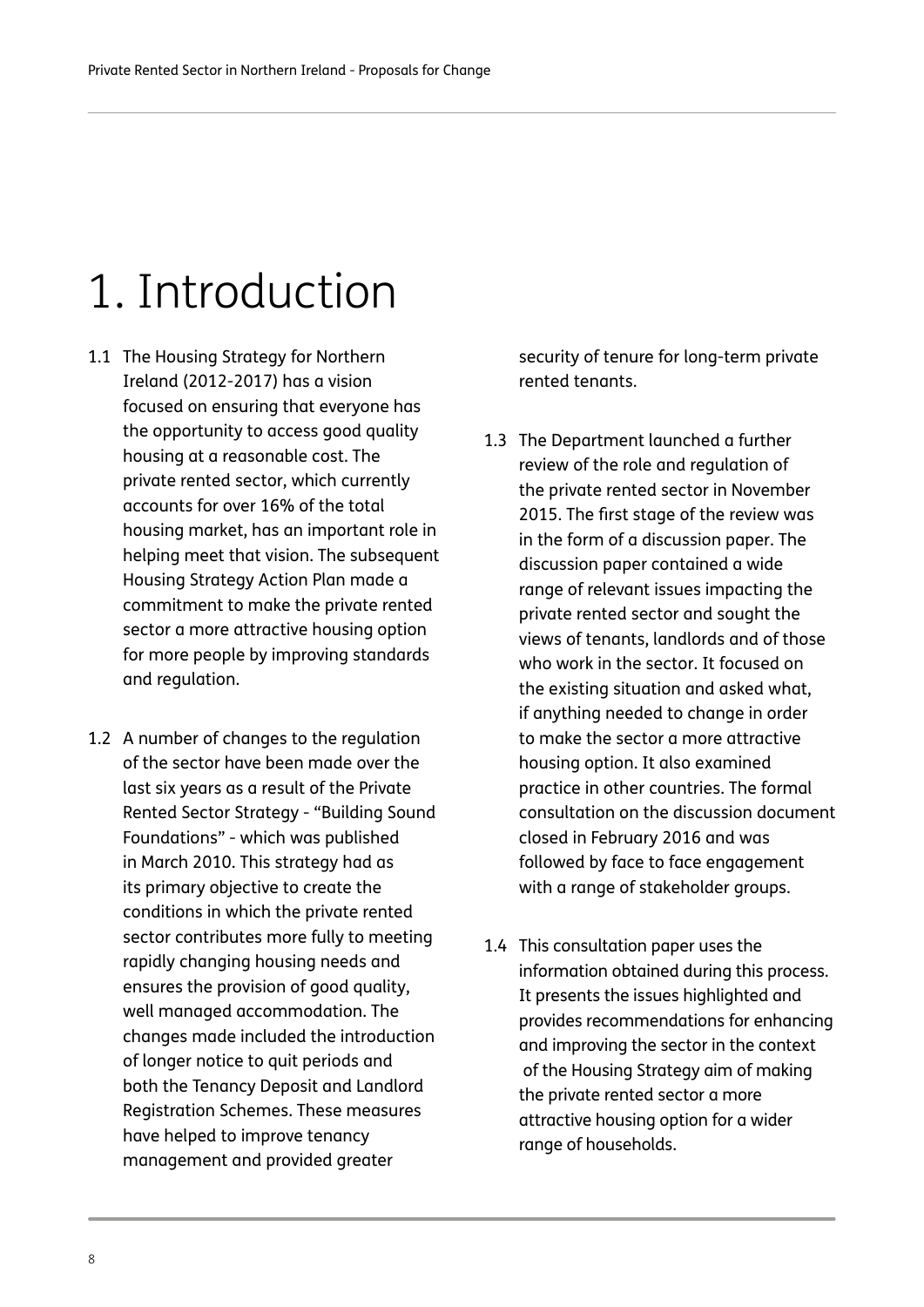- 1.5 The proposals for change included in this paper have been equality screened and a copy can be found at **[Review of](https://www.communities-ni.gov.uk/publications/review-role-and-regulation-private-rented-sector-proposals-change-screening)  [the Role and Regulation of the Private](https://www.communities-ni.gov.uk/publications/review-role-and-regulation-private-rented-sector-proposals-change-screening)  [Rented Sector - Proposals for Change](https://www.communities-ni.gov.uk/publications/review-role-and-regulation-private-rented-sector-proposals-change-screening)  [Screening Template](https://www.communities-ni.gov.uk/publications/review-role-and-regulation-private-rented-sector-proposals-change-screening)**. Following feedback from this consultation the agreed proposals will be subject to regulatory and equality impact assessments as required. A cost benefit analysis will be undertaken for agreed proposals which have a financial impact.
- 1.6 The Department has prepared the proposals in this document mindful of wider changes affecting the private rented sector. This includes a review of the statutory fitness standard, which is scheduled to produce proposals for public consultation in 2017, and the implementation of the Houses In Multiple Occupation Act (Northern Ireland) 2016.
- 1.7 The Department would welcome responses to proposals set out in this document and summarised at pages 51-52.

### **How to Respond**

The Department will consider all responses provided in writing, preferably in electronic format. Responses should reach the Department by Monday 3 April 2017. Please reply by email to: **policy.housing@communities-ni.gov.uk** or by post to:

### **Karen Barr**

Department for Communities Housing Policy, Strategy and Reform Private Rented Branch Level 3 Causeway Exchange 1-7 Bedford Street **BELFAST** BT2 7EG

If you wish to seek clarification on this document please contact Karen Barr on tel: 028 9051 5281 or by email **karen.barr@communities-ni.gov.uk**

### **Public Events**

The Department will hold four public events as outlined below to facilitate discussion on this document:

**Monday 13 February 2017 at 7.00pm** – The Sandel Centre, 6 Knocklynn Road, **Coleraine** BT52 1WT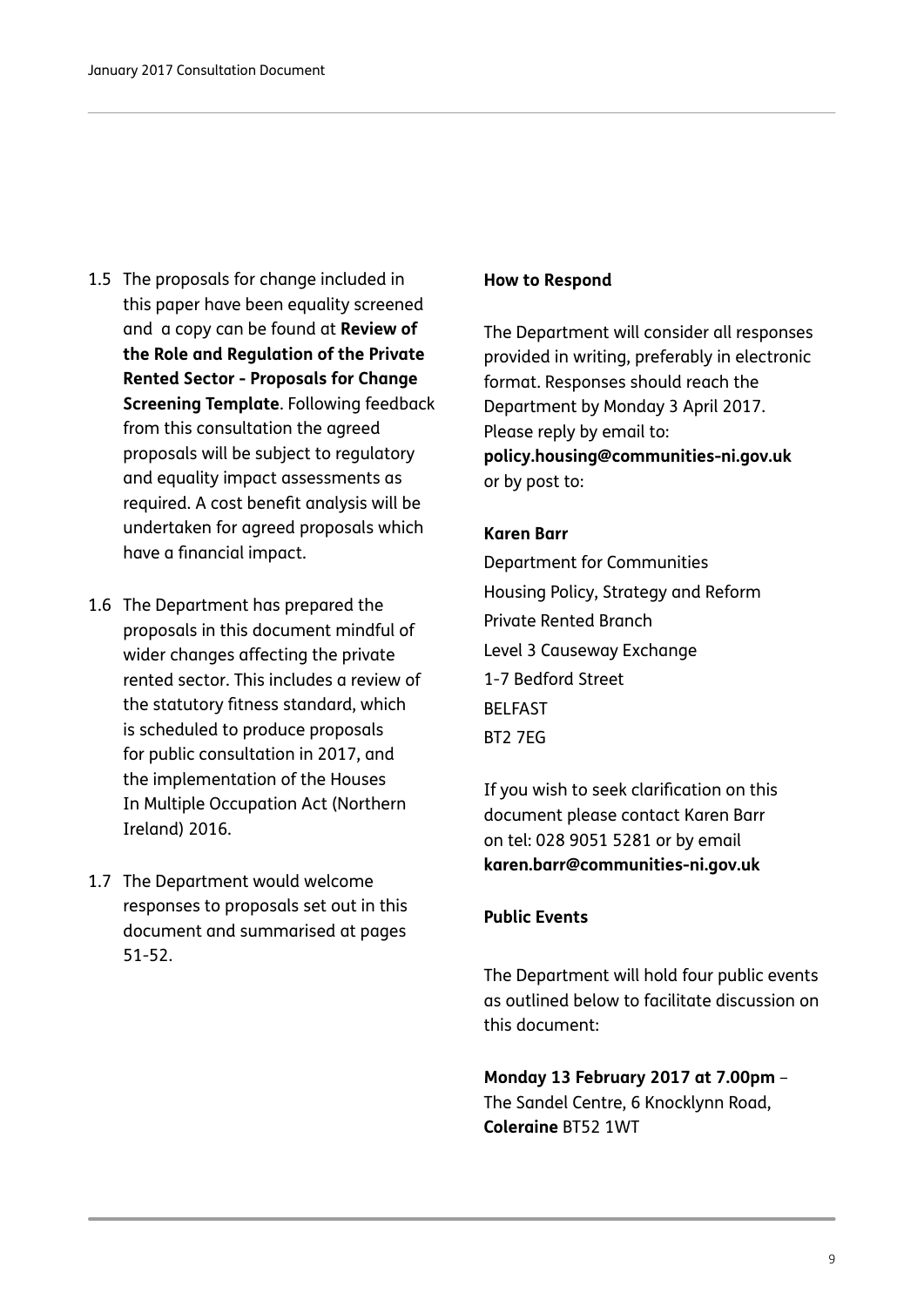**Wednesday 15 February 2017 at 7.00pm** Craigavon Civic Centre, Lakeview Road, **Craigavon** BT64 1AL

**Monday 20 February 2017 at 7.00pm** Cookstown Enterprise Centre, Derryloran Industrial Estate, Sandholes Road, Cookstown BT80 9LU

**Wednesday 22 February 2017 at 7.00pm** Grosvenor House, 5 Glengall Street, **Belfast**  BT12 5AD

To book your place at any of the above events please notify the Department before Monday 6 February 2017 by email to

**policy.housing@communities-ni.gov.uk**

### **Copies of this Discussion Paper**

This document is being produced primarily in electronic form and may be accessed on the Department's website. If you require access to this document in a different format – for example Braille, disk, audio cassette, larger font – or in a minority ethnic language please contact the Department's Private Rented Branch on 028 9051 5257 to discuss your requirements.

### **Confidentiality, Data Protection and Freedom of Information**

Your response may be made public by the Department and placed on the Department's website as part of the discussion process. If you do not want all or part of your response or name made public, please state this clearly in the response by marking your response as 'CONFIDENTIAL'. Any confidentiality disclaimer that may be generated by your organisation's IT system will be taken to apply only to information in your response for which confidentiality has been specifically requested.

Information provided in response to this document, including personal information, may be subject to publication or disclosure in accordance with the access to information regimes (these are primarily the Freedom of Information Act 2000 (FOIA) and the Data Protection Act 1998 (DPA)). If you want other information that you provide to be treated as confidential, please be aware that, under the FOIA, there is a statutory Code of Practice with which public authorities must comply and which deals, amongst other things, with obligations of confidence.

In view of this, it would be helpful if you could explain why you regard the information you have provided as confidential. If we receive a request for disclosure of the information we will take full account of your explanation, but we cannot give an assurance that confidentiality can be maintained in all circumstances. An automatic confidentiality disclaimer generated by your IT system will not, of itself, be regarded as binding on the Department.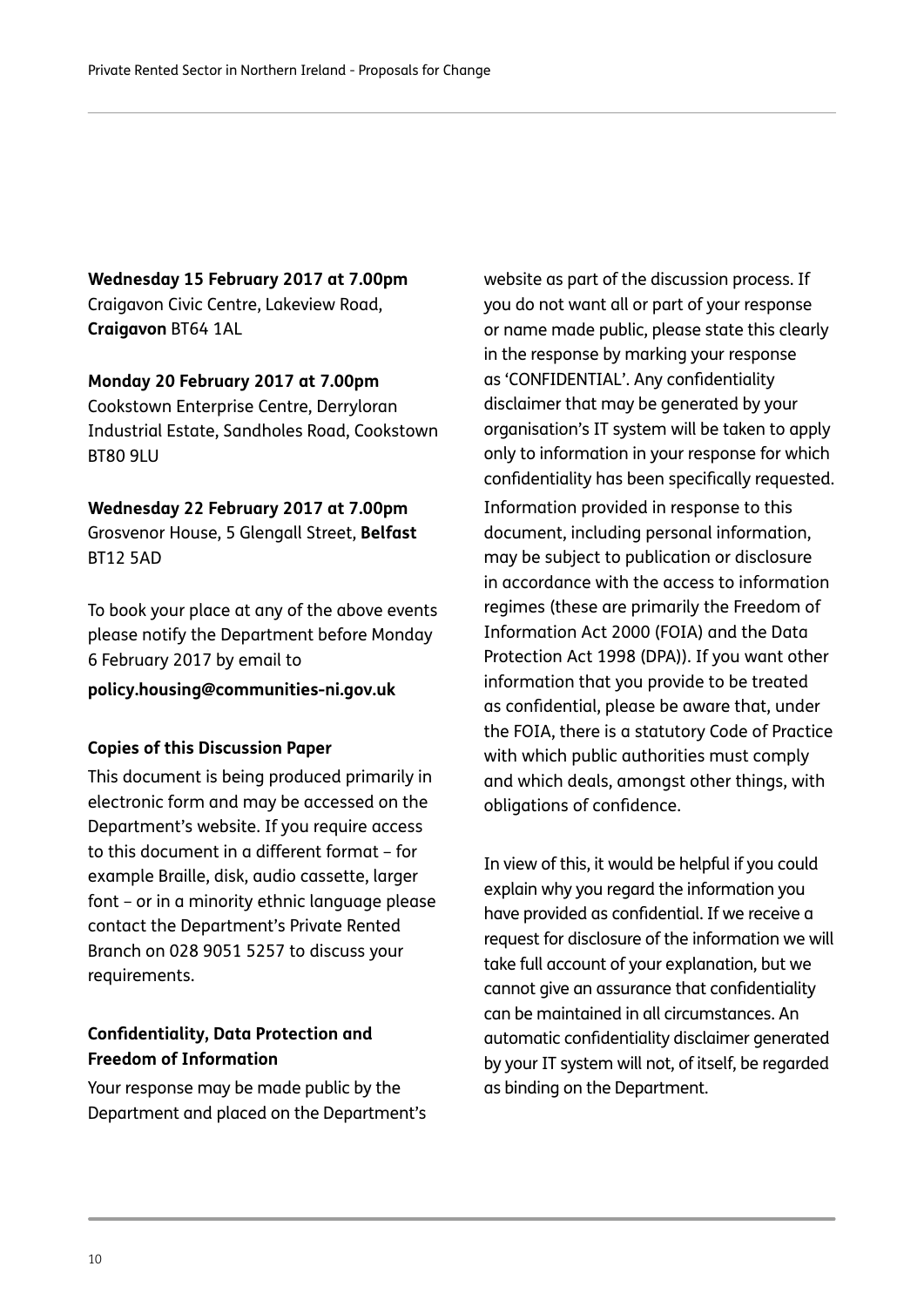# 2. The private rented sector review

- 2.1 The key objectives of the review are to:
	- assess the contribution the private rented sector currently makes and could potentially make in the future to increase housing supply, meet demand and need
	- identify the key enablers to support the current and potential future role of the private rented sector
	- evaluate the effectiveness of existing regulation
	- ascertain if there are any unintended consequences in the current system and make recommendations on how these could be addressed
	- assess the contribution the private rented sector does and could make to support the Northern Ireland Executive's Together Building a United Community Strategy, which has a clear focus on encouraging more shared housing
- 2.2 In delivering the objectives this review has looked at the:
	- opportunities and challenges that face those involved in the sector, including landlords and tenants
	- lessons learned from other parts of the United Kingdom, the Republic of Ireland and wider Europe
- 2.3 A very important part of the information gathering and discussion period was the series of public events and meetings held with stakeholders that facilitated conversation and debate on the discussion document. These included meetings with Council representatives, the Private Tenants Forum, the Landlords Association of Northern Ireland, Housing Rights, and the Rural Community Network.
- 2.4 There were 85 written responses received, and over 1,000 "hits" to the online document. As expected there were very differing views on some of the topics raised, for example on the subject of licensing there was a clear split between landlords who feel a licensing scheme is not needed and others who feel the sector would benefit from such a scheme.

### **Tenants Survey.**

2.5 Following an analysis of the responses to the questions posed, there were concerns around the lack of direct response from private tenants therefore the Tenancy Deposit Scheme Administrators and Housing Rights, all of whom hold address data for private tenants, were asked to carry out a survey on behalf of the Department. The aim of the survey was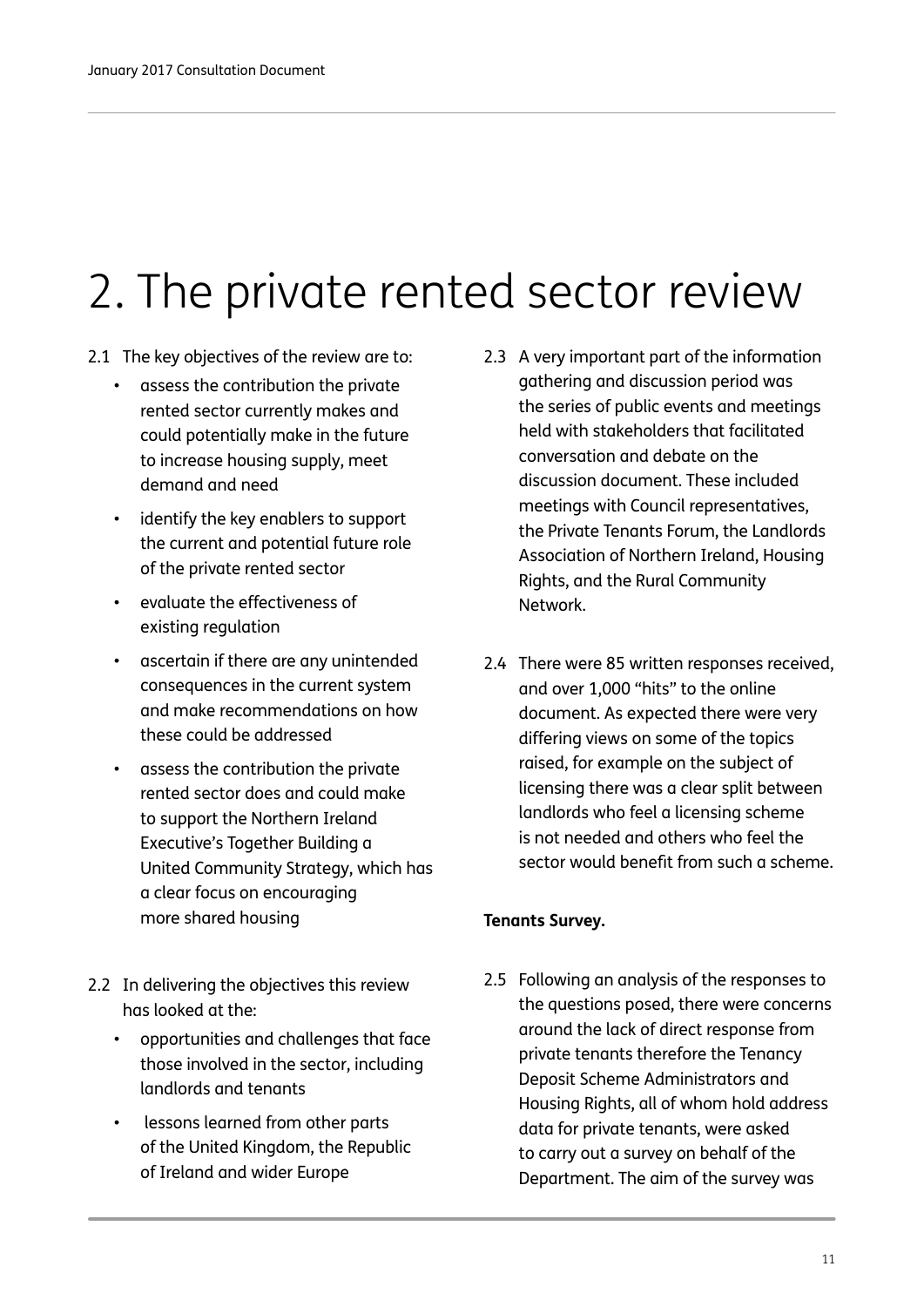to get information on the experience of those who live in the sector. 10,000 surveys were issued and just over 1,200 responses were received. **The main reasons cited for living in private rented accommodation were:**

- 33% said they could not afford to buy a home
- 25% said the rented accommodation was in an area they wanted to live
- 11% said the social housing waiting list is too long
- 10% said they liked the flexibility of renting

### **The main issues of concern raised by tenants were in relation to:**

- the standard of some of the accommodation
- the handling of repairs
- the affordability of rents
- letting agent practice

### **Consultative Forum.**

2.6 Once all of the responses to both the tenants survey and the discussion document were analysed, the then Minister gave approval for a consultative forum to be established. It was chaired by the Department and made up of representatives from a wide range

of groups. This forum discussed the responses received to the document, produced background information and debated the potential changes which could be made to improve the sector.

### **Landlord Forum.**

- 2.7 In addition to the consultative forum the Department brought together a group of landlords representative of the 84% who own one or two properties, to discuss the impact of any proposed changes on them.
- 2.8 Throughout the consultation period and subsequent engagement with stakeholders from across the sector, there was wide spread acknowledgement of the benefits of the current legislation. Although, unsurprisingly, there were different views and experiences reported from landlord and tenant perspectives. Councils across Northern Ireland, who use the provisions in the Private Tenancies Order to enforce standards, feel that while the existing legislation is useful, it does not fully address all of the issues they encounter in their day to day work. Ultimately, for all but pre-1945 properties, it does not improve property standards or act as a deterrent to non compliant landlords.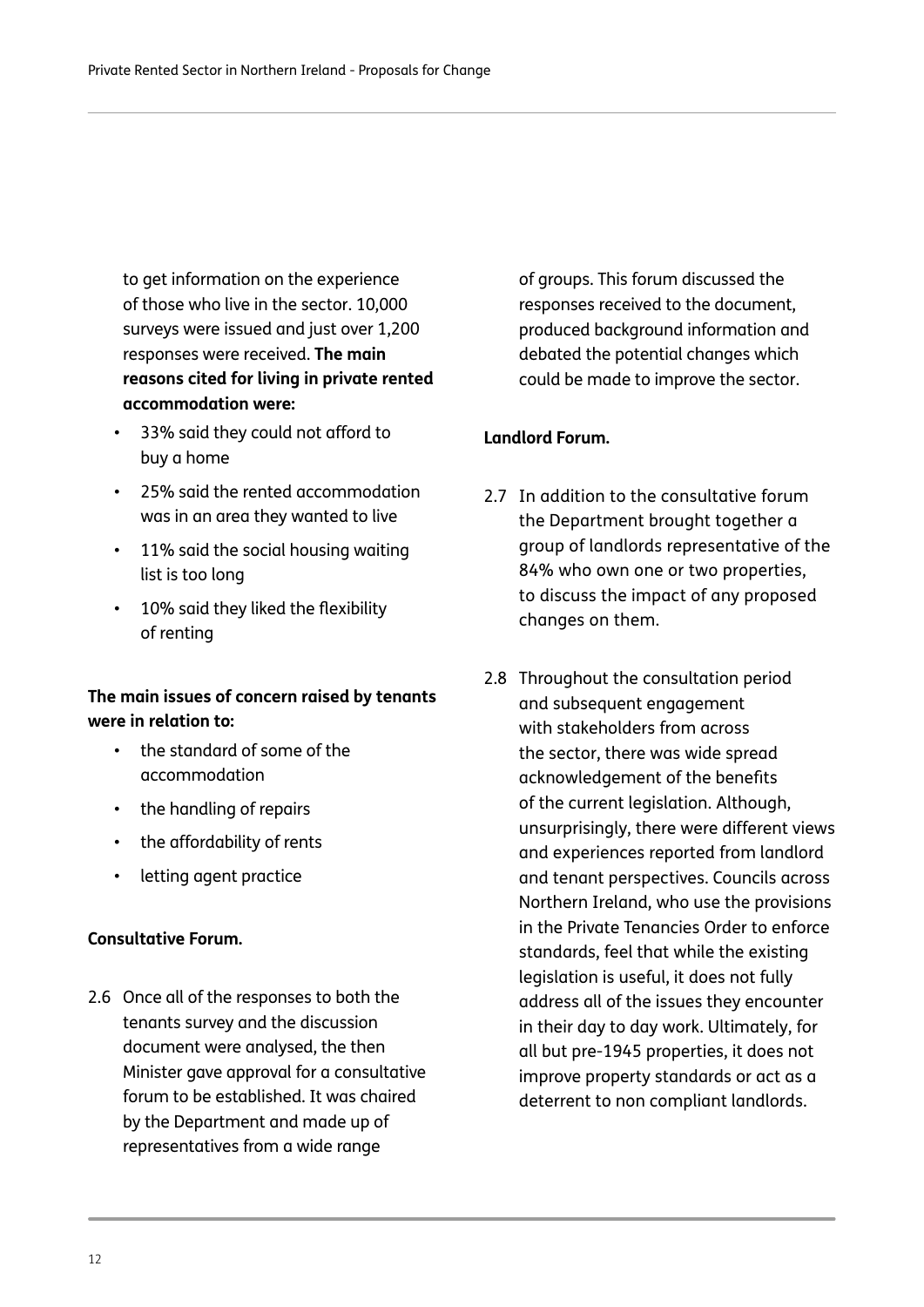- 2.9 Conversely, landlords feel they are subject to a lot of regulation and any increased burdens may drive them from the sector. At the outset of the review, the need to recognise the rights and responsibilities of both landlords and tenants was made clear and we are mindful of the strategic aims from the Department's Housing Strategy and the need for a balanced approach.
- 2.10The following sections of this document deal with the emerging themes and issues from the consultation and subsequent engagement. They set out the background and context to each topic and present recommendations on the way forward. While all of the issues are clearly linked and often overlap, for

discussion purposes these have been 'grouped' under headings for ease of reference:

- Supply
- Affordability
- Security of Tenure
- Tenancy Management
- Property Standards
- Dispute Resolution
- 2.11It is important to ensure that the regulatory framework and supporting policy for the private rented sector is future proof and is attractive for tenants and landlords.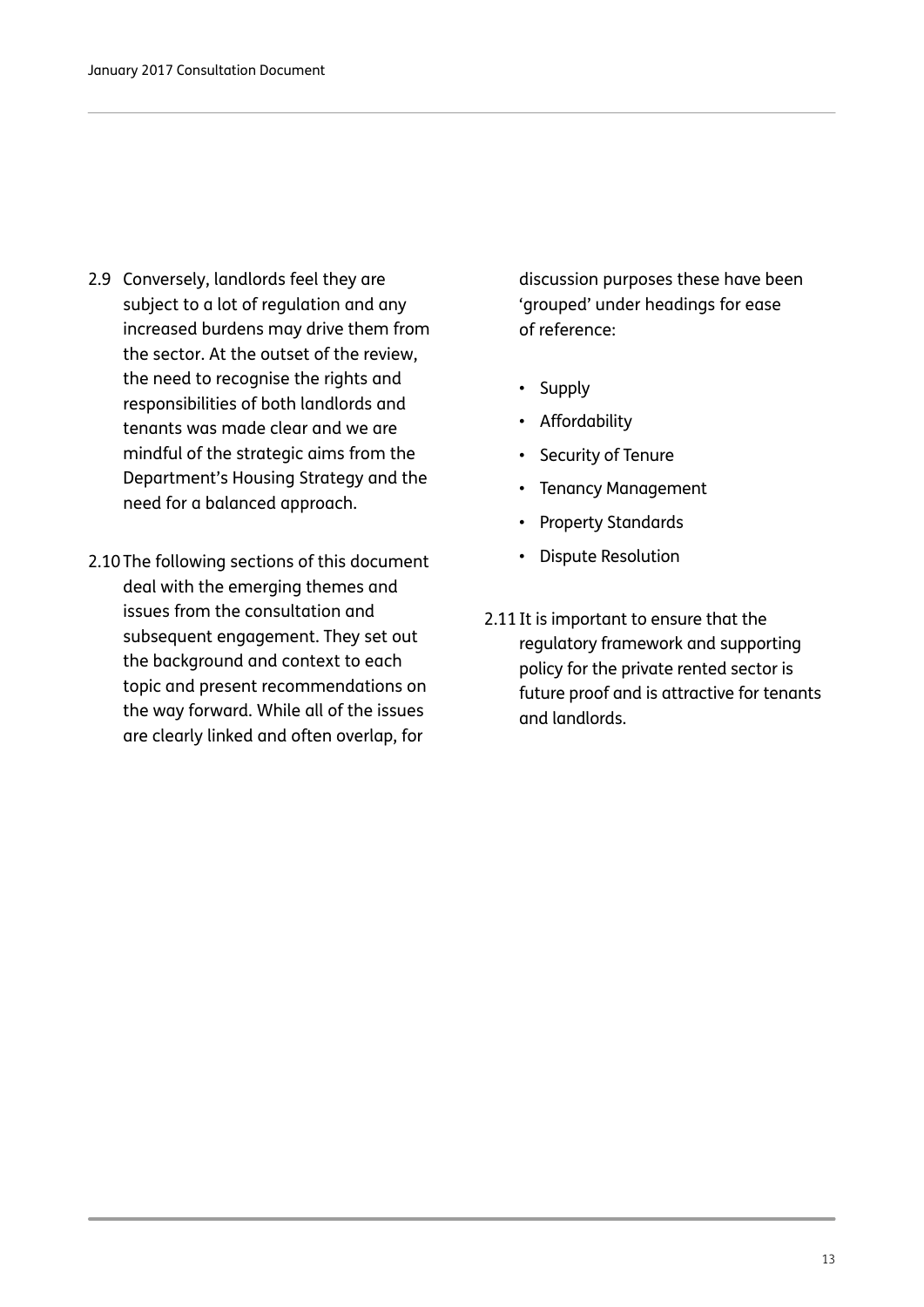### 3. Characteristics of the private rented sector in Northern Ireland

#### **Role**

- 3.1 The private rented sector provides a housing option for a diverse range of families and individuals across Northern Ireland. Rather than large scale investors the sector is characterised by a large number of landlords who own one or two properties. The Landlord Registration Scheme database shows that around 84% of registered landlords own one or two properties. As the sector is made up of landlords with varying degrees of experience there is a wide spectrum of standards and professionalism.
- 3.2 Housing Benefit has a vital role in supporting tenants living in the private rented sector. In August 2016 there were some 69,036 private tenants (55% of all private tenants) in receipt of housing benefit. This equates to 42% of all housing benefit claimants.

#### **Growth**

3.3 Over the last 25 years the private rented sector in Northern Ireland has grown significantly, from around 5% of housing stock in 1991 to over 16% today. It is now of comparable size to the social housing sector. The figure below shows the growth over a 20 year period with statistics taken from the House Condition Surveys.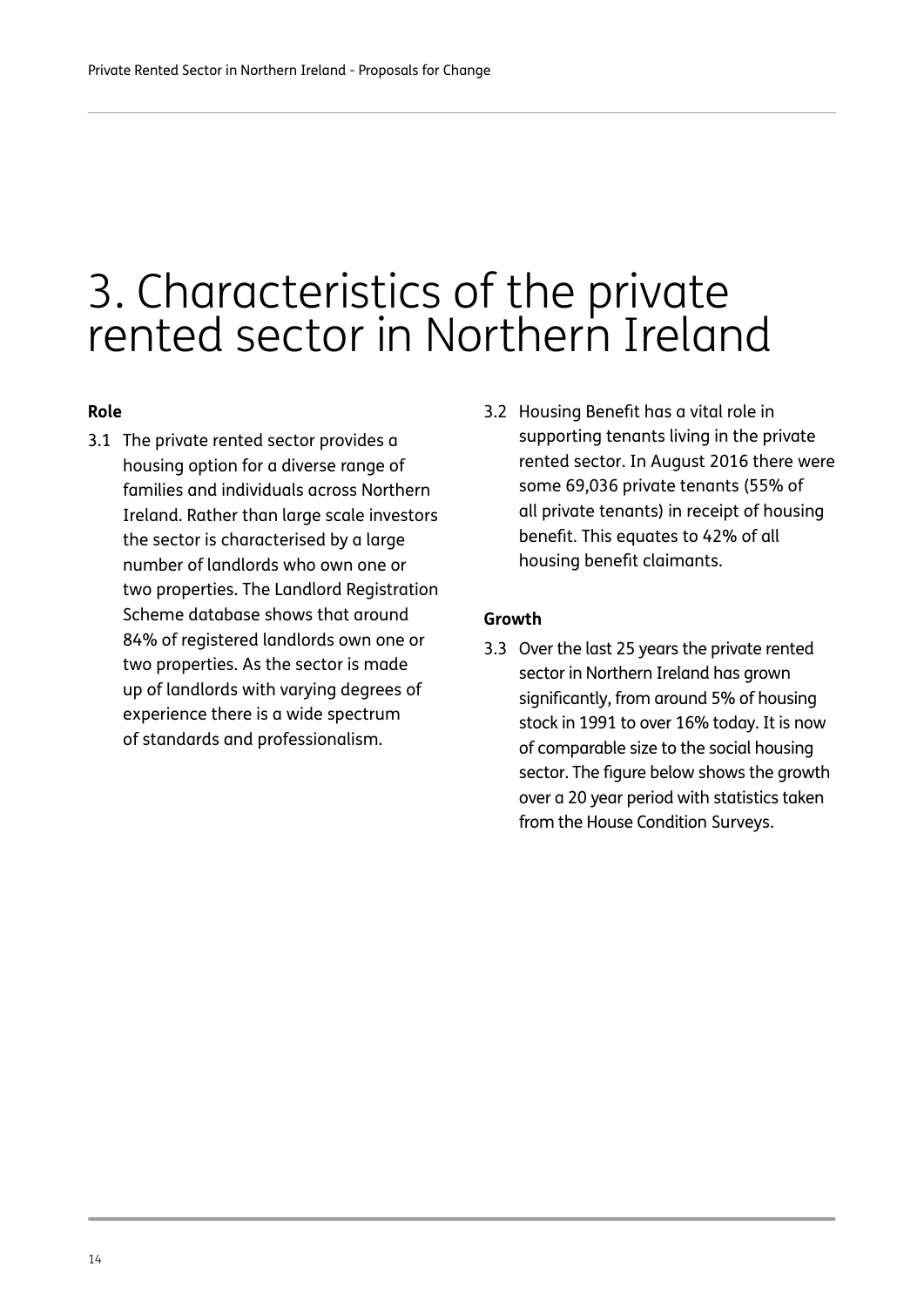

3.4 Much has been said recently about the reduction in home ownership across the United Kingdom. Recent information indicates that home ownership in Northern Ireland has dropped by more than 10% in a decade: 63% of people now own their own home, compared to almost 74% in 2006. This is a greater decrease than elsewhere in the United

Kingdom. However at the same time, the private rented sector has grown significantly (see figure overleaf). The term 'generation rent' is now commonly used to describe those young people who live in privately rented accommodation, either by choice or due to the inability to secure a deposit or mortgage to access home ownership.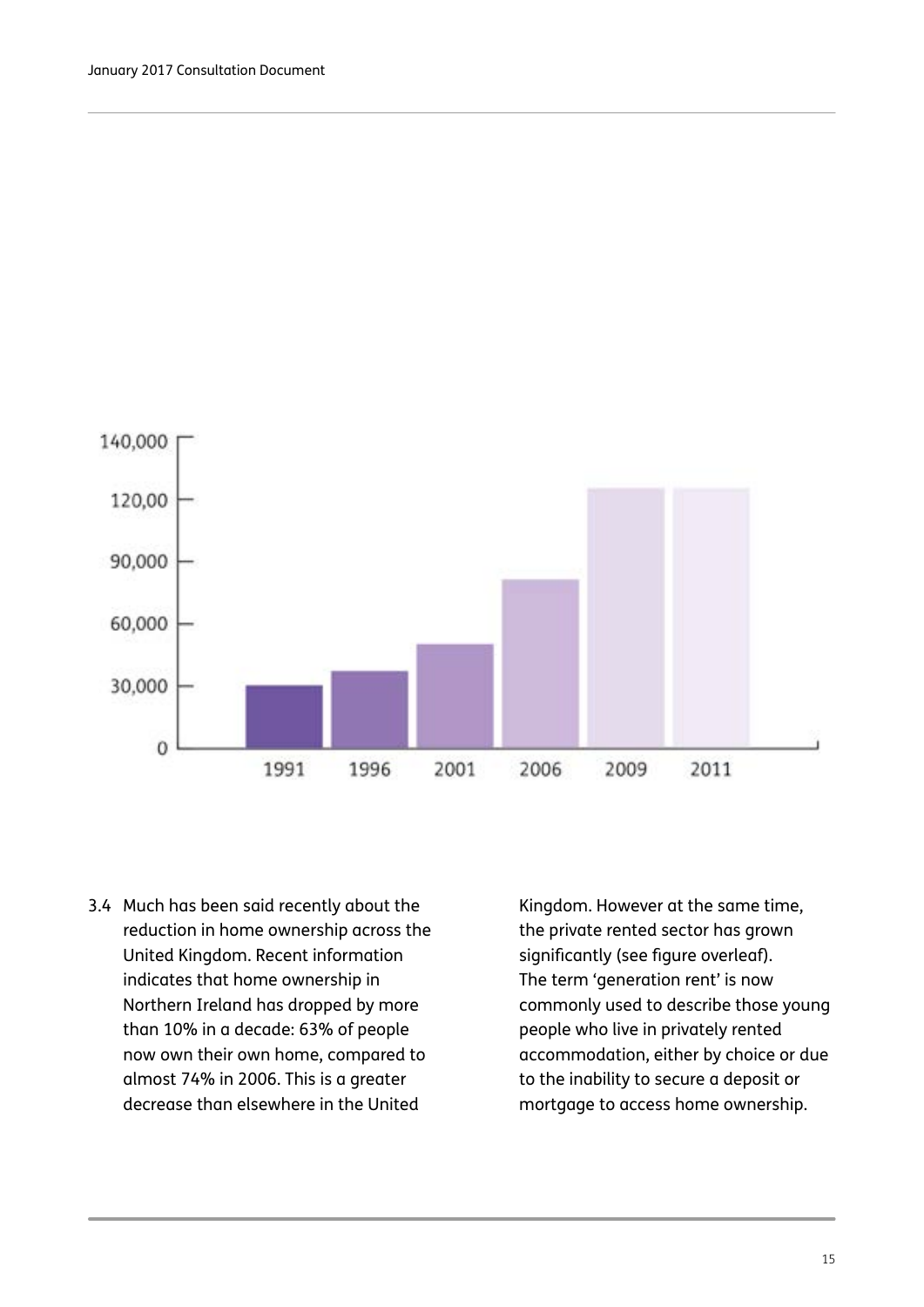| Private Renting (%)                                                                                                                                                                                           | 2014 (est.)                  | 19.9%          | 17.2%      | 19.3%      | 20.1%         | 17.5%         | 21.4%                       | 18.4%      | 19.5%      | 19.0%           | 29.5%    |  | 14.5%   | 16.7%    | 18.2%            |
|---------------------------------------------------------------------------------------------------------------------------------------------------------------------------------------------------------------|------------------------------|----------------|------------|------------|---------------|---------------|-----------------------------|------------|------------|-----------------|----------|--|---------|----------|------------------|
|                                                                                                                                                                                                               | 2000                         | 9.4%           | 7.2%       | 7.8%       | 8.4%          | 7.4%          | 9.4%                        | 11.3%.     | 10.5%      | 9.4%            | 15.2%    |  | 8.4%    | 6.9%     | 5.7%             |
| r Occupied (%) (includes owned outright and owned<br>nortgage)<br>Owner                                                                                                                                       | Change 2000<br>to 2025 (ppt) | $-9.5%$        | $-3.2%$    | $-10.2%$   | $-10.9%$      | $-7.7%$       | $-9.7%$                     | $-5.7%$    | $-9.8%$    | $-8.6%$         | $-19.2%$ |  | $-3.3%$ | $-6.8%$  | $-13.6%$         |
|                                                                                                                                                                                                               | 2015 (proj.)                 | 59.5%          | 59.9%      | 59.7%      | 61.9%         | 62.1%         | 57.9%                       | 69.0%      | 65.7%      | 64.9%           | 39.5%    |  | 68.8%   | 56.4%    | 58.7%            |
|                                                                                                                                                                                                               | 2014 (est.)                  | 61.5%          | 59.0%      | 61.6%      | 63.3%         | 62.5%         | 59.7%                       | 67.9%      | 66.5%      | 64.5%           | 45.9%    |  | 67.7%   | 58.7%    | 64.9%            |
|                                                                                                                                                                                                               | 2000                         | 69.0%          | 63.2%      | 69.9%      | 72.8%         | 69.9%         | 67.6%                       | 74.7%      | 75.5%      | 73.5%           | 58.7%    |  | 72.1%   | 63.2%    | 72.3%            |
|                                                                                                                                                                                                               |                              | United Kingdom | North East | North West | East Midlands | West Midlands | Yorkshire and the<br>Humber | South West | South East | East of England | London   |  | Wales   | Scotland | Northern Ireland |
| Source: Extract from DCLG tenure data and PwC projections; figures capture the tenure of household head.<br>The numbers do not add up to 100% as the residual will be households in the social rented sector. |                              |                |            |            |               |               |                             |            |            |                 |          |  |         |          |                  |
| 16                                                                                                                                                                                                            |                              |                |            |            |               |               |                             |            |            |                 |          |  |         |          |                  |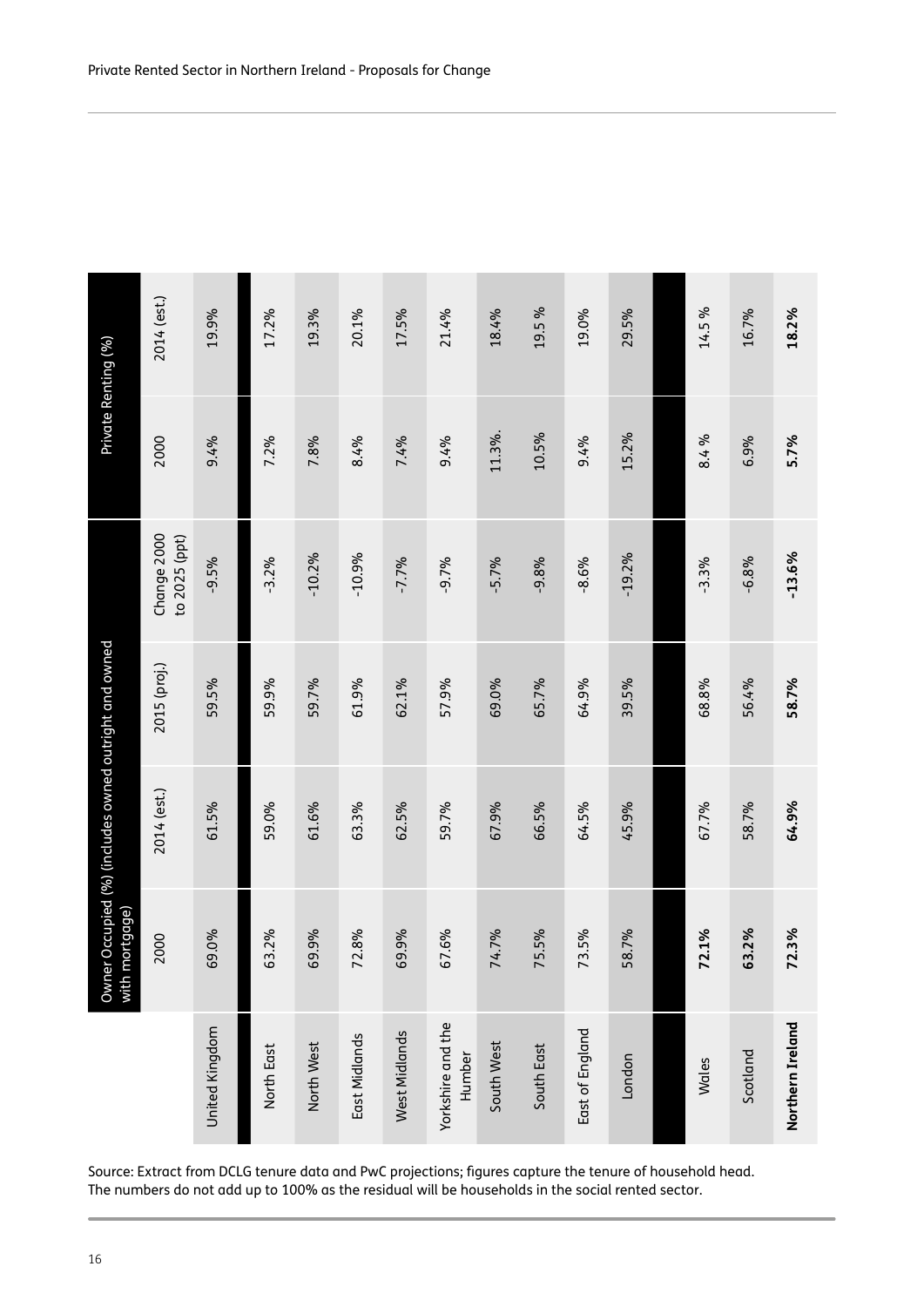#### **Future Growth**

- 3.5 At July 2016 almost 49,000 landlords had registered on the registration database and had provided information on over 102,000 properties. Registrations are continuing at around 300/400 per month with, as yet, no sign of any slow down. At recent discussions, representatives from the Council of Mortgage Lenders (CML) and the Association of Residential Letting Agents (ARLA) advised that the sector is continuing to grow, with no sign of a decrease in the number of landlords entering the market. In addition to those who become a private landlord by choice, there are a number of so called 'accidental' landlords. These include individuals bequeathed a property or who are in negative equity and unable to sell their property at present and are receiving assistance to pay their mortgage by privately renting.
- 3.6 During the second half of 2015, there were 10,436 rental transactions in Northern Ireland, a decrease of 8.8% on the first half of 2015. The general decrease of rental transactions since 2013 may be reflective of the fact that many of those who rent are choosing to stay longer in their accommodation. It may also be reflective of an improvement in mortgage and housing market conditions.

3.7 While all indicators clearly point to continuing growth, some landlords and their representatives have highlighted the changes in income tax which come into force in 2018, and which they claim may discourage new landlords from entering the market and prompt some small landlords to leave.

### **Current Regulation Private Tenancies Order**

- 3.8 The Rent (Northern Ireland) Order 1978 and the Private Tenancies (Northern Ireland) Order 2006 (PTO) sets out the law on the current regulation of the private rented sector and provides councils with powers to enforce the legislation. **Under the existing legislation private landlords must:**
	- fulfil tenancy management duties
	- comply with notice to quit periods
	- provide tenants with a rent book, free of charge
	- ensure tenants are free from harassment and illegal eviction
- 3.9 Since the introduction of the PTO, the Department has identified a number of areas which need some clarification. The proposals for change are detailed at Annex A.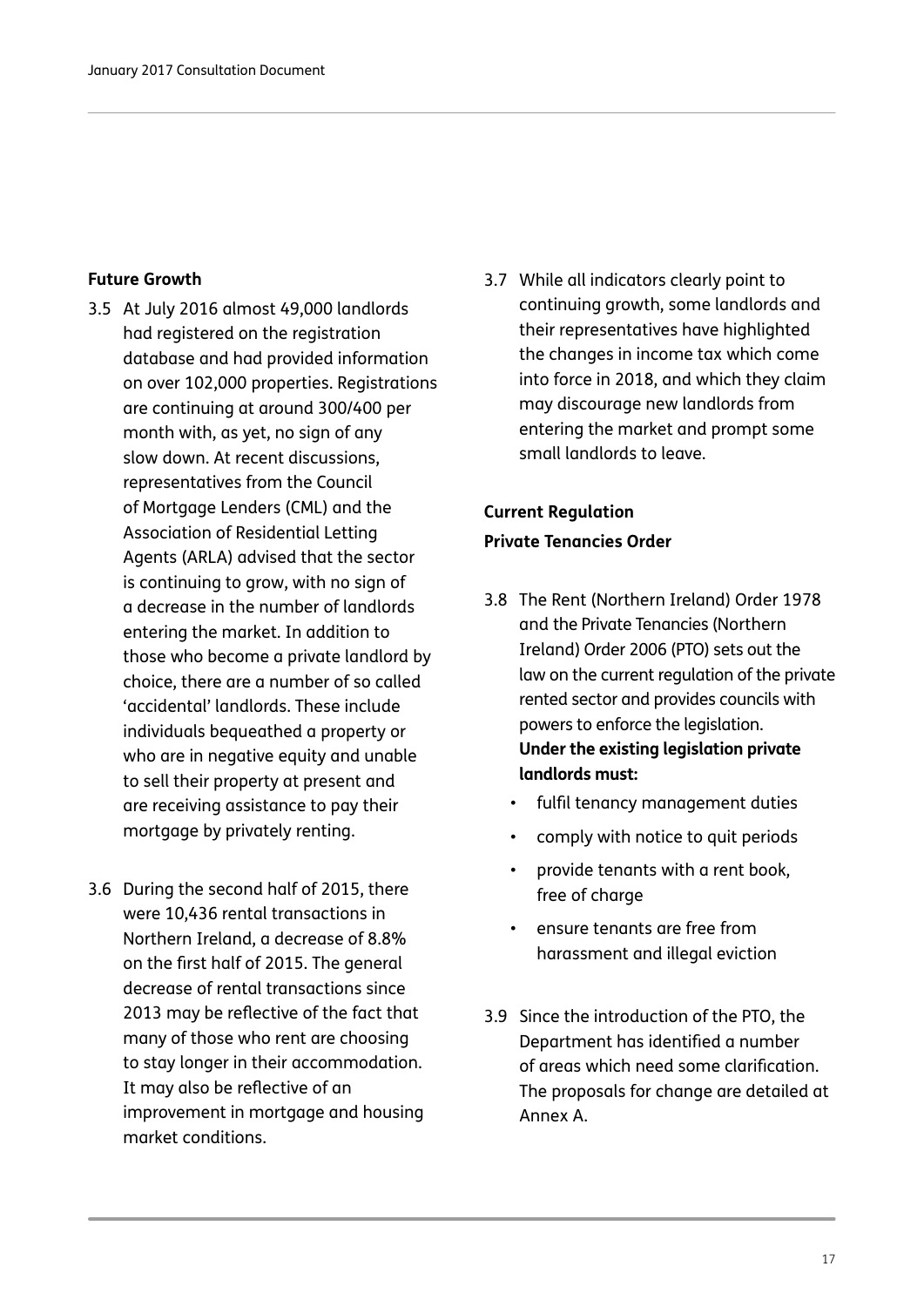3.10The Tenancy Deposit and Landlord Registration Schemes were added to the PTO in 2011.

### **Tenancy Deposit Scheme (TDS)**

- 3.11The purpose of the TDS was to put in place arrangements which would safeguard a tenant's deposit and provide a means to allow disputes between landlords and tenants around deposits to be dealt with independently and quickly at no direct cost to either party. Previously, redress had only been available through court procedure.
- 3.12The TDS was introduced in 2013 and by August 2016 over 77,000 deposits had been protected amounting to almost £45 million.
- 3.13Recommendations for change resulting from the post project evaluation of the TDS are summarised at Annex B.

#### **Landlord Registration Scheme (LRS)**

3.14In 2014 the LRS was introduced, to enable all private landlords to register and provide details of themselves and their properties creating a single database of landlords.

- 3.15It was widely accepted at the point of the introduction of the scheme, that it was an important step towards professionalising the sector.
- 3.16The information collected is available to local councils who use the data to make sure landlords comply with the law, raise standards and where necessary, improve tenancy management within the sector. Landlords pay a £70 fee for a three year registration. Once registered landlords receive an initial information pack and a quarterly newsletter.
- 3.17Recommendations for change resulting from the post project evaluation of the Landlord Registration Scheme are summarised at Annex C.
- 3.18It is the responsibility of environmental health officials in councils to enforce the PTO, which includes TDS and the LRS. They have the power to issue warning letters, fixed penalty notices or pursue legal actions through the courts. While the PTO provides the power to councils, they continue to raise the issue of the funding they need to carry out the associated functions.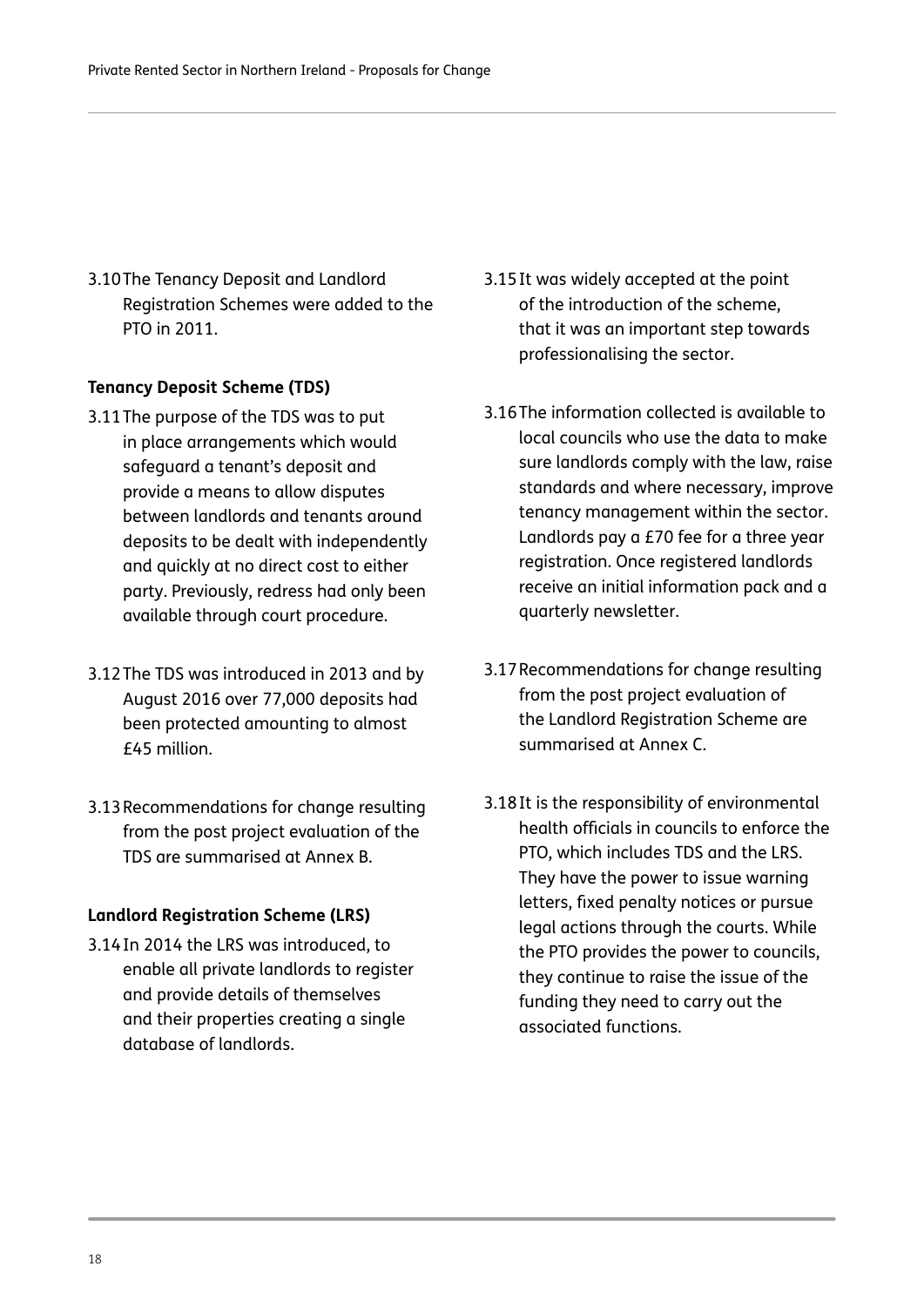### 4. Supply

### **The Department proposes to:**

- 1. Commission work to gauge the appetite of institutional investors with existing portfolios of private rented sector properties in Great Britain to invest in Northern Ireland and the conditions needed to support such investment.
- 2. Explore opportunities to use money available for shared housing through the Fresh Start agreement to incentivise

### **Why supply?**

- 4.1 Maintaining an appropriate level of housing supply is fundamental to economic success and housing market stability.
- 4.2 Two of the objectives of the Review of the Role and Regulation of the Private Rented Sector relate directly to the issue of housing supply. These are to:
	- assess the contribution the private rented sector currently makes and could potentially make in the future to increase housing supply, meet demand and need

• assess the contribution the private rented sector makes and could make in supporting the Northern Ireland Executive's Together Building a United Community Strategy, which has a clear focus on encouraging more shared housing

4.3 Fundamentally the Department is trying to assess if there are currently enough homes available in the private rented sector and if there will be enough in the future to meet demand and changing societal expectations.

the development of more mixed-tenure housing areas, including private rented accommodation, underpinned by a shared ethos.

3. Scope the opportunities with housing associations for greater involvement in the private rented sector.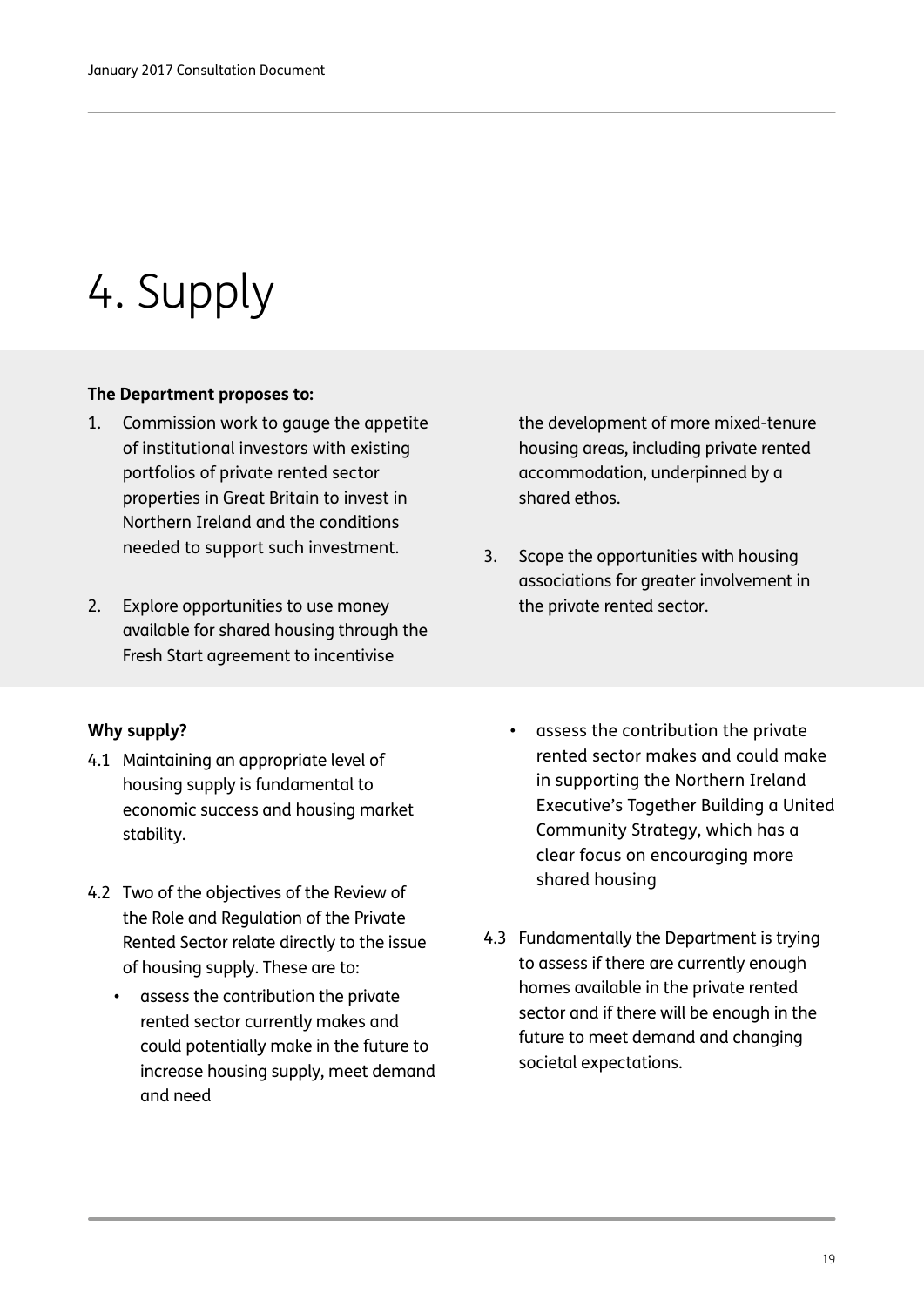### **How many homes are needed?**

- 4.4 As part of its work on the Regional Development Strategy, the Department for Infrastructure produces Housing Growth Indicators (HGIs) which set out the amount of new housing supply needed to reflect changes in the population.
- 4.5 The latest published HGI figures indicate a need for between 5,500 and 7,200 new homes per annum across all tenures until 2025. While this does not break need down into specific tenures, based on the current share of housing stock that is privately rented, it would not be unreasonable to assume a private rented need of between 900 and 1,200 new homes per year.
- 4.6 While the private rented sector has grown considerably over the last ten years most additional private rented stock has come about through landlords purchasing existing homes which were previously owner-occupied. There has been limited evidence of new homes built specifically for private rent.
- 4.7 Apart from the years between 2004 and 2008, when house prices were increasing rapidly, private sector housing

construction in Northern Ireland has not kept pace with the growth in the number of households over recent decades. There remains a gap between the number of homes being constructed (for either sale or private rent) and those needed to meet demographic change.

### **Current supply of privately rented homes**

4.8 The number of households in Northern Ireland has grown over the last 25 years as a result of population growth and a reduction in the size of the average household (from 2.9 to 2.5)<sup>1</sup>. Smaller households are partly due to decreasing average family sizes and partly because longer average life expectancy means that there are more households comprised solely of older people living in couples or alone. The growth in the number of households has increased the demand for housing. There is a body of evidence worldwide that greater numbers of younger people are opting for longterm rental rather than home purchase. For those who continue to aspire to home ownership, tighter mortgage lending criteria have made it more difficult for some younger households to purchase their own home in recent years.

1 Northern Ireland Stastics and Research Agency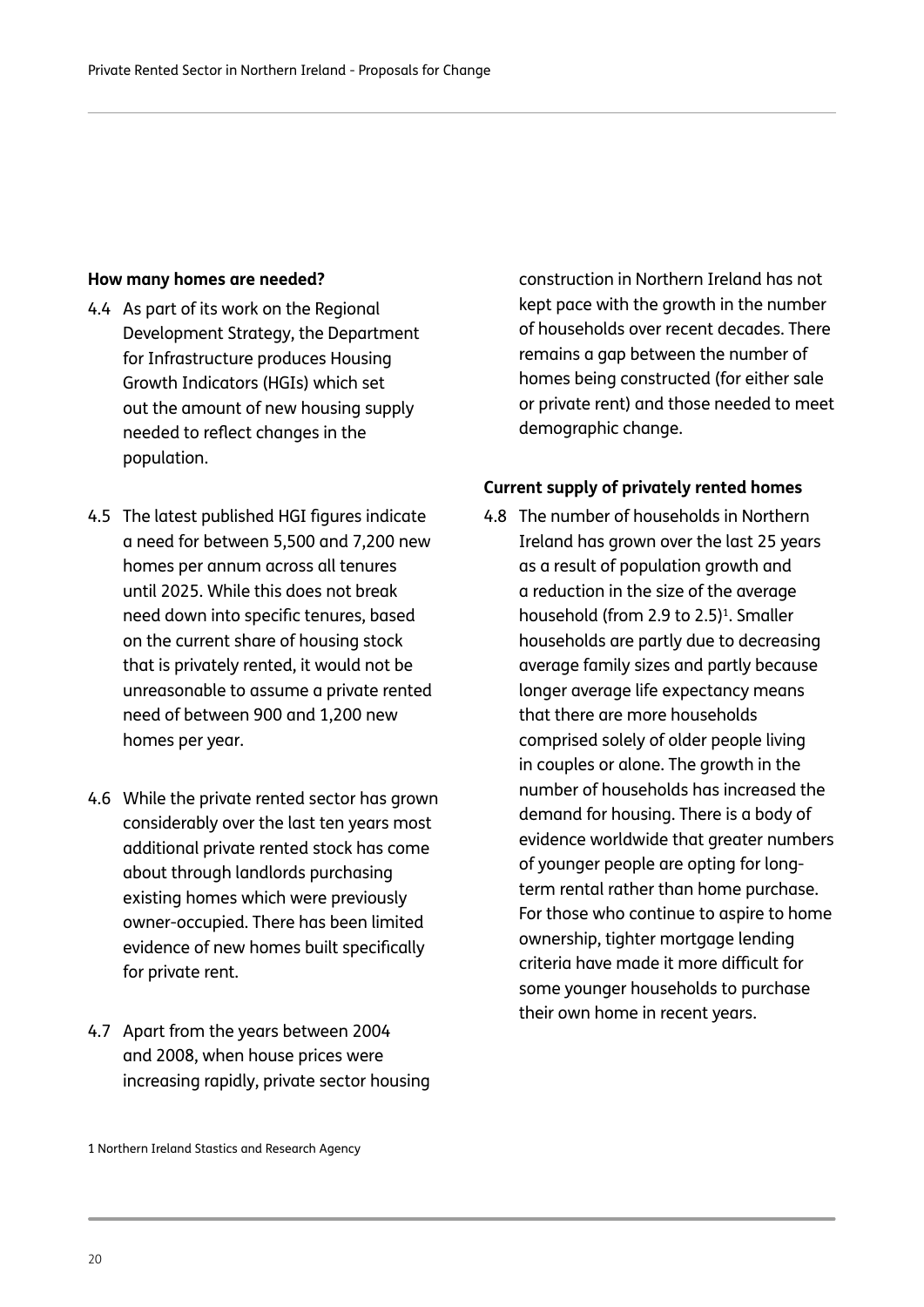4.9 As a result of these changes, the private rented sector has expanded, particularly over the last fifteen years. As of July 2016, landlords who have registered through the Landlord Registration

Scheme have provided details of approximately 102,000 properties. This is mapped by council area below.

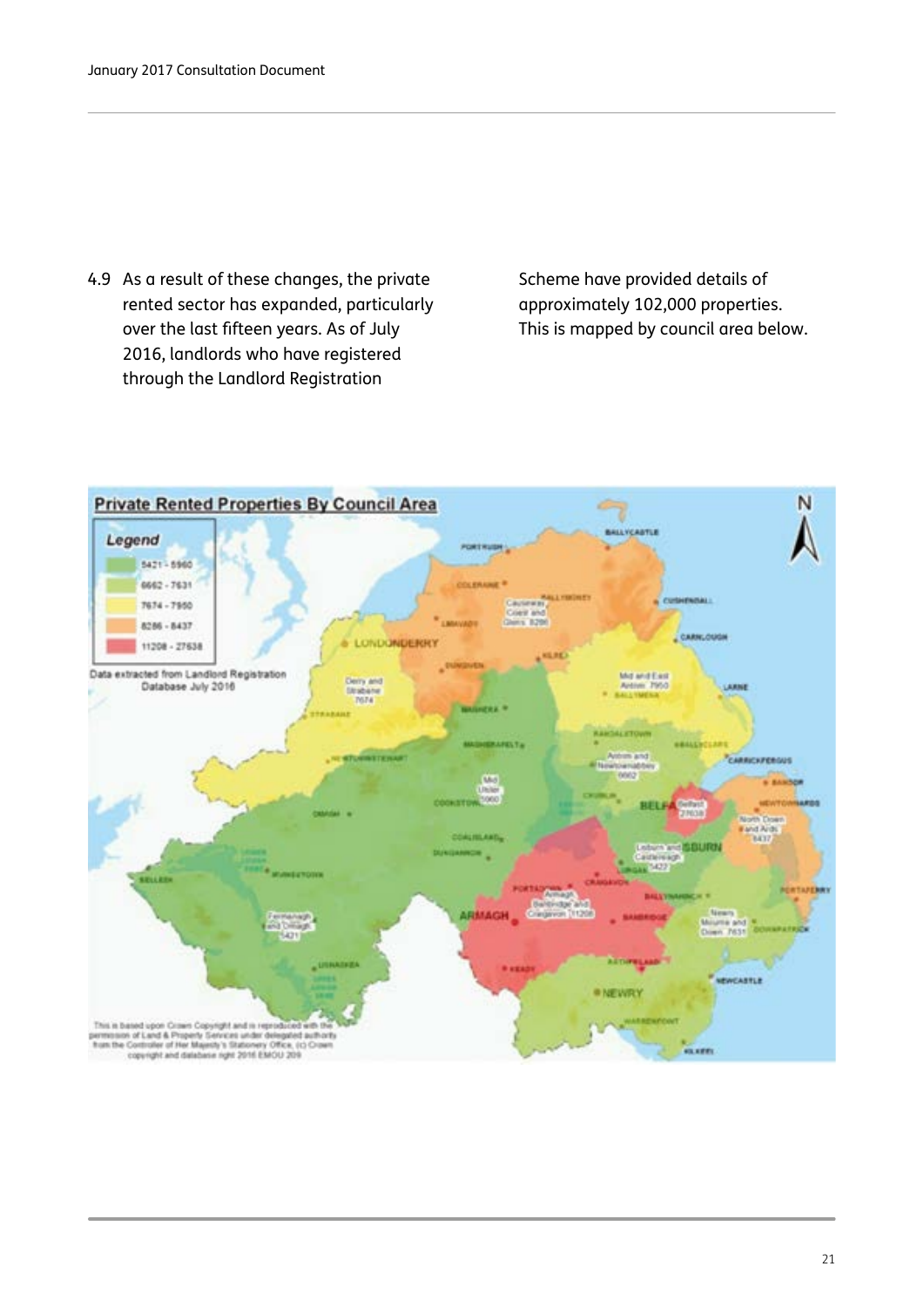4.10The key findings of the Performance of the Private Rental Market in Northern Ireland report July – December 2015 suggest that the rental market in Northern Ireland continues to display considerable vibrancy. There is some evidence of a slight drop off in the number of rental transactions over recent years, but it is not clear from the evidence whether this means that private renters are moving less frequently or whether with improvements in house prices some 'accidental' landlords are withdrawing from the private rented market.

### **Shared housing**

4.11 Residential segregation is a particular feature of the housing market in Northern Ireland. Most Housing Executive estates, particularly in Belfast, are single identity, that is most residents are from one community background. This can mean that social housing is not always an attractive option for people in mixed relationships. There is evidence from some stakeholder feedback that the private rented sector has played an important role in providing rented housing solutions for those on low and modest incomes who want to live in a shared area.

- 4.12In addition, almost 80% of black and ethnic minority (BME) households renting accommodation are doing so within the private rented sector<sup>2</sup>.
- 4.13The Northern Ireland Executive's Together: Building a United Community (TBUC) strategy tasks the Department for Communities with delivering 10 new shared neighbourhood developments. While these focus on social housing, the Department recognises that public housing provision is not the only lever for encouraging greater shared housing. Going forward, the Department is keen to develop more mixed tenure estates, so that people have greater choice and flexibility about where they live and who they live beside. There are plans for a signature pilot project on the St Patrick's Barrack's site in Ballymena which will include shared social housing, privately owned and privately rented accommodation.

#### **Investment in new build**

4.14Given the need for new housing supply identified through the Housing Growth Indicators, the key question is how new private rented sector supply will be realised.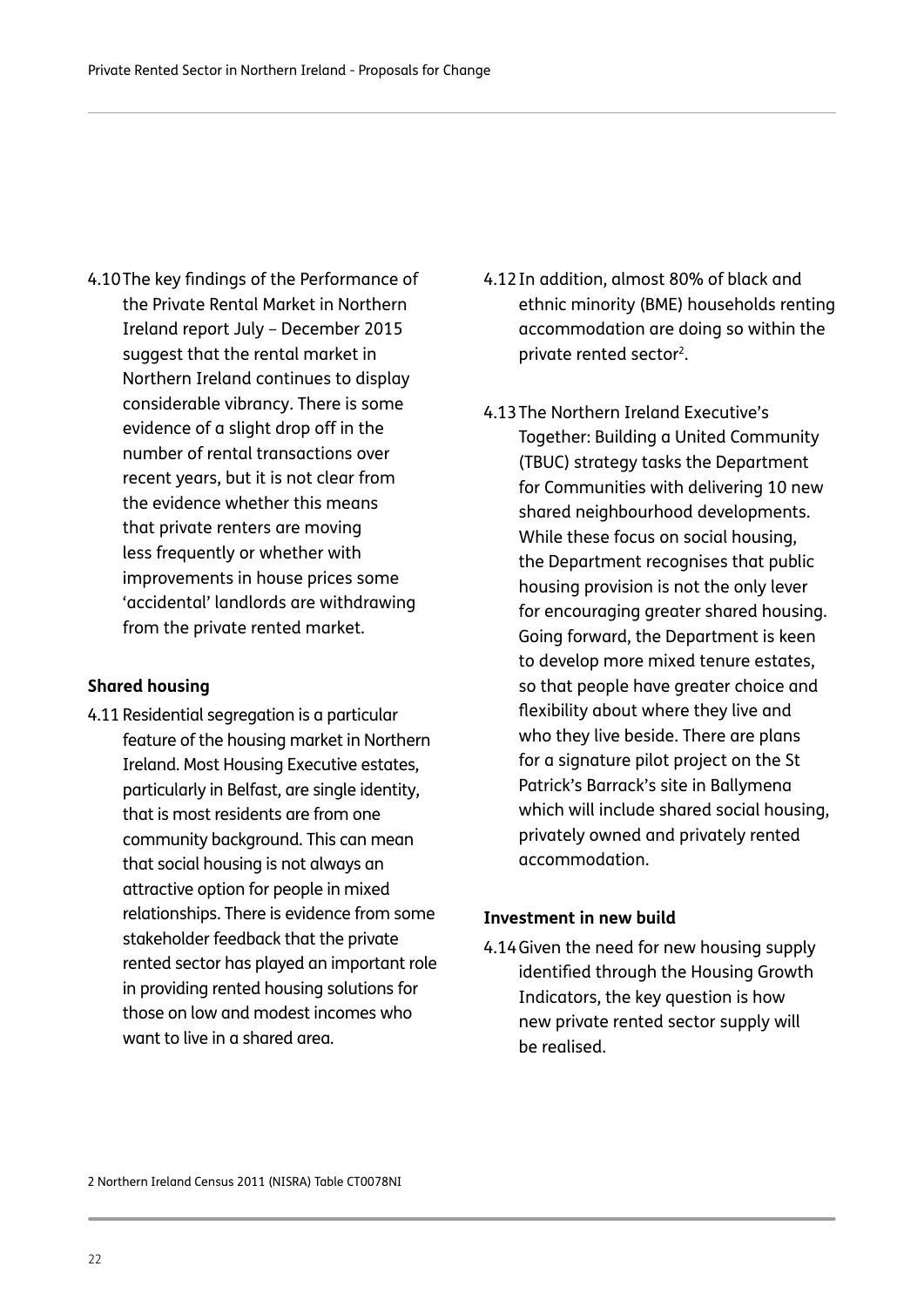- 4.15Landlords who have engaged with the Department questioned whether growth in the private rented sector would continue due to tax changes announced by the Chancellor in the summer budget 2015 and autumn statement 2015 which will take effect in 2018. Some landlords also raised concerns around the limited number of buy-to-let mortgage products available in Northern Ireland, particularly in comparison to other parts of the United Kingdom. Other commentators, including the Council of Mortgage Lenders, gave a more upbeat assessment for growth within the private rented sector in Northern Ireland.
- 4.16Given the profile of Northern Ireland's PRS with most landlords having fewer than five properties, some stakeholders felt that the tool that would do most to have a positive impact on supply and investment is tax incentives. However, powers over taxation matters are not devolved to the Northern Ireland Executive.
- 4.17In 2012 the Montague report highlighted institutional investment as a means of improving professionalism within the private rented sector and providing a more secure, long-term supply of rented homes. Following the Montague Review, the United Kingdom Government established two flagship schemes as a means of kick starting new institutional investment in the PRS.
- 4.18The United Kingdom Government wants to see a broader range of players and service offerings in the United Kingdom private rented market, which is currently dominated by small individual landlords, and so have been encouraging purpose built private rented homes managed by professional landlords through a £1 billion Build to Rent Fund (equity finance) and a £10 billion debt guarantee scheme. To date almost 5,800 homes have been contracted through the Build to Rent Fund with investment totalling £652 million. Much of this new supply has been focused in the south-east of England.
- 4.19In a smaller and less prosperous market, Northern Ireland is less likely to attract such large scale investors. However, there has been some recent large scale investment in purpose built student accommodation in Belfast. It would be worth undertaking a market study to determine whether there would be any appetite for institutional investment in other forms of private rented housing in Northern Ireland and whether public funds, such as loans on favourable terms, could be used as a means of levering in such investment.
- 4.20Some stakeholders also raised the potential role for the Housing Association movement to be more involved in the private rented sector either through direct investment or managing properties on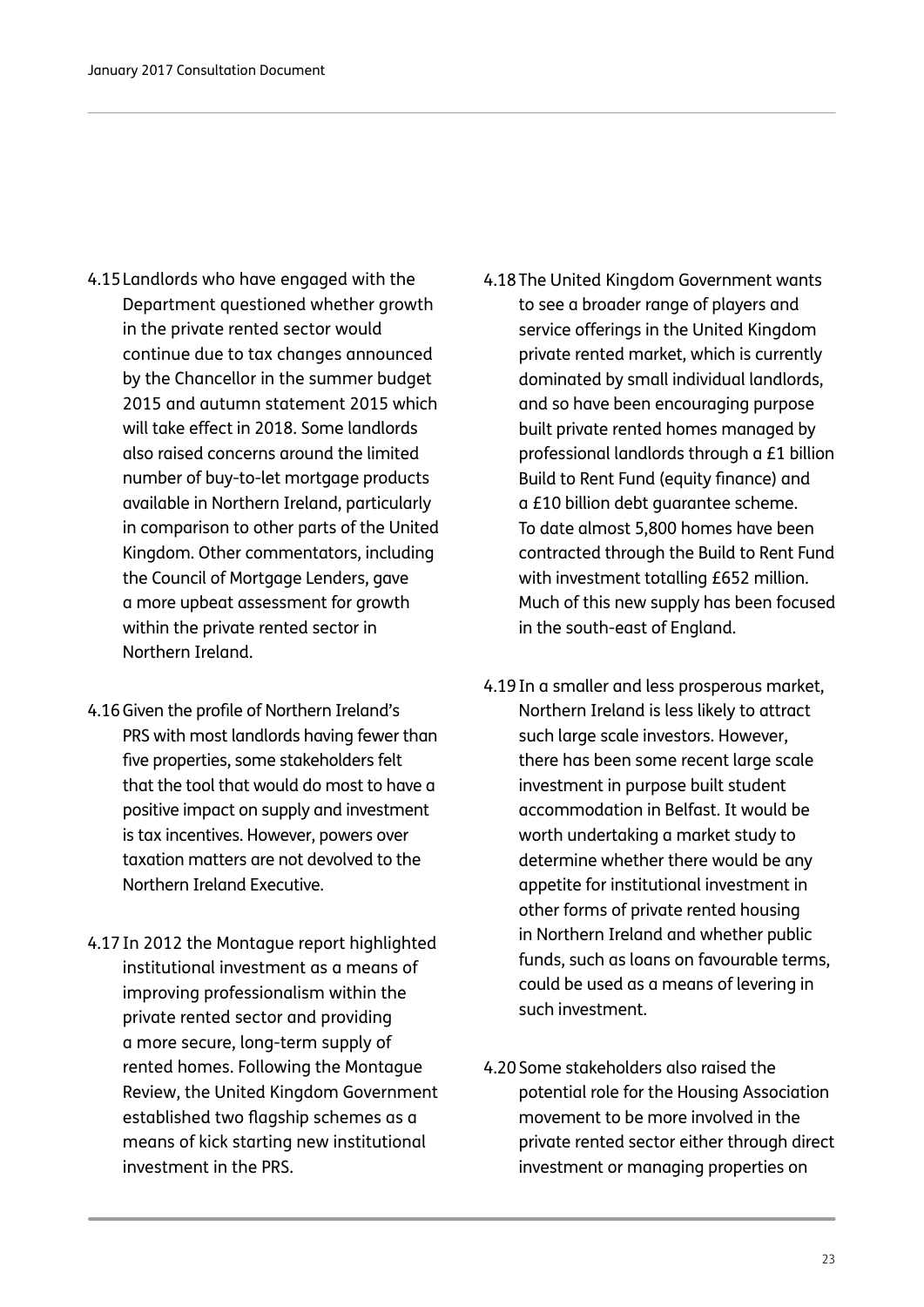behalf of private landlords. Such large scale social housing providers, with a professional background in housing management, should be encouraged to examine models for providing homes for private rent. This mirrors one of the recommendations from the Housing Supply Forum's Report and Recommendations published in January 2016. (Recommendation 4)

### **PROPOSALS TO HELP ADDRESS SUPPLY OF PRIVATE RENTED SECTOR HOMES:**

1. Commission work to gauge the appetite of institutional investors with existing portfolios of private rented sector properties in Great Britain to invest in Northern Ireland and the conditions needed to support such investment.

- 2. Explore opportunities to use money available for shared housing through the Fresh Start agreement to incentivise the development of more mixed-tenure housing areas, including private rented accommodation, underpinned by a shared ethos.
- 3. Scope the opportunities with housing associations for greater involvement in the private rented sector.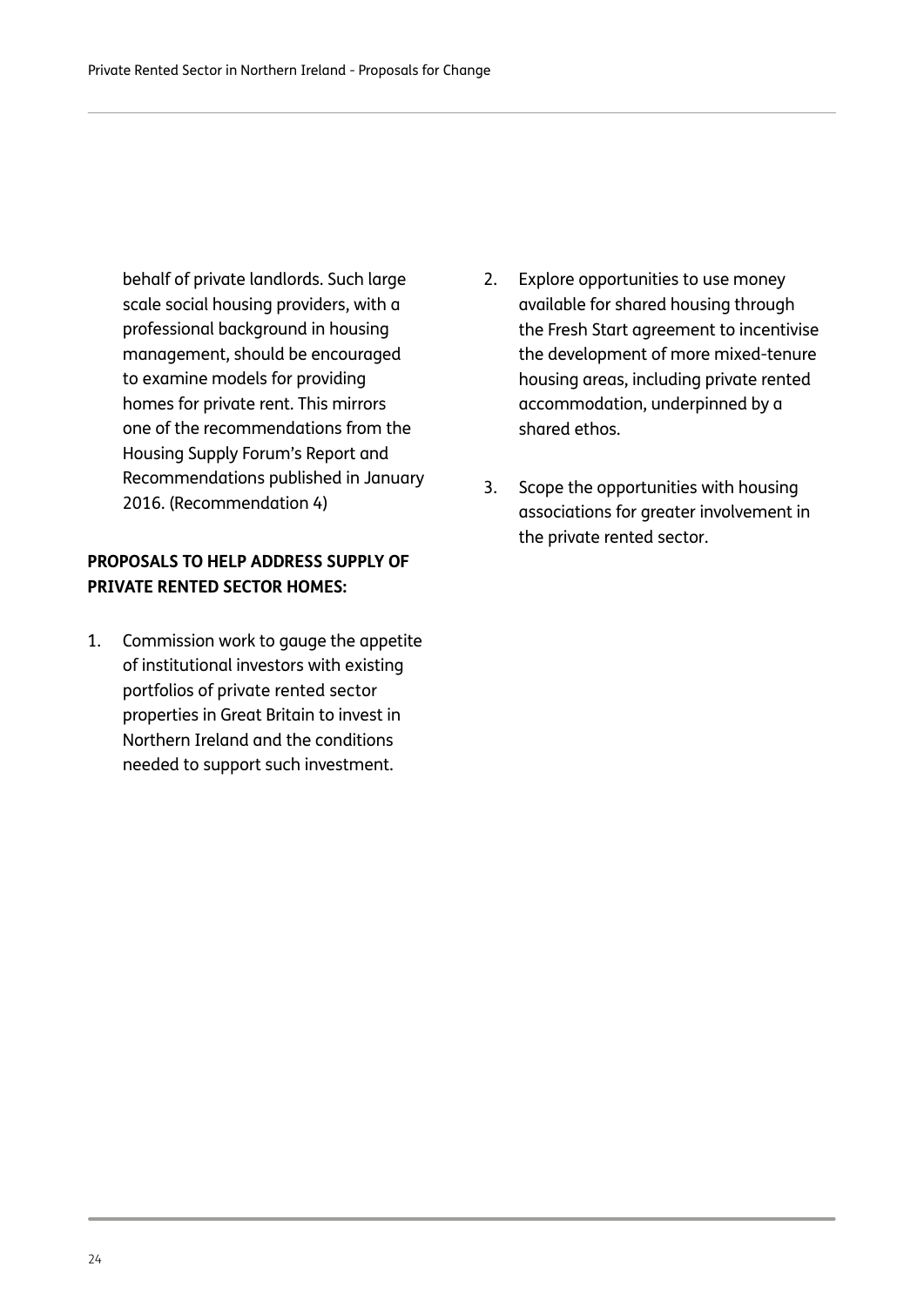## 5. Affordability

### **The Department proposes to:**

Introduce legislation to stipulate that rents can only be increased once in any 12 month period.

- 5.1 It is essential to the sustainability of the private rented sector that homes are affordable. The review sought the experiences of both landlords and tenants on issues of affordability.
- 5.2 Affordability is one of the main issues raised by private renting tenants through the Housing Rights Advice Line. Although in the main average rents are relatively stable in Northern Ireland, there are concerns that some families are struggling to pay their rent.
- 5.3 The Joseph Rowntree foundation states that 30% of a person's income should be used to meet housing costs while the 2007 Affordability Report completed by Sir John Semple states that housing costs should not exceed 35% of gross household income. Northern Ireland has on average the lowest rents in the United

Kingdom (£568 per month)<sup>3</sup>, but wages are also among the lowest (£382.50 gross weekly earnings at April 2015) see table at Annex D. The figures in the table show the variations across Northern Ireland and using the 35% figure there are three council areas where there are affordability issues.

### **Current Support**

- 5.4 Housing Benefit plays a vital role in supporting low income tenants in the sector. At 1 August 2016 there were 69,036 private sector tenants in receipt of housing benefit. This equates to 42% of all housing benefit claimants.
- 5.5 Local Housing Allowance (LHA) rules apply to tenants who rent from a private landlord. LHA is based on rent levels for the area the property is in; how many people live there; and any savings the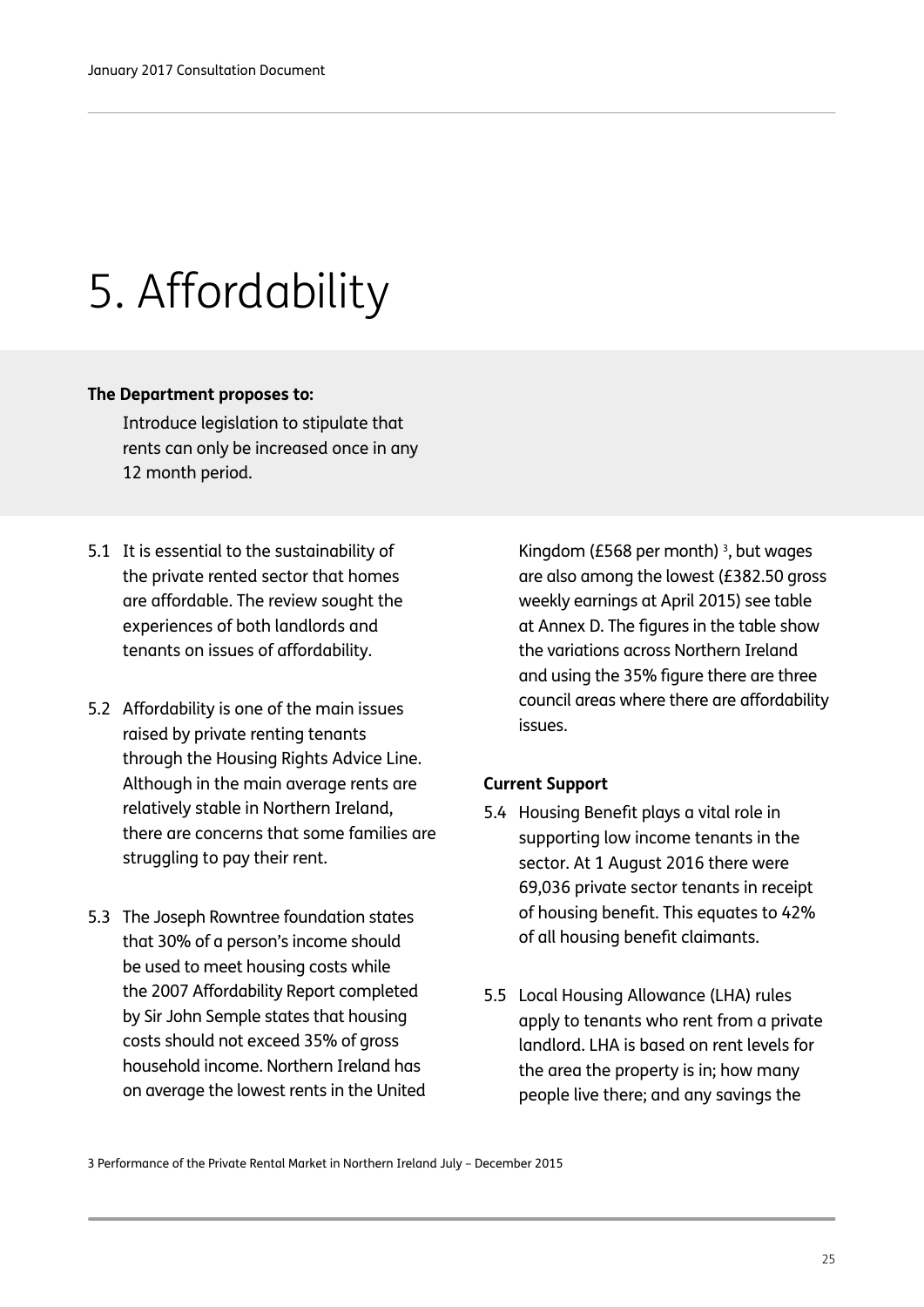tenant may have. In some cases the LHA figure for the area may be less than the amount of rent the tenant is actually being charged by the private landlord. Tenants then have to meet the shortfall between Housing Benefit and the rental charge for certain properties, in some cases this could mean more than £5.00 per week. Research carried out by the Chartered Institute of Housing in May 2016 reports that 80% of the Local Housing Allowance (LHA) rates across Northern Ireland now no longer pay for the cheapest 30% of the local market. Feedback from tenant representatives state that this is causing concern for many tenants. In cases where the landlord is unable or unwilling to agree a lower rent, tenants may be forced to find an alternative house or risk falling into rent arrears. Rent arrears are often the reason why landlords will seek to bring tenancies to an end. However, evidence shows the number of tenancies ended for this reason is the same whether the tenant was in receipt of housing benefit or not.

5.6 The Northern Ireland Executive has agreed mitigation measures where a tenant can apply for a discretionary housing payment to meet the shortfall. It has to be noted, however, that the funding for these payments is limited.

### **Welfare Reform**

- 5.7 Under Welfare Reform policy Northern Ireland has secured changes to the way Universal Credit (UC) can be paid to protect the most vulnerable in our society and reflect its unique circumstances. These changes mean that in Northern Ireland the:
	- housing cost element of UC is paid direct to landlords rather than the claimant
	- payment of UC may be split between two parties in the household
	- payment of UC due may be split into two monthly payments.
- 5.8 Another positive outcome for the Private Rented Sector will be that the housing cost element of UC will only be paid to registered landlords. This will act as a strong incentive for any remaining unregistered landlords to register.
- 5.9 The mitigations and protections which have been put in place should soften the impact of welfare reform in Northern Ireland. The position is being closely monitored by the Department.

### **Rent Cap**

5.10Until 1978 all private sector rents in Northern Ireland were controlled and as a consequence, the private rented sector was a much smaller element of the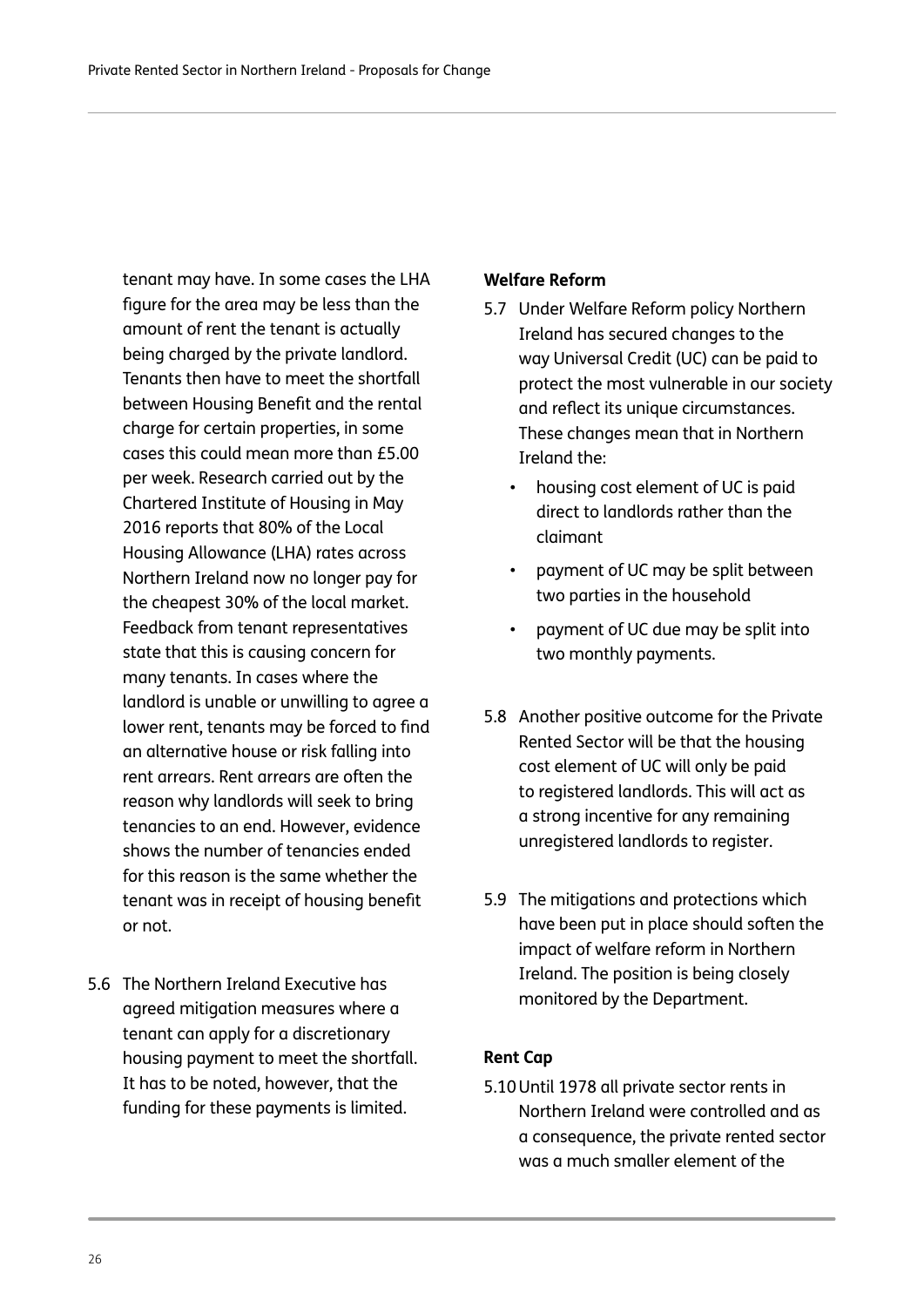Northern Ireland housing market. Sectorwide rent control was removed in 1978 with the exception of rents for protected and statutory tenancies which remain controlled (currently approximately 900 tenancies). In April 2007 additional rent control was introduced. For all tenancies which commenced after this date and where the property was built before 1945 and does not meet the statutory fitness standard, the rent is determined by the Rent Officer for Northern Ireland. The rent for these properties remains controlled until the property is made fit.

- 5.11In countries with a large private rented sector market characterised by more institutional investment, such as Germany, Netherlands, Denmark and Norway, forms of rent control or regulation are more common place. These are often based on a points system or cost formula and must be within limits set locally and comparable with market rents.
- 5.12Landlords who responded to the consultation document were opposed to any move to introduce new forms of rent control and state that it would be disadvantageous at a time when increased investment is what is needed. They also stated that the introduction of rent control would either force them to leave the sector or make them unwilling to accept tenants in receipt of housing benefit.
- 5.13Many consultees had concerns over the frequency of rent increases. Examples were provided of landlords imposing increases in rents with little notice and in some cases more than once in a 12 month period. This practice can then cause tenants to leave or fall into arrears which in turn can lead to eviction. In comparison, rent reviews for commercial property are generally only carried out once in a three - five year period.
- 5.14New requirements have been introduced in the Republic of Ireland where rents can only be reviewed once every 24 months and the landlord must give 90 days notice of the rent review and must also show comparable advertised rents in the area.

### **Options Considered**

- 5.15Taking into account the fact that landlords expect a return for their investment and tenants can only pay what they can afford the following options were considered:
- 1. Rent Control for all private tenancies. This would act as a major disincentive to investment in the private rented sector. With the majority of landlords in Northern Ireland owning one or two properties, rent control would be likely to have an adverse impact, making renting financially unviable and pushing some landlords out of the sector.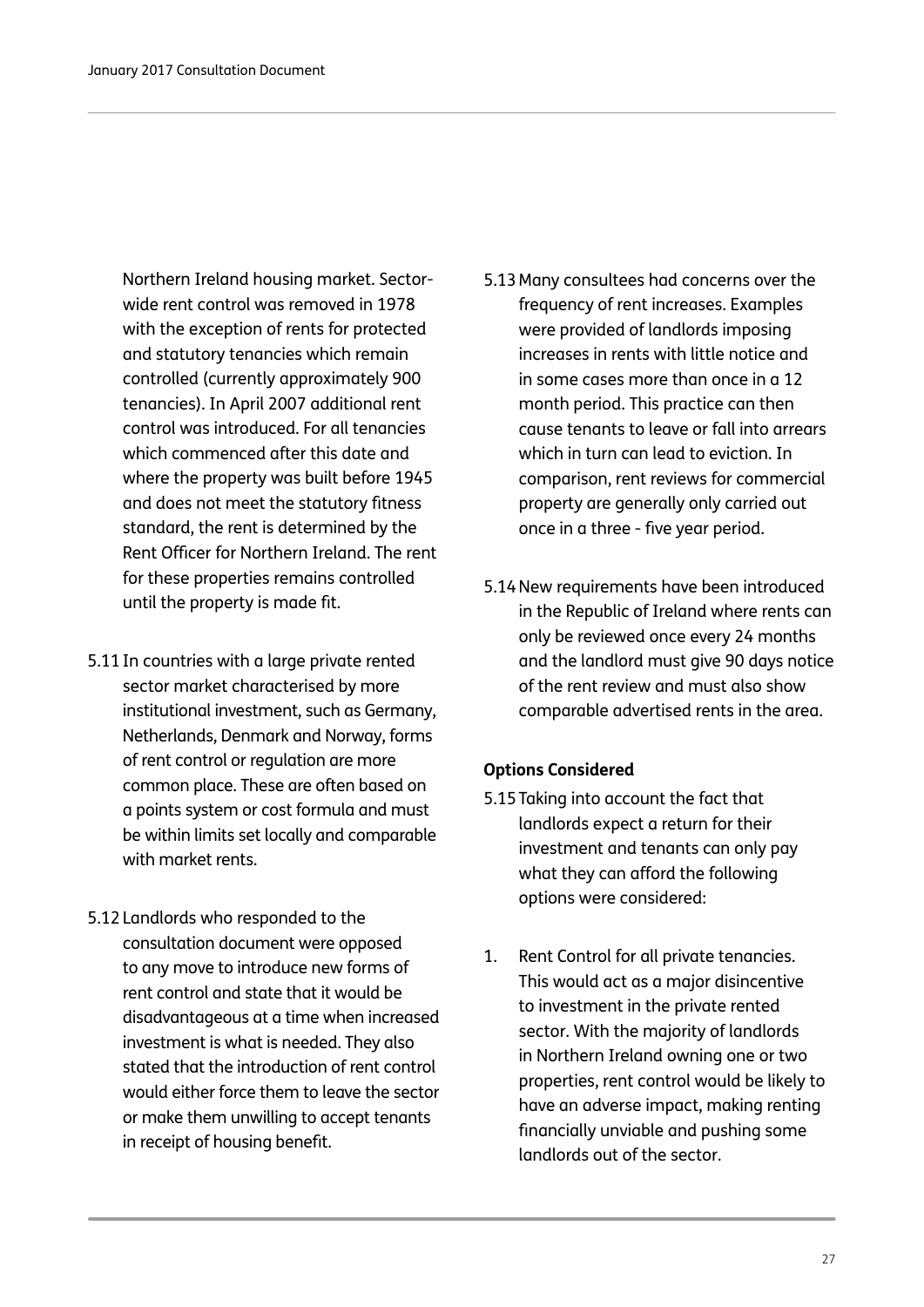- 2. Limit the rent that can be charged to LHA rates. This would mean that there would be no shortfall for tenants to pay but the downside for landlords would be in respect of meeting mortgage repayments if they were forced to accept less rent.
- 3. Restriction on rent increases for example rent setting indexed to the consumer price index (CPI). This option involves a rent certainty model whereby rents are linked to CPI. This allows rents to move in line with inflation. However such a cap on rents would be likely to discourage investment in the sector both in current and additional stock.
- 4. Rent increases restricted to once in any 12 month period and appropriate notice to be given for same.

#### **AFFORDABILITY PROPOSALS FOR CHANGE**

Given all the above evidence; the consideration of all of the options; and in order to address the affordability issue in the private rented sector, the Department proposes to:

Introduce legislation to stipulate that rents can only be increased once in any 12 month period.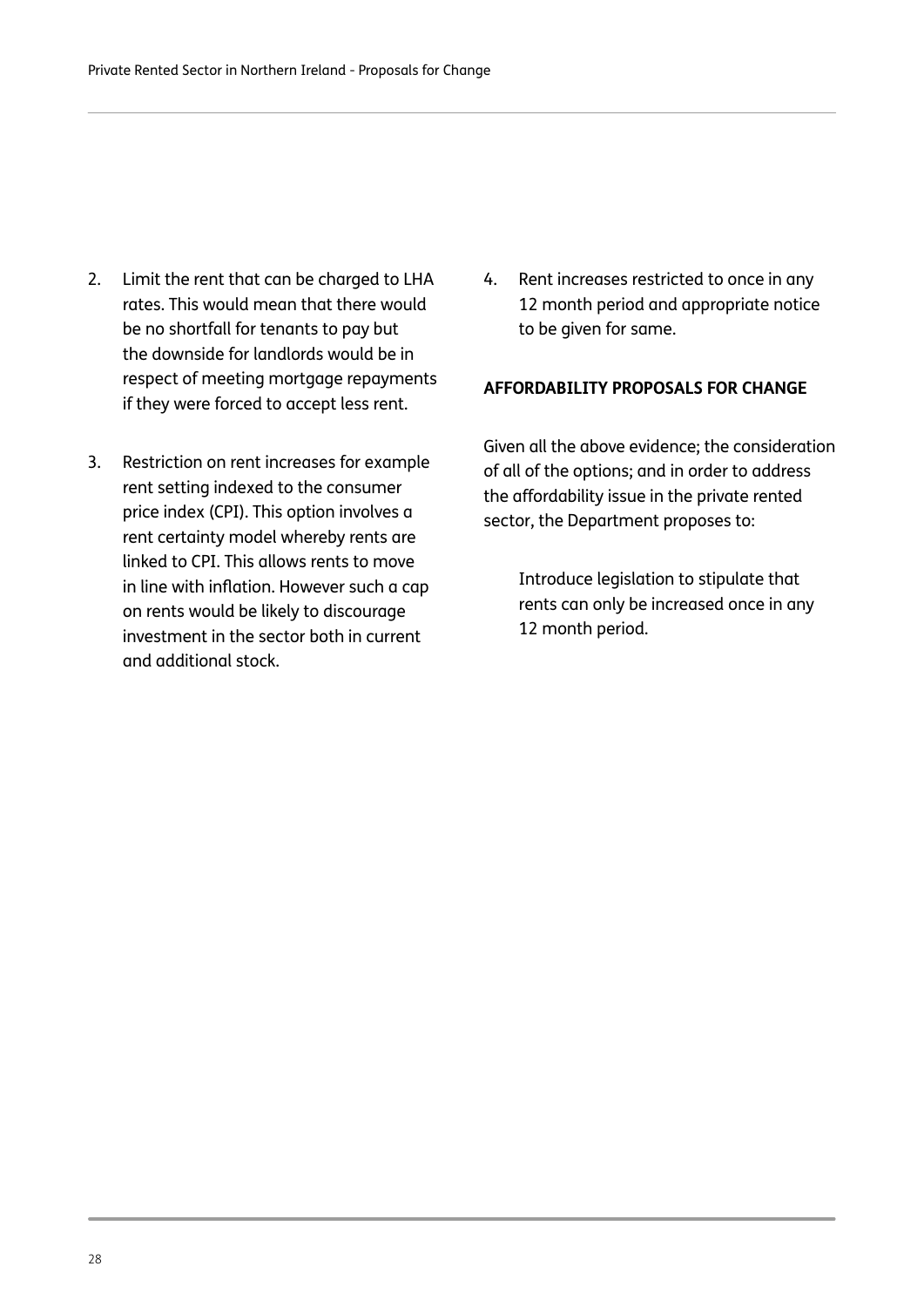# 6. Security of tenure

### **The Department proposes to:**

- 1. Seek to bring forward legislation to ensure all private tenants are issued with a written agreement which must contain mandatory terms regardless of the type or length of the tenancy.
- 2. Amend the notice to quit period from four weeks to two months for tenancies lasting longer than 12 months.
- 3. Seek to introduce legislation for a Fast Track Eviction Scheme which may include mandatory grounds for possession and provide appropriate safeguards to ensure fairness.

- 6.1 Whether a household sees private rented sector housing as a short-term measure or a longer-term choice, it is important that they have the security which enables them to make a home for themselves and their family.
- 6.2 The private rental sector has traditionally been regarded as a residual sector in which households, who would prefer either to own their own home access permanent social housing, bide their time on their way to their true tenure choice. In a recent survey carried out by the three Tenancy Deposit Scheme Administrators and Housing Rights on behalf of the

Department the main reasons given for living in the private rented sector were:

- the availability of accommodation in a desired area
- inability to secure a mortgage to buy a home
- flexibility of movement
- 6.3 One of the attractions of the private rented sector is that it provides a flexible housing option. This enables individuals and families to pursue job opportunities or adapt their accommodation to changing family circumstances quickly.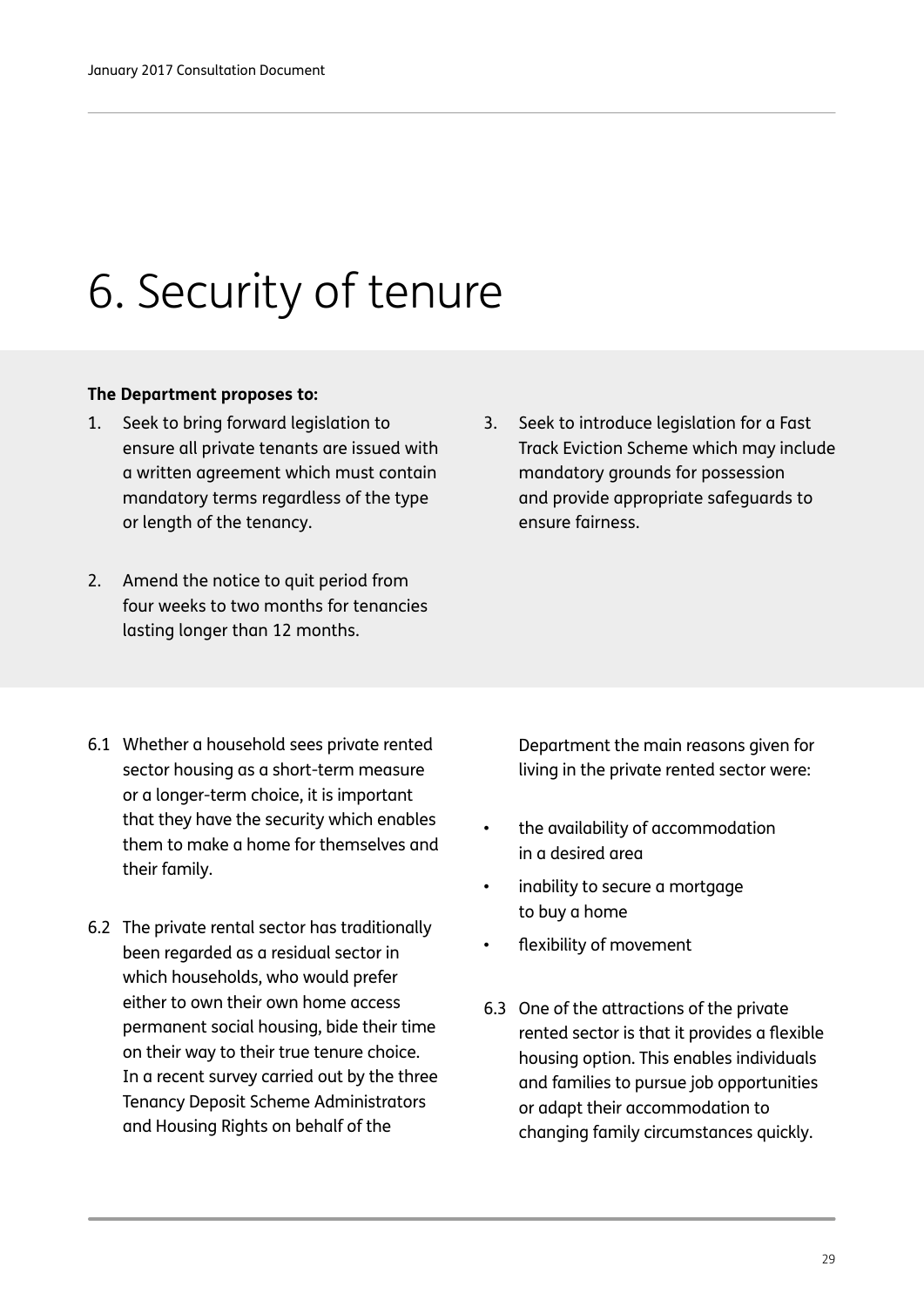- 6.4 A well developed private rented sector can reduce a risk of over-reliance on home ownership. Countries such as Germany and Switzerland with large private rental sectors have been better protected against housing booms than those with small rental sectors like Spain and Northern Ireland.
- 6.5 There are many strands which link to security of tenure and need to be considered alongside it including:
	- longer term tenancies
	- tenancy agreements
	- notice to quit periods
	- default tenancy terms
	- eviction

### **Longer Term Tenancies**

6.6 Tenancies in the private rented sector are either for a fixed term as set out in the tenancy agreement or periodic, normally month to month. Longer term tenancies are a good thing as they provide stability for landlords and tenants and help build sustainable communities. The demographics within the private rented sector are changing and while some renters still require flexibility for moving on, there is also an increasing number, including families with children, looking for longer term security. We are also seeing the emergence of a generation

that perceives private renting as a real alternative to property ownership and its attendant costs and liabilities. Many of these young people (known as generation rent) prefer to rent high quality apartments rather than purchasing terraced properties.

- 6.7 In contrast there are instances of tenants having moved five times within a two three year period through no fault of their own, with reasons including the landlord wishes to sell the property, the landlord has a family member who needs the property or the rent is increased and the tenant can no longer afford to live there. This can be very disrupting for tenants especially for those with children. They want to settle down in a community, get the children settled in a local school and have family support in a particular area for as long as they desire.
- 6.8 There are benefits of long term tenancies for both landlords and tenants namely steady income for the landlord and peace of mind for the tenant. However, outcomes from the discussion document and the consultative forum showed there was no appetite to move to a mandatory long term tenancy or an indefinite lease such as is being introduced under the Private Housing (Tenancies) (Scotland) Act 2016 in Scotland.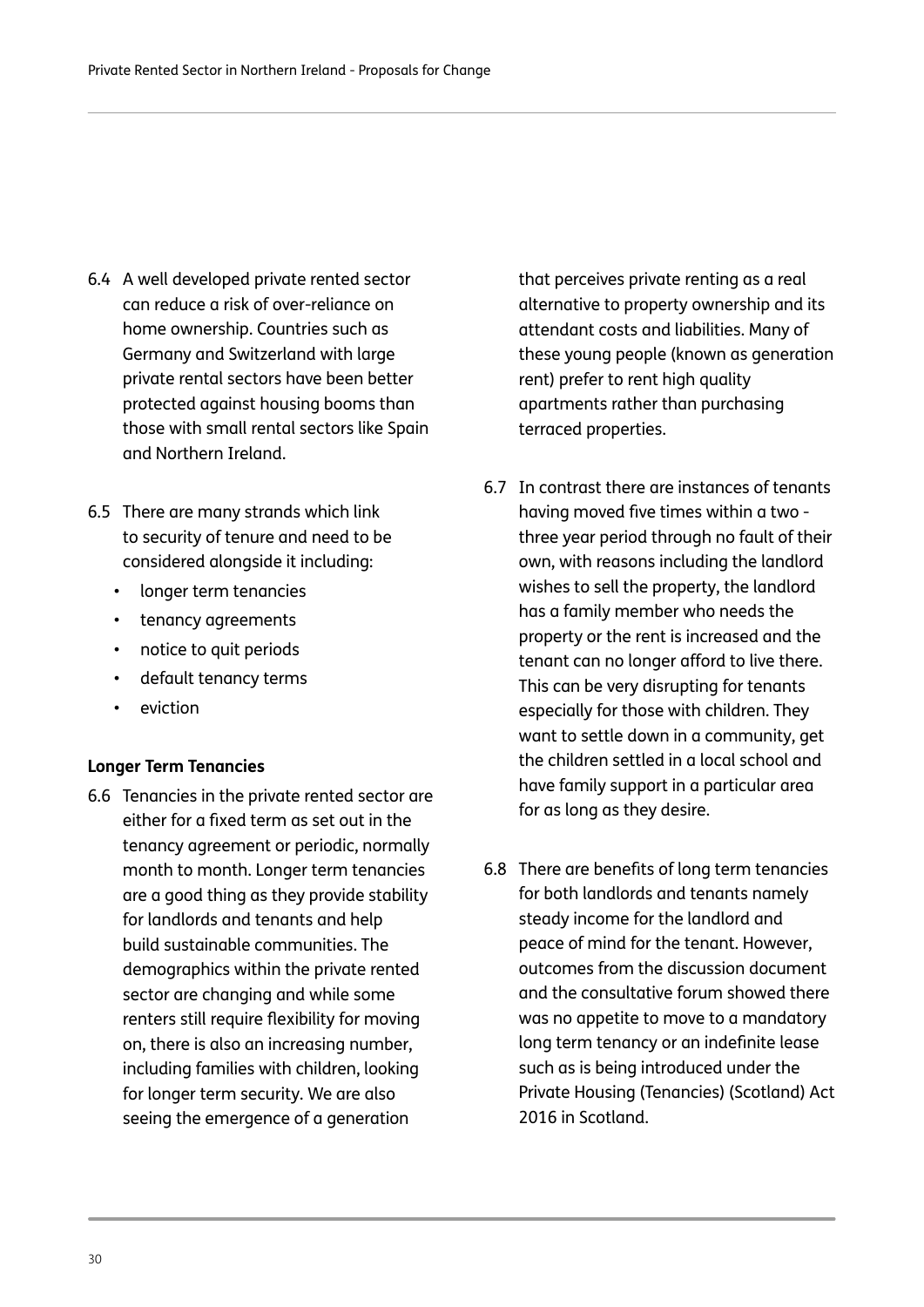### **Options Considered:**

- 1. Do nothing and leave the fixed tenancies and periodic tenancies as they are as landlords and tenants can agree a longer fixed term tenancy if it suits both their needs.
- 2. Introduce a six month probationary period for both landlords and tenants where a longer term tenancy is being agreed. This allows a landlord to evict an unsuitable tenant or a tenant to change their mind during the first six months.
- 3. Introduce a 12 month probationary period but with certain grounds for possession. As many buy-to-let mortgages restrict landlords to 12 month tenancy agreements this option would not be feasible.

### **Tenancy Agreements**

6.9 Prior to the introduction of the PTO there was no requirement for a landlord to provide a written tenancy agreement for a tenancy lasting less than a year and a day. The PTO requires a landlord to provide a tenant with a Rent Book and a Statement of Tenancy Terms. While the Statement of Tenancy Terms has helped lay down the main elements of the agreement there is no uniformity and landlords and agents can use various templates of tenancy agreements which in turn has led to confusion for tenants.

### **Option considered:**

- 1. Do nothing let landlords and tenants continue to use voluntary tenancy agreements.
- 2. The Department should seek to bring forward legislation to ensure all private tenants are issued with a written agreement which must contain mandatory terms regardless of the type or length of the tenancy for example similar to requirements in 2011 Caravans Act –"implied terms" (statutory) and "express terms" (additional terms agreed by both landlord and tenant).

### **Notice to Quit**

- 6.10A notice to quit is a written notice that must be issued by a landlord or tenant if they wish to bring the tenancy to an end. The Department extended the notice to quit periods in 2011. For tenancies lasting less than five years the notice to quit period remained the same at four weeks written notice but the legislative provisions were amended as follows:
- where the length of the tenancy is more than five years and not more than 10 years - eight weeks' notice must be given
- where the length of the tenancy is more than 10 years – 12 weeks' notice must be given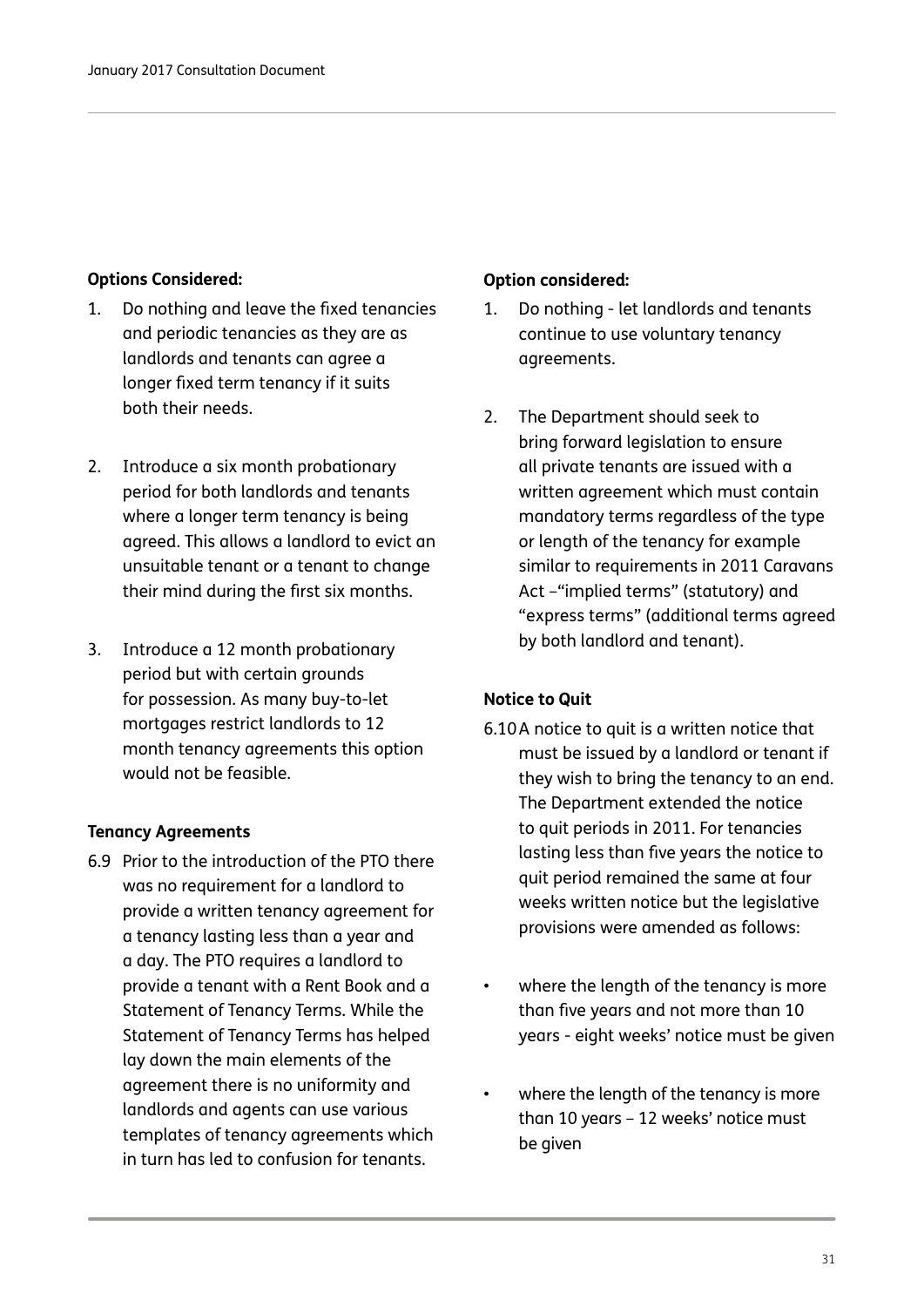6.11Evidence from many landlords and agents was that most tenancies end at the request of the tenant and on occasion without the tenant giving the landlord or agent any notice. Some tenants, however, as well as stakeholder representatives wanted the notice to quit period of four weeks extended to eight weeks as they felt four weeks was not long enough to find suitable alternative accommodation, pack up belongings and move to a new property. This requirement would assist with homelessness prevention as the ending of a private tenancy is cited as one of the main reasons given when a person presents as homeless at the Northern Ireland Housing Executive<sup>4</sup>.

### **Options considered:**

- 1. Do nothing. The notice to quit periods were extended in 2011 and the majority of consultees are content with them.
- 2. Amend the current notice to quit period from four weeks to two months for tenancies lasting longer than 12 months. This would bring Northern Ireland more in line with the rest of the United Kingdom and assist tenants to find an alternative property.
- 3. Consider the requirement for a landlord to officially inform tenants in good time

that a fixed term tenancy is due to end. Current statutory notice to quit only applies to periodic tenancies.

### **Default Tenancy Terms**

- 6.12The PTO states that where the term of the tenancy is not set out in the agreement then the default position is that the tenancy will run for a six month period.
- 6.13Tenant representatives are suggesting that the default term is extended to a 12 month period where the term is not specified. However the majority of landlords and agents argue that they will have a tenancy agreement in place specifying the term meaning that this default term will not be used very often.

### **Options considered:**

- 1. Do nothing leave the default term as six months as the number of tenancies without a specified period are minimal.
- 2. Amend the default term to 12 months giving the tenant more protection when the landlord or agent has failed to specify a term for the tenancy.

### **Eviction**

6.14Landlords were very critical of the time and effort it takes for the eviction process

4 Northern Ireland Housing Bulletin 1 Jan - 31 March 2016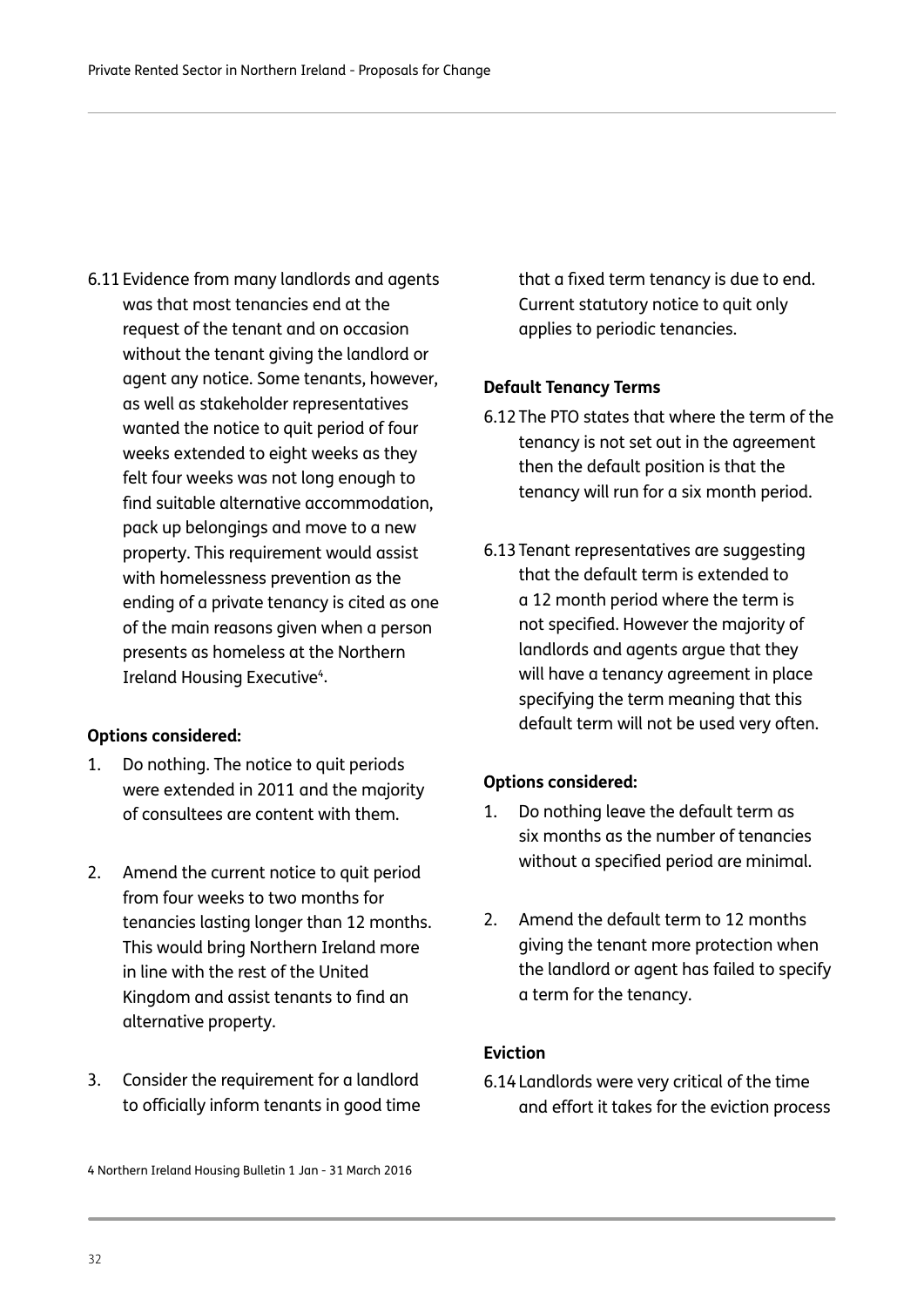in Northern Ireland and the associated high costs of legal action which can, on occasions, run to thousands of pounds. There were examples provided of long delays to evict a 'problem tenant', with delays as long as 24 months not uncommon. There was also anecdotal evidence that on occasions a landlord would pay a tenant to leave a property as an alternative to going through the court process.

- 6.15To begin the eviction process in Northern Ireland the landlord must issue the tenant with a notice to quit. If the tenant refuses to leave the landlord will have to obtain a court order which is subsequently enforceable by the Enforcement of Judgements Office (EJO).
- 6.16In England and Wales in certain cases landlords can apply for a court order to evict tenants without the need for a court hearing. This quicker route to eviction is called the accelerated possession procedure. A landlord cannot use the accelerated possession procedure to claim for any rent that is owed. The landlord can only use the accelerated procedure if the tenant has an assured shorthold tenancy and was given a written tenancy agreement when they first moved in. It can also only be used if the landlord has served a valid Section 21 notice (in other words the correct notice to quit) and has protected the tenant's

deposit in an approved scheme. This cuts down the time it takes to get possession of the landlord's property.

6.17While it is clear that there are problems and delays with the present system in Northern Ireland it is also important that tenants are protected from harassment and illegal eviction.

### **Options considered:**

- 1. Do nothing allow the current established process to continue.
- 2. The Department will consider introducing a fast track eviction process similar to that in England and Wales. This would speed up the process for landlords and reduce the cost. However, information from colleagues in the Department for Communities and Local Government who have used this process indicates that the process is not always as fast as the name would suggest and one downfall is that there may be some vulnerable tenants left at the mercy of unscrupulous landlords.
- 3. Aligned to a faster eviction process the Department could introduce criteria which must be met before a landlord can move to evict a tenant under the accelerated procedure. This would put protections in place to safeguard tenants from unscrupulous landlords.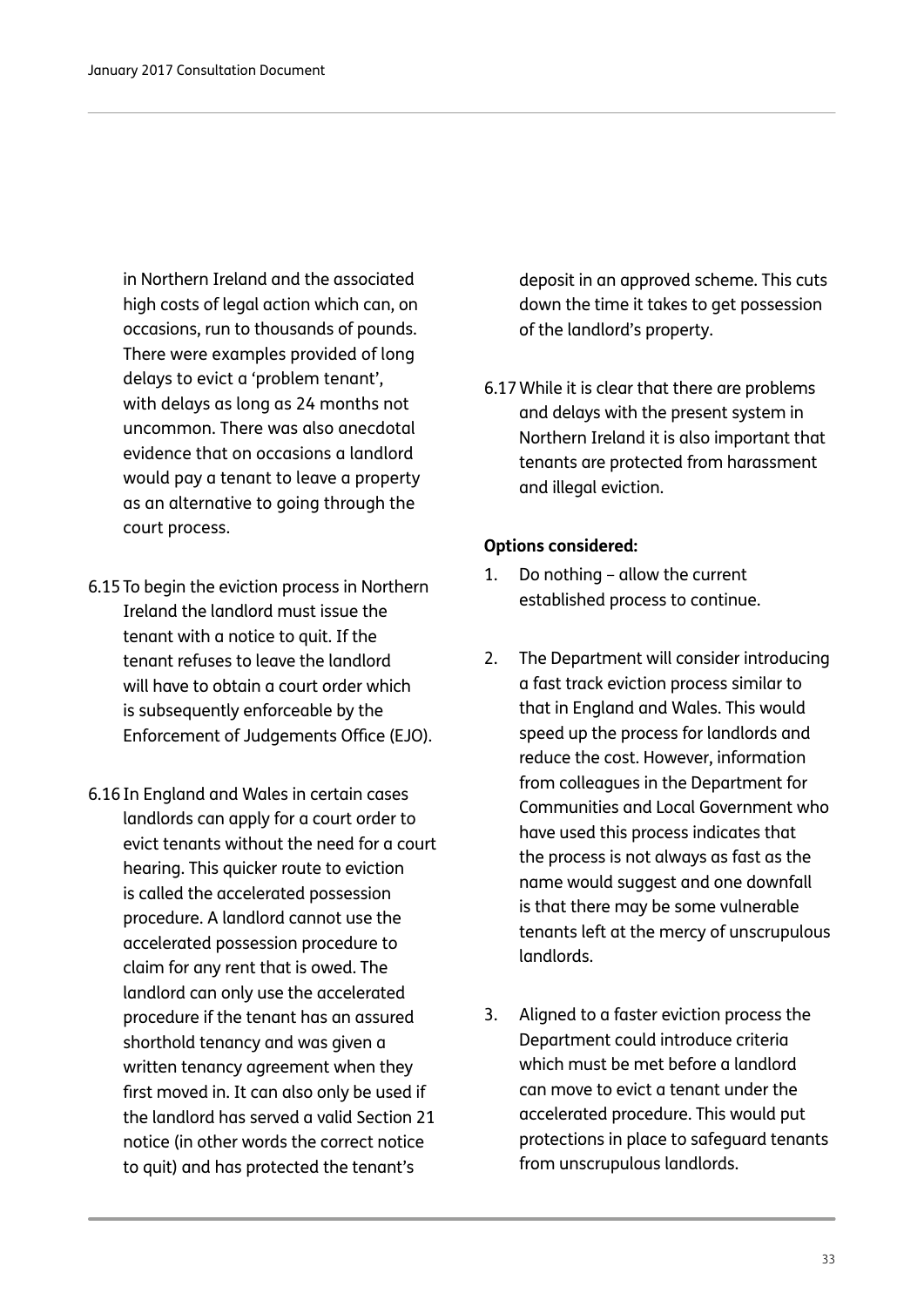### **SECURITY OF TENURE PROPOSALS FOR CHANGE**

**Longer Term Tenancies** No change

### **Tenancy Agreements**

The Department will seek to bring forward legislation to ensure all private tenants are issued with a written agreement which must contain mandatory terms regardless of the type or length of the tenancy.

### **Notice to Quit**

Amend the notice to quit period from four weeks to two months for tenancies lasting longer than 12 months.

### **Default Tenancy Terms**

No change

### **Eviction**

The Department will seek to introduce legislation for a Fast Track Eviction Scheme which may include mandatory grounds for possession and provide appropriate safeguards to ensure fairness.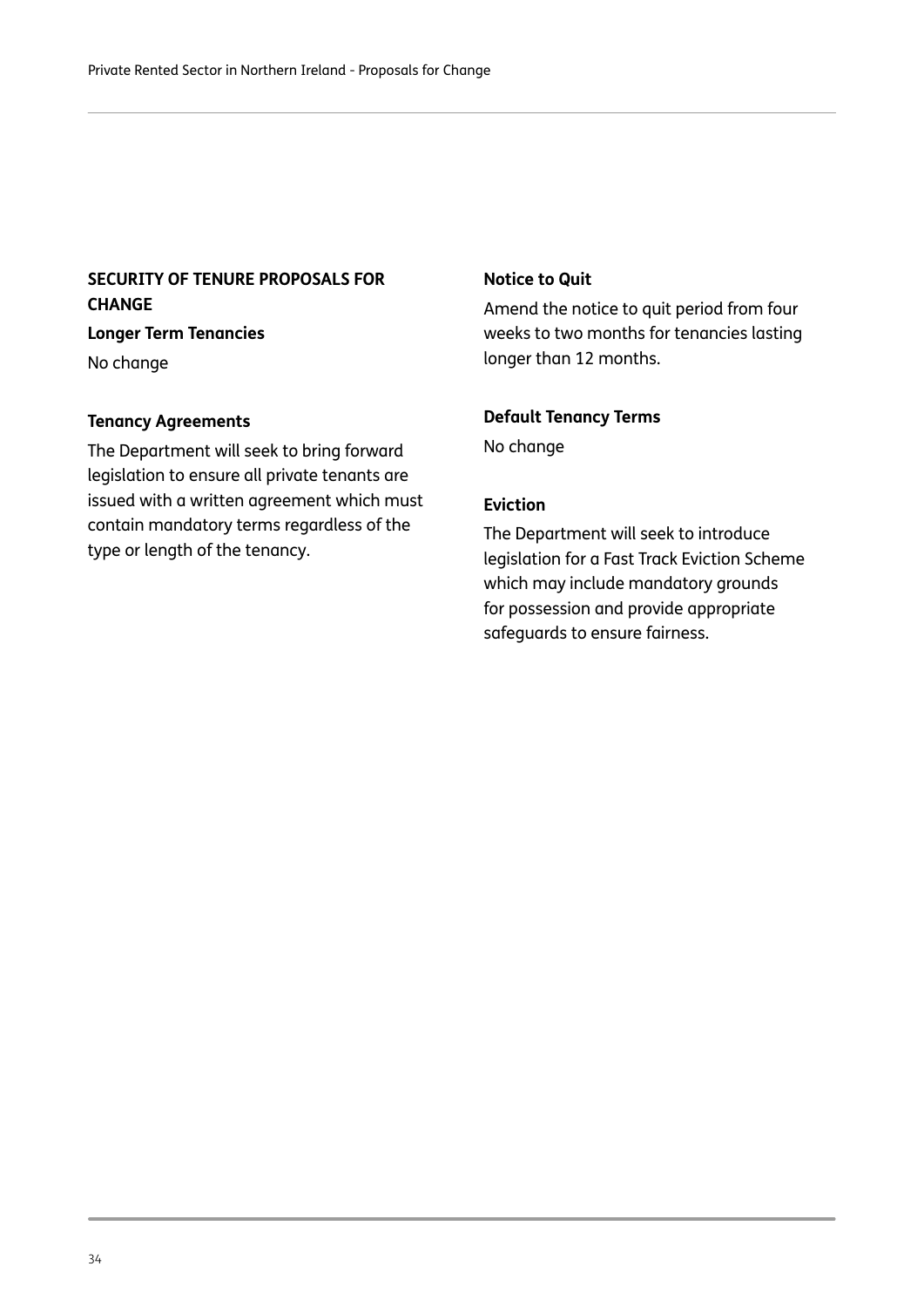## 7. Tenancy Management

### **The Department proposes to:**

- 1. Review the impact of the CIH training course and explore the funding options for an extension of the course.
- 2. Fund a pilot dedicated landlord advice line. This would ensure that landlords get advice and information from professionally qualified advisors. They would have a single point of contact for landlords to access information. This in turn would help professionalise the sector.
- 3. Develop a tenant information pack which a landlord must provide to the tenant at the commencement of the tenancy.
- 7.1 The private rented sector is a diverse sector providing housing solutions for a wide range of different people. Good quality management standards are important to ensure the private rented sector is an attractive place to live and are vital to the well-being of tenants and communities.

This will contain user friendly advice and information. This would detail their roles and responsibilities and what is expected of them as a tenant. This is already a common practice in other jurisdictions.

- 4. Amend the Landlord Registration Regulations to incorporate a fitness declaration at the point of registration. Sample checks could be carried out by councils on these declarations. Options for meeting the costs of these checks would need to be explored.
- 5. Introduce a regulatory framework for all letting agents including bringing forward legislation to ban letting agent fees.
- 7.2 The significant growth in the private rented sector in Northern Ireland combined with the fact that 84% of landlords own one or two properties means that it is perceived as an amateur sector where professional standards and good tenancy management practice are not uniformly applied.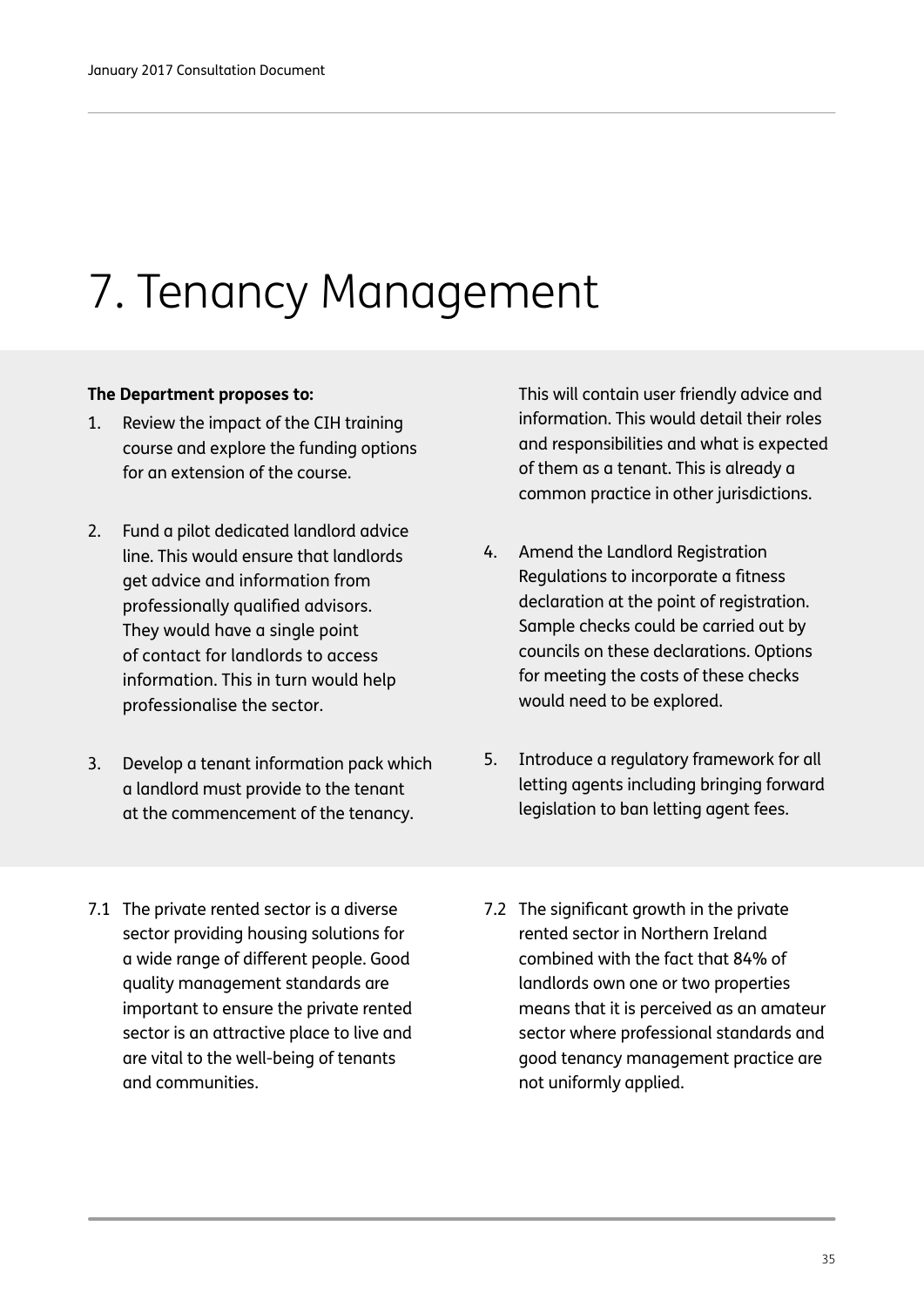- 7.3 The three main aspects which contribute to good management standards are:
	- the knowledge and skills of landlords
	- tenants knowledge of their rights and responsibilities
	- regulation in enforcing standards where they fall considerably short of what is expected

### **Knowledge and skills of landlords**

- 7.4 At present in Northern Ireland a landlord can rent out a property without having to demonstrate any competence, skill or certificate of compliance with best practice.
- 7.5 A recurring theme at all stages in the discussion period was the necessity for both landlords and tenants to be fully aware of their roles and responsibilities throughout the period of the tenancy agreement. There was much discussion around poor practice by both parties and a general agreement that it would be useful to raise awareness around roles and responsibilities.
- 7.6 Figures from a small follow up survey to the House Condition Survey 2011 indicated that the majority of landlords provide a decent service and good quality, well-maintained accommodation, with 88% of tenants either very satisfied or fairly satisfied with the services provided

by their landlord/agent. However, the results of a more recent survey commissioned by the Department, to which almost 1,200 tenants responded, shows that only 51% of tenants said they were on good terms with their landlord. Evidence from Council environmental health officers, who have responsibility for enforcing private rented sector law, shows that there are a number of landlords who knowingly flout the law, for example are not registered, not protecting deposits, letting out property that is unfit and not adhering to repairing obligations.

- 7.7 Much reference was made to the provision of information and advice available to tenants. However, at present there is no dedicated advice and information service available for landlords.
- 7.8 Housing Rights, who receive funding from the Department to provide advice and information for tenants, have reported frequent calls to their help line from landlords. Local councils across all areas also receive calls from landlords seeking advice. This fragmented approach leads to confusion for landlords and no clear point of contact.
- 7.9 Landlords are reporting increasing numbers of 'vulnerable' tenants, including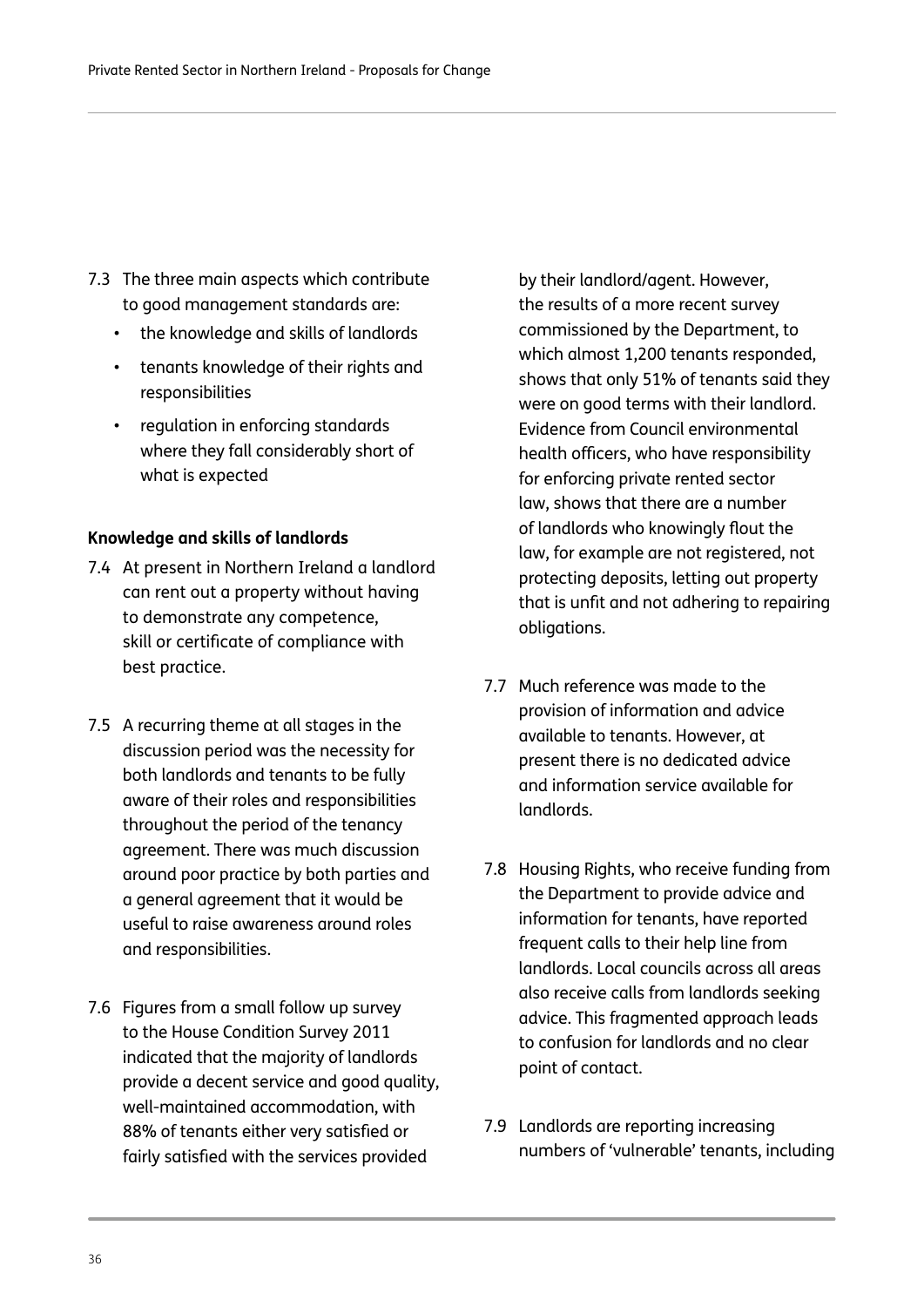people with addiction and behavioural issues and they are not always equipped to help them sustain the tenancy and adhere to the tenancy agreement. Help and advice even by way of signposting to appropriate support organisations would be useful for landlords. This is in line with Recommendation 2 from the Department's Review of the Supporting People Programme.

- 7.10When landlords register with the Landlord Registration Scheme they receive a 'Toolkit' which provides them with useful information to help them in their role. They also receive a quarterly newsletter from the Department keeping them up to date with any new legislation and providing useful articles relating to the private rented sector.
- 7.11From the 2016/17 financial year the Department is providing funding to the Chartered Institute of Housing (CIH) to subsidise a training programme for landlords on a three year pilot basis. Training, which results in a qualification, is delivered in a class room learning environment with an online version to be rolled out in the near future. All scheduled courses are currently fully subscribed.
- 7.12The feedback from the majority of consultees, including landlords who engaged with the Department during

the consultation process, on whether a landlord accreditation programme is necessary indicates that mandatory accreditation on its own would do little to improve standards in the private rented sector.

7.13In England there is currently a voluntary accreditation programme and while generally well received by landlords, its impact has been fairly limited. Evidence indicates that those landlords deemed 'reputable' and already compliant are the ones who are willing to participate in the scheme.

#### **Options for change:**

- 1. To introduce a mandatory or voluntary accreditation programme. The benefit of this would be a more professional sector as landlords are trained. However, this would be at a cost to landlords and could only be enforced if it was mandatory.
- 2. To review the impact of the CIH training course, with a view to the continuation of funding subject to the findings of the evaluation. CIH have revamped their course and have received positive feedback from attendees and are oversubscribed for upcoming courses. The main issue is that attendance on the course is voluntary and they cannot make non compliant landlords attend.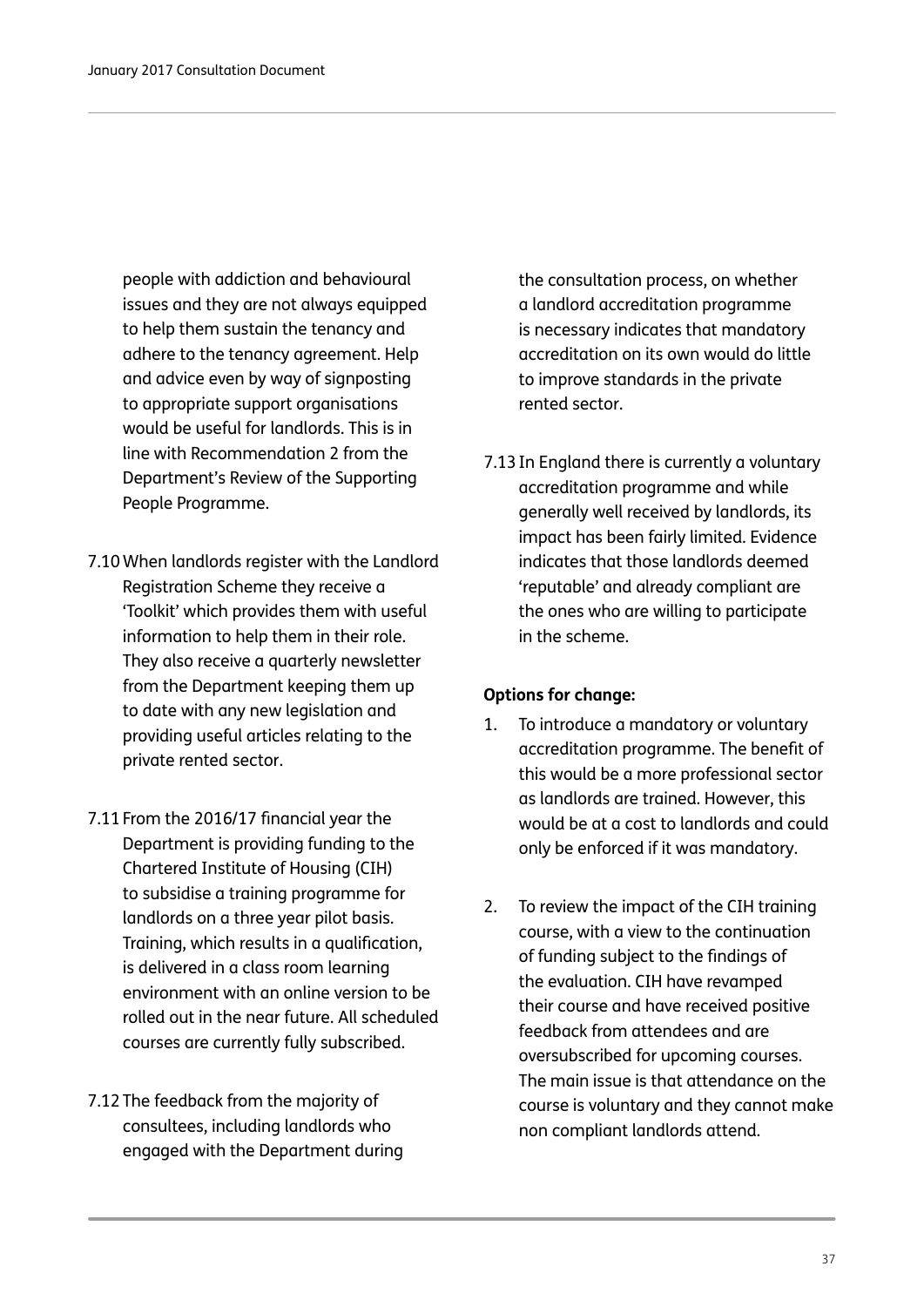- 3. In cases where a landlord is found guilty of a breach of the Private Tenancies Order, they are penalised either by a fine or attendance at a CIH course – similar to some motoring offences. With this system non compliant landlords could be targeted but enforcement could prove difficult.
- 4. Let landlords continue to use a variety of sources of information such as local councils, Landlords Association of Northern Ireland and Citizens Advice. This is not really a suitable option as landlords could continue to get conflicting advice from different sources with no single point of contact for advice and information.
- 5. Fund a pilot dedicated landlord advice line. This would ensure that landlords get advice and information from professional qualified advisors or be signposted to the right organisation for advice including help with vulnerable tenants. There would be a single point of contact for landlords to access information leading to less confusion. This in turn would help professionalise the sector. Options for funding this will need to be considered.

#### **Tenant knowledge of rights and responsibilities**

7.14There was a clear message from landlords and their representatives through responses to the discussion document that tenants would benefit from better information and education. Such

information could have significant benefit to tenants in clarifying their rights and responsibilities, sustaining tenancies and preventing disputes. Further evidence is the continued and increased demand to the Housing Rights specialist advice line from tenants in the private rented sector.

- 7.15The Tenancy Deposit Scheme introduced in April 2013 and the Landlord Registration Scheme introduced at the end of February 2014 provide some reassurance for tenants either living in or proposing to live in the private rented sector. Tenants can check if their landlord is registered and if their deposit has been protected. Any non compliance can be reported to the environmental health department at the local council who in turn can take enforcement action.
- 7.16Tenants also have access to advice from Housing Rights who receive core funding from the Department. The majority of calls to their advice line come from private tenants.
- 7.17In addition floating support is made available to some tenants in the private rented sector which enables them to sustain their tenancies. Supporting People services provide short-term help through a floating support service which assists vulnerable adults with housing-related support tasks to help them maintain independence in their own home,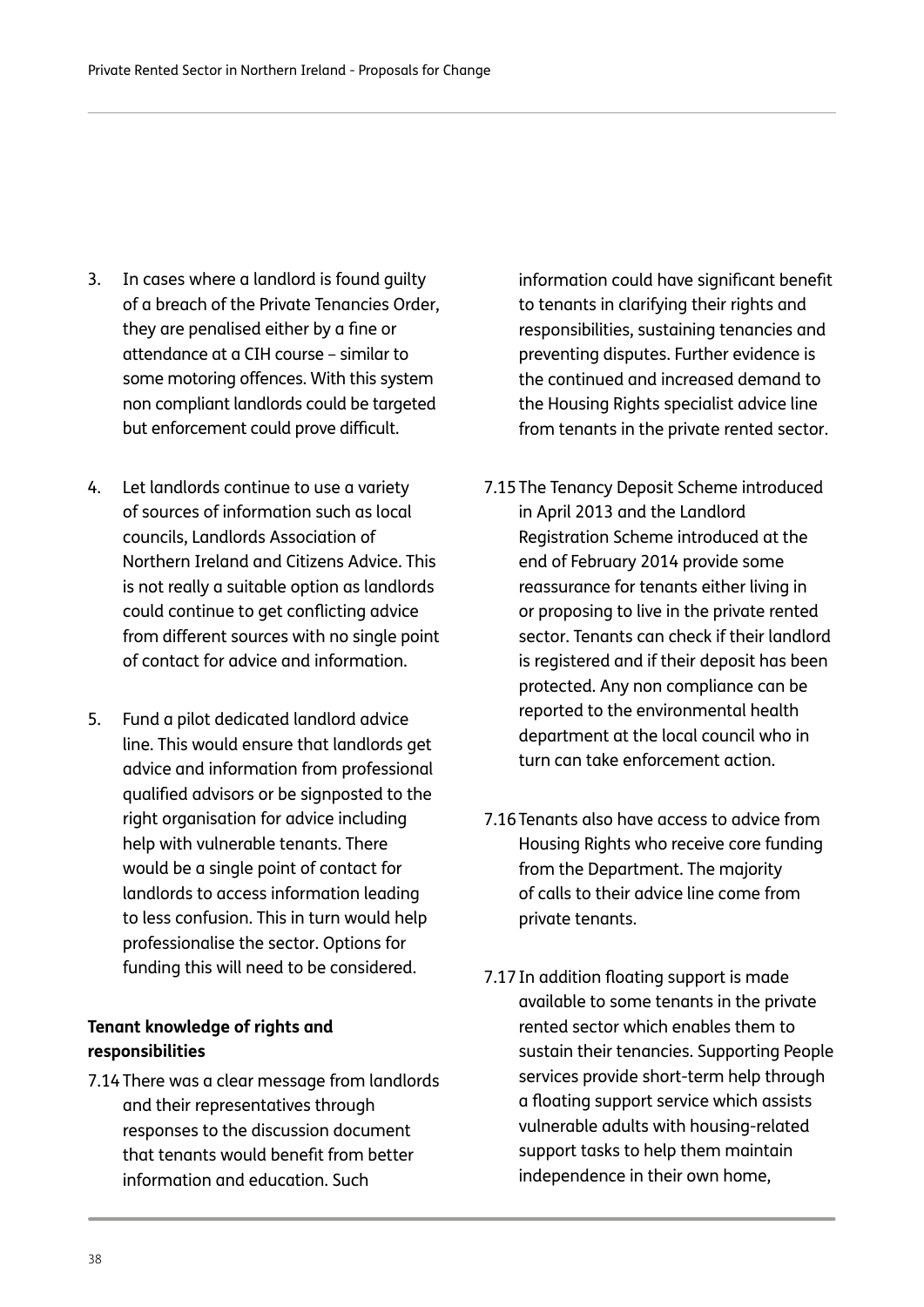regardless of tenure type (typically for up to two years in duration).

- 7.18While landlords receive an information pack when they register and have access to training, no such information/training exists for tenants. This all leads to a sector where many tenants are unaware of their rights and responsibilities and only become educated when something goes wrong.
- 7.19While the Department has used various means to educate tenants for example the Housing Rights advice line; advice on websites; leaflets distributed by council environmental health officers when they are dealing with complaints; awareness events with students; press releases; and leaflets distributed with rates bills there still appears to be tenants who lack the basic information to help sustain tenancies in the private rented sector.

#### **Options for change**

- 1. To develop a tenant information pack, containing user friendly advice and information which a landlord would be required to provide to all tenants at the commencement of their tenancy. This would detail their roles and responsibilities as a tenant. This is already a common practice in other jurisdictions.
- 2. To run an advertising campaign to coincide with the launch of a 'tenant

information pack'. Previous advertising campaigns for the Landlord Registration and Tenancy Deposit Schemes were successful in raising awareness and raising levels of compliance e.g. during the period of the advertising campaign for tenancy deposit the number of deposits protected doubled.

#### **Regulation in enforcing standards**

- 7.20The Private Tenancies (Northern Ireland) Order 2006, the Landlord Registration Scheme Regulations (Northern Ireland) 2014 and the Tenancy Deposit Schemes Regulations (Northern Ireland) 2012 provide the current regulatory framework and set the standards for the sector.
- 7.21However, it was made clear from responses to the discussion paper and during meetings with stakeholders that while this regulation is useful there are areas that require clarification. In addition, improvements could be made to provide greater control and to ensure the private rented sector provides a decent standard of accommodation for a growing number of families and individuals who make their home there.
- 7.22Evidence held by the Department showed that during 2015/16 there were almost 4,000 cases where councils engaged with landlords in person, by phone or by letter who had not complied with the law, for example not registered, not protected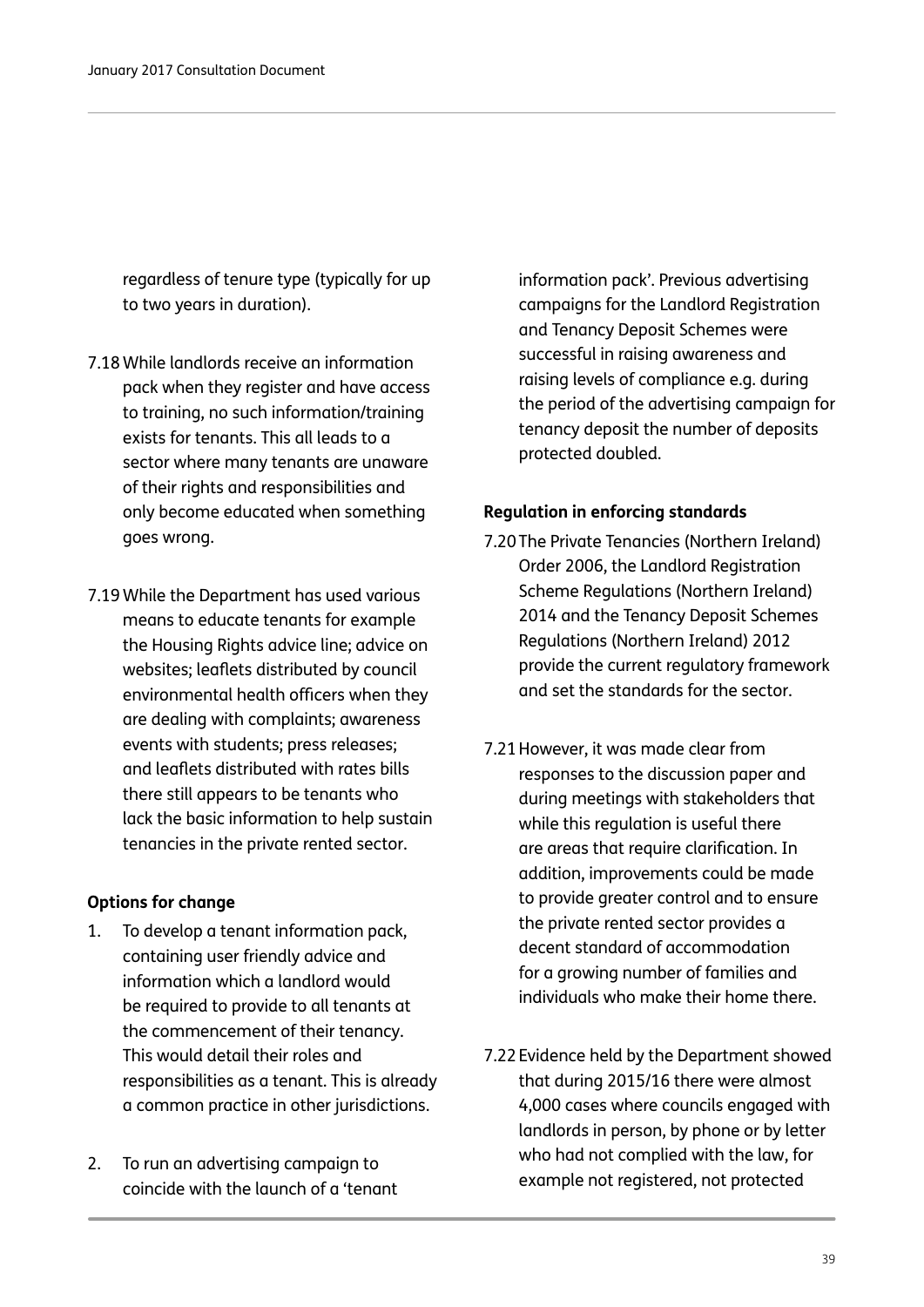a tenant's deposit or whose property did not have a certificate of fitness where required. So while education and awareness can help, something more is needed. Responses from environmental health officers to the discussion document stated that while Landlord Registration has gone some way to improving management standards there are additional measures that could be introduced to strengthen the powers and their role to eliminate bad practice.

- 7.23The majority of landlords stated licensing was not needed and would place an additional financial and administrative burden on them. The main concern for landlords was the cost of a licence and the standards associated with obtaining a licence. However, other consultees, professional groups and councils felt that due to the growth in the sector it was necessary that high standards were met and maintained in order to protect tenants.
- 7.24There was some discussion on the recent Houses in Multiple Occupation (Northern Ireland) Act 2016 which will require all House in Multiple Occupation landlords to be licensed and many stakeholders felt the need for uniformity and tenant protection across the private rented sector. (The new licensing scheme will be operated by councils with a target date for implementation around April 2018).

Many stakeholders expressed the view that the landlord registration scheme didn't go far enough to drive behavioural changes in a way that a licensing scheme would.

- 7.25Detailed discussions also took place around different types of licensing, what would work best and, if any, the potential for a scheme that could be linked to the Landlord Registration process. It was emphasised that any costs of granting a licence should be kept to a minimum. Comparisons were made with other parts of the United Kingdom where:
- in Wales a blanket licensing scheme for landlords and agents has been introduced
- in England selective licensing is in place in certain areas and all Houses in Multiple Occupation must be licensed
- in Scotland the landlord registration scheme requires a landlord to be a fit and proper person

For further details of what happens in other jurisdictions see paper at **Annex E.**

7.26The consultative forum agreed that all options should be considered including an alternative to licensing for example amendments to the Landlord Registration Scheme. Currently landlord registration does not require a landlord to make any declaration about themselves or their property. Of the 260 comments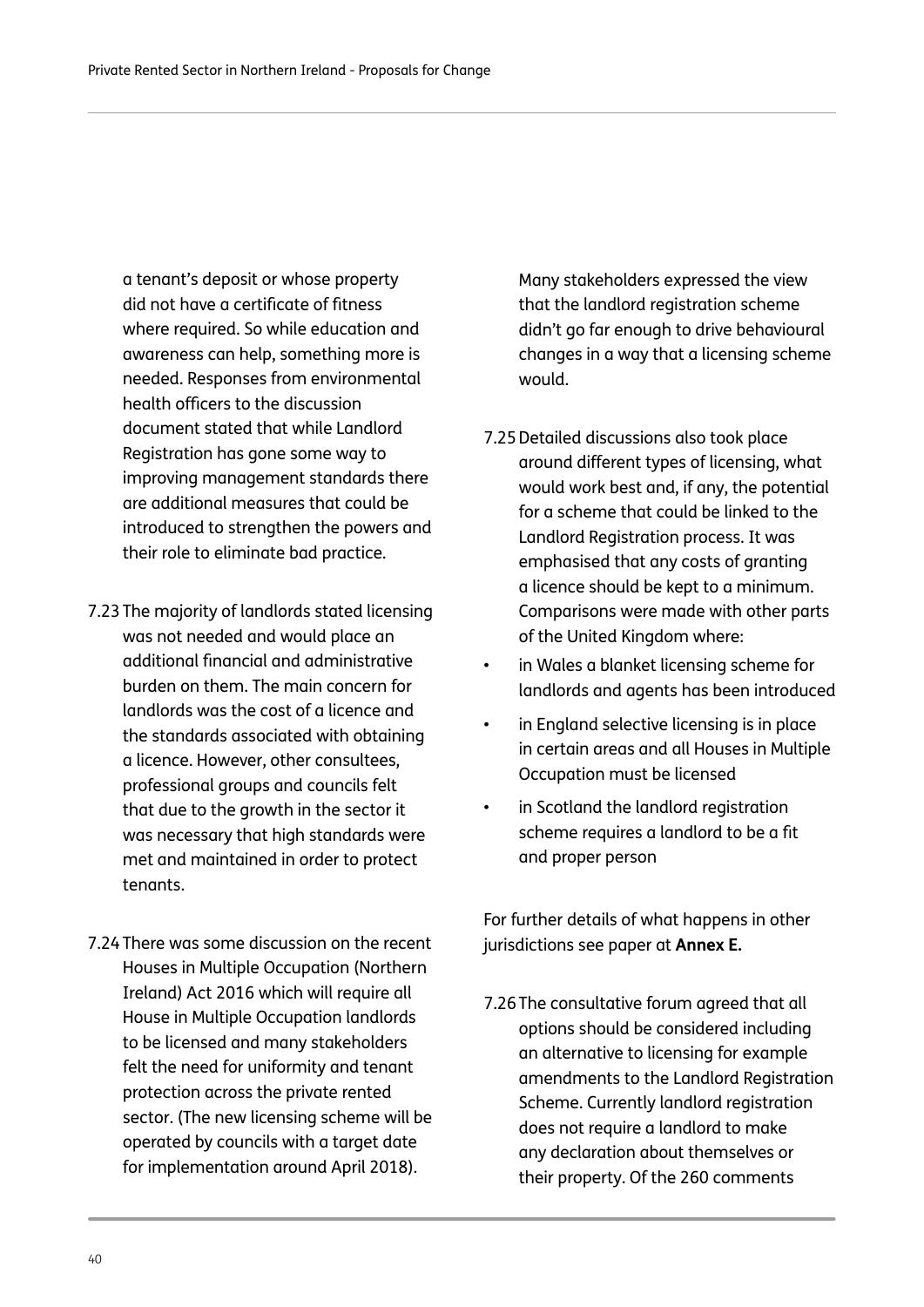received from tenants in response to the tenants survey 41 complained about the standard of their accommodation. It was therefore suggested that a landlord at the point of registration could declare that their property meets the current fitness standard. This could be followed up by an inspection programme carried out by councils.

#### **Options for change**

- 1. Do nothing Continue to use the regulatory framework that exists (Private Tenancies Order (Northern Ireland) 2006, Landlord Registration Regulations 2014 & Tenancy Deposit Scheme Regulations 2012). This will minimise the impact on landlords, however councils say they need extra powers to improve standards in the sector.
- 2. Amend the Landlord Registration Regulations to incorporate a fitness declaration at the point of registration. The fee for registration could remain the same and the declaration would last for the registration period. Sample checks could be carried out by councils on these declarations. Options for meeting the costs of these checks would need to be explored.
- 3. Introduce a comprehensive licensing scheme. This would provide uniformity in the sector and lead to higher standards and greater controls. However such a

scheme would place a greater financial and administrative burden on landlords and there is a case for evaluating the impact of introducing the Houses in Multiple Occupation Licensing Scheme before considering whether there is a need to roll-out a similar approach across the entire private rented sector.

#### **Letting Agents**

- 7.2772% of tenants who responded to the Department's tenants survey deal directly with a letting agent as opposed to the owner of the property, and there were many references to tenant dissatisfaction with the poor service delivered by many letting agents particularly around the fees for various checks.
- 7.28Some letting agents in Northern Ireland are affiliated to an accredited body for example National Association of Estate Agents (NAEA), National Federation of Property Professionals (NFPP), ARLA and Royal Institute of Chartered Surveyors (RICS). Apart from the individual codes of practices of these bodies, letting agents and the fees they charge are neither controlled nor regulated.
- 7.29Landlords can choose to use the services of an accredited letting agent but tenants often do not have that choice and the fees charged in addition to deposits and rent only serve to increase the costs of private renting.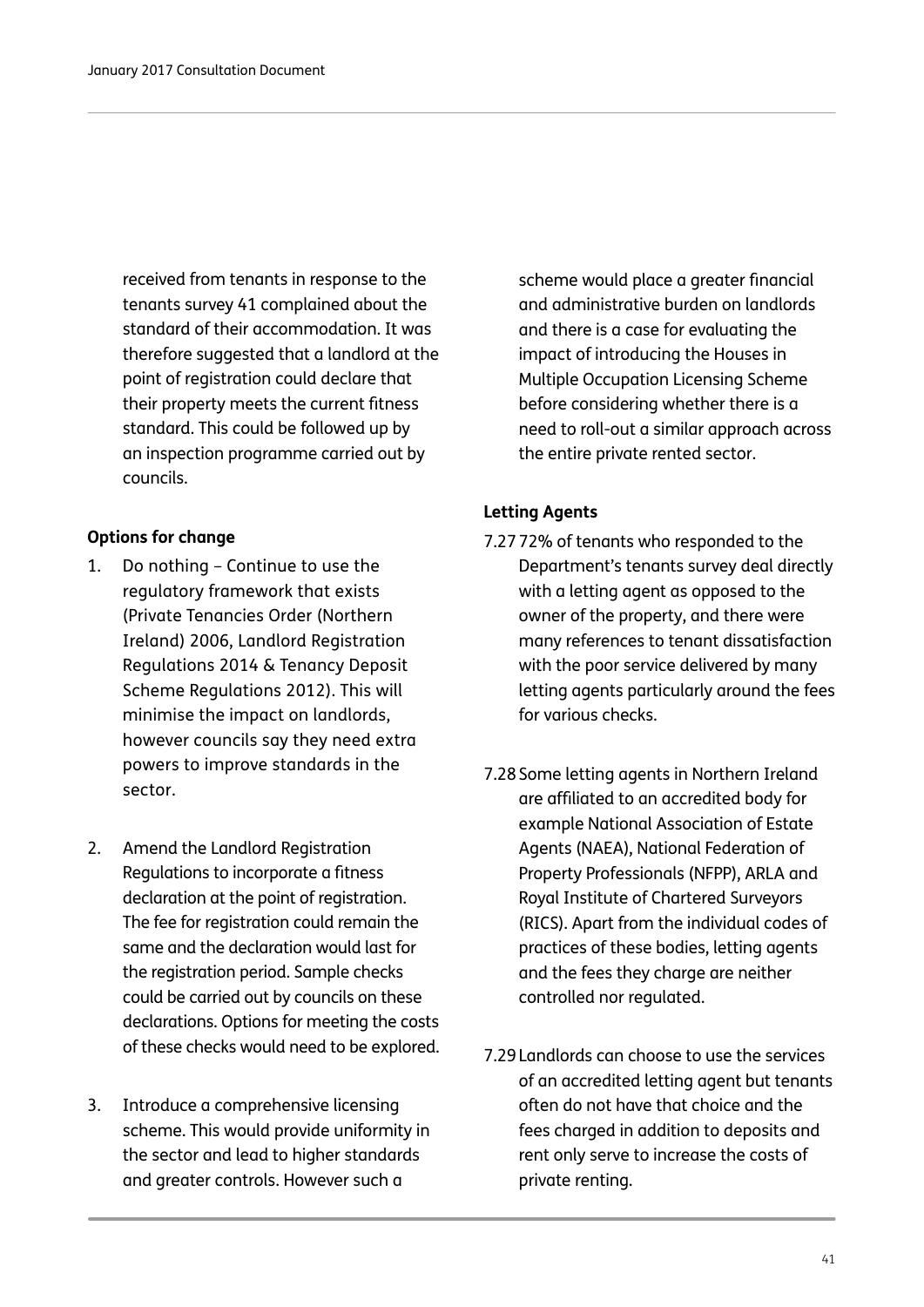7.30The main areas of concern from tenants were the variety of fees charged for:

- completing an application form
- general administration costs
- credit check charges
- tenancy renewal fees
- *inventories*
- 7.31Landlords also had some concerns around the fees they are charged by letting agents and feel that more transparency is needed and some form of control over the charges introduced.
- 7.32Northern Ireland has fallen behind other jurisdictions in relation to regulation of letting agents and there was clear consensus on the need for some form of regulation here which will serve to protect both tenants and landlords.
- 7.33In Scotland it has been illegal to charge 'premiums' (fees charged at the outset of a tenancy, in addition to rent and a deposit) to renters since 1984. However, the law wasn't enforced and was flouted by many agencies until 2012, when it was clarified. Shelter Scotland's 'Reclaim your fees' campaign gave many tenants the confidence they needed to ask for the return of fees previously charged by their letting agent, while also prompting agents in Scotland to adhere to the law

for future lettings.

- 7.34A recent House of Commons debate on letting agent fees (3 May 2016) called for the Government to consider five things to ensure further protection for those who are renting. These were:
- cap letting agent fees
- set standards for what can and cannot be charged for
- end the practice of charging for tenancy renewal
- have tougher penalties for not displaying fees
- raise awareness about fees so tenants are more aware of charges
- 7.35The response from the United Kingdom Government was that it did not feel a cap on letting agent fees is the right answer. The requirement on letting agents to publicise their fees was introduced in October 2015 and was to be reviewed after 12 months in operation. The United Kingdom Government think this is a sensible approach, and allows the new system to bed in.

#### **Options for change**

1. To introduce a regulatory framework for all letting agents including bringing forward legislation to ban all letting agent fees for tenants. This would prevent letting agents from exploiting tenants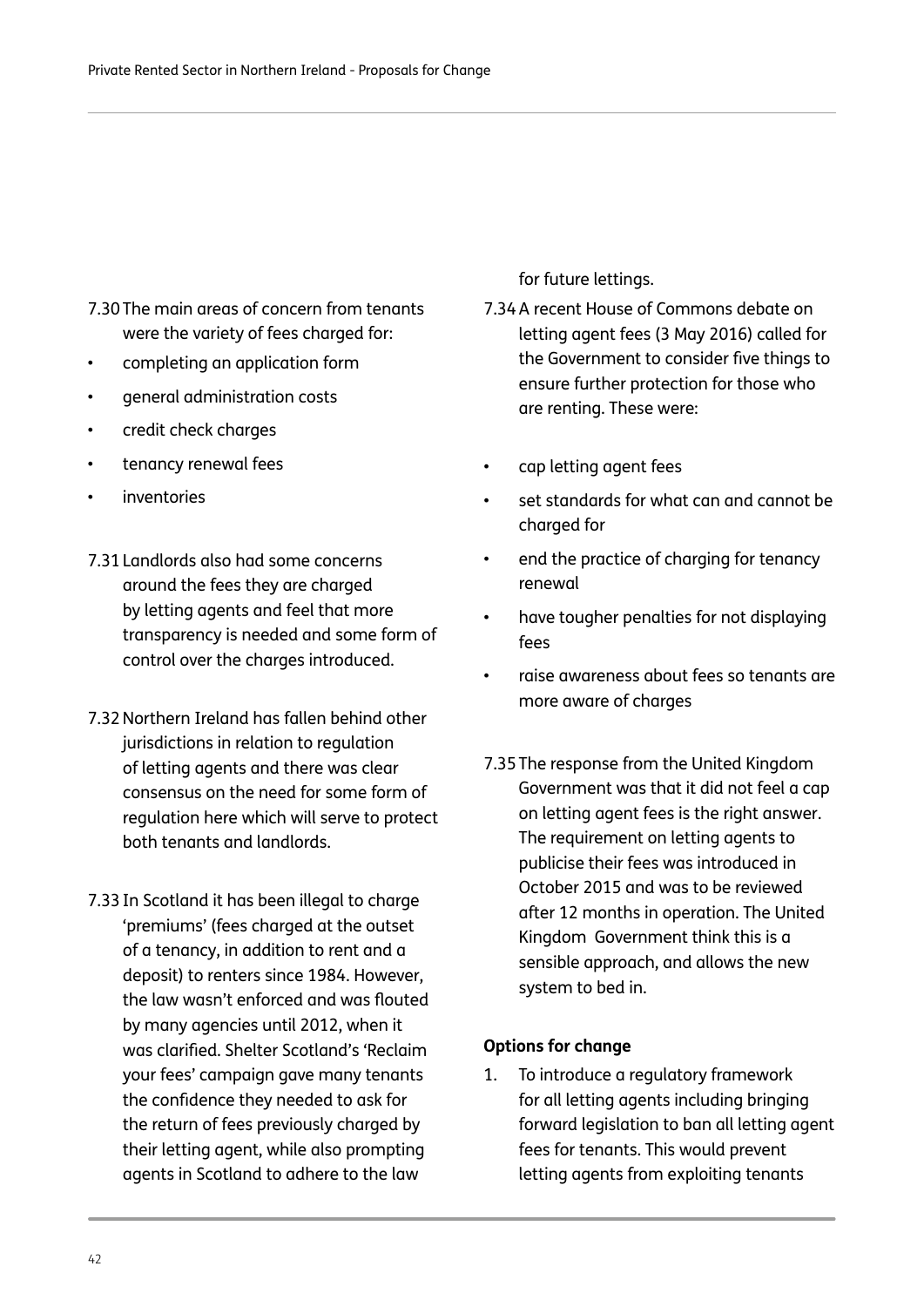and landlords would have confidence that their properties were being managed by competent letting agents.

2. To require all letting agents to be a member of an approved body such as ARLA, NAEA, RICS. By signing up to an approved body the letting agent would have standards to adhere to, client funds would be protected, there would be a complaints process built in and it would provide transparency on fees. However, the Department has no control over such approved bodies and each one may have a different code of practice, or set of standards. This could prove problematic if there was no consistency.

> The Department for the Economy currently have a role to play in terms of unfair contract terms/practices and so the Department will work closely with colleagues there on any proposals for change.

#### **Tenancy management proposals for change**

Given all the above evidence; the consideration of all of the options; and in order to improve tenancy management practice the Department proposes to:

#### **Knowledge and Skills of Landlords**

1. Review the impact of the CIH training course and explore the funding options for an extension of the course.

2. Fund a pilot dedicated landlord advice line. This would ensure that landlords get advice and information from professionally qualified advisors. They would have a single point of contact for landlords to access information. This in turn would help professionalise the sector.

#### **Tenants Knowledge of their Rights and Responsibilities**

3. Develop a tenant information pack which a landlord must provide to the tenant at the commencement of the tenancy. This will contain user friendly advice and information. This would detail their roles and responsibilities and what is expected of them as a tenant. This is already a common practice in other jurisdictions.

#### **Regulation in Enforcing Standards**

- 4. Amend the Landlord Registration Regulations to incorporate a fitness declaration at the point of registration. Sample checks could be carried out by councils on these declarations. Options for meeting the costs of these checks would need to be explored.
- 5. Introduce a regulatory framework for all letting agents including bringing forward legislation to ban letting agent fees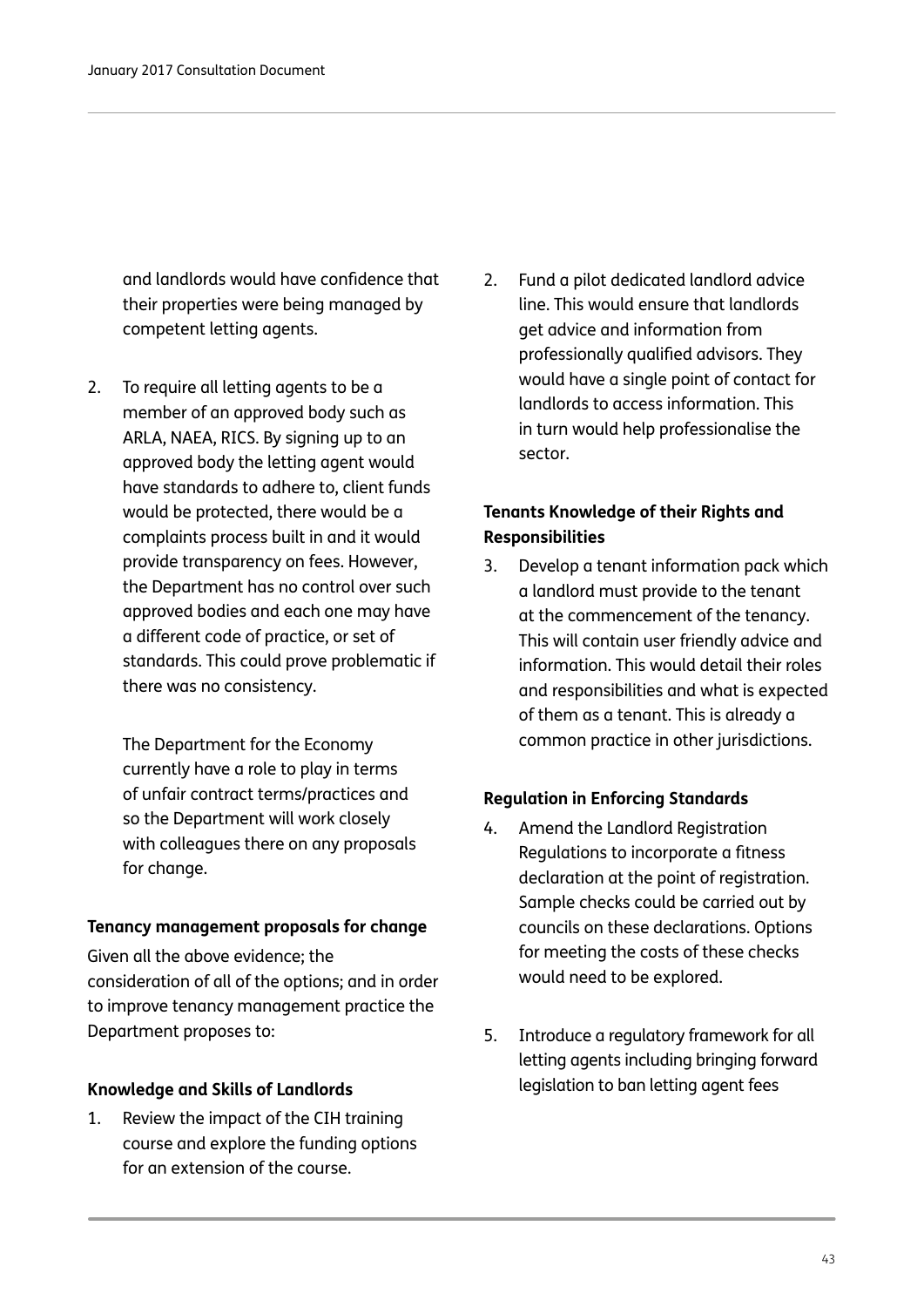# 8. Property Standards

#### **The Department proposes to:**

1. Introduce legislation as soon as practicable to make it a mandatory requirement for private landlords to provide smoke and carbon monoxide detectors and to carry out periodic electrical checks.

- 8.1 The current housing fitness standard in place in Northern Ireland, is the statutory minimum physical standard which focuses on the most basic structural standards for human habitation, and applies to all tenures. It was last updated in 1992 and the Department is currently carrying out a separate review of that fitness standard.
- 8.2 Council environmental health officers have direct responsibility for the fitness enforcement process in respect of the private rented dwellings. They also carry out fitness inspections in respect of other tenures at the request of the Housing Executive.
- 2. Introduce legislation around Energy Performance Certificate (EPC) ratings similar to that in England. Consideration should be given to exempting certain types of property where the costs of making sufficient energy efficiency improvements would be prohibitive.
- 3. Amend legislation so that all unfit properties built before 1956 are subject to rent control.
- 8.3 While awaiting the outcome of this fundamental review of the fitness standard, the review of the private rented sector focused on specific aspects of standards in private rental properties, which, if taken forward, could introduce an improvement in safety and comfort in the medium term.
- 8.4 While there has been a recurring complaint from private tenants throughout the review on the completion of repairs by landlords, the 2011 House Condition Survey shows that only 2% of all houses in the private rented sector do not meet the current fitness standard.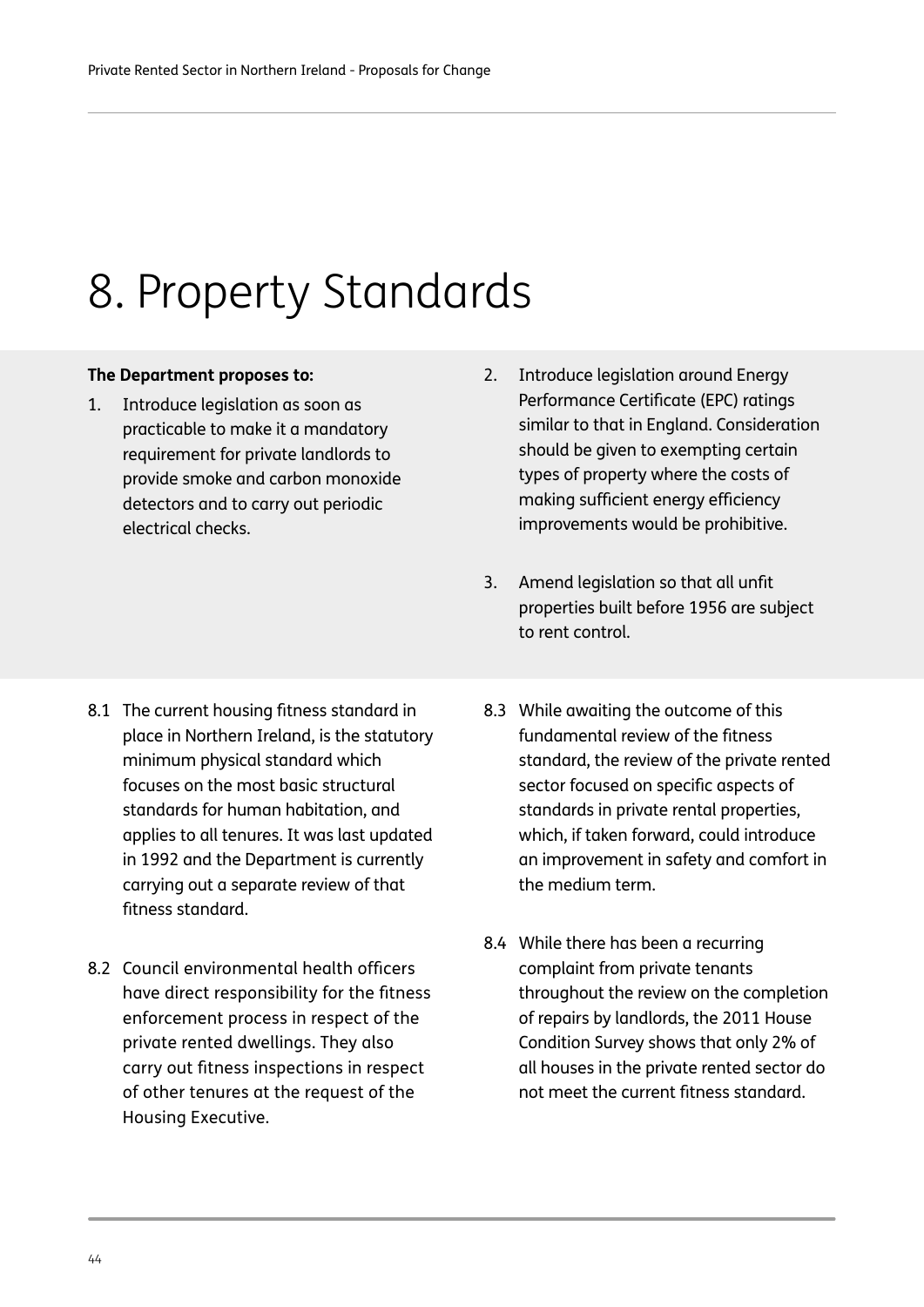8.5 The Housing Fitness Standard has faced similar criticism to that faced in the rest of the United Kingdom, namely that it does not cover areas such as thermal comfort, fire safety, electrical safety and the prevention of falls. Introducing such measures as fire and electrical safety standards would enable Northern Ireland to keep up with other parts of the United Kingdom who have introduced legislation which offers greater protection to tenants.

#### **Safety Measures**

- 8.6 In Scotland as part of their repairing standard, properties must have a satisfactory way of detecting fires and for giving warning in the event of a fire or suspected fire. The property must also have satisfactory provision for giving warning if carbon monoxide is present in a concentration that is hazardous to health.
- 8.7 In October 2015 new legislation was introduced in England to mandate the installation and maintenance of smoke and carbon monoxide detectors on every floor of a private rented property and to have them tested at the start of every tenancy. (The Smoke and Carbon Monoxide Alarm (England) Regulations 2015).
- 8.8 As well as detectors, assurance that electrical installations and appliances are safe is also a concern for both tenants and landlords. Electrical Safety First is a United Kingdom charity dedicated to reducing deaths and injuries caused by electrical accidents. The organisation has successfully lobbied the Scottish Government for the introduction of mandatory five-yearly safety checks of electrical installations in the private rented sector, and would like to see a similar requirement introduced in Northern Ireland.
- 8.9 There was unanimous agreement from responses to the discussion document that all private landlords operating in Northern Ireland should be required to:
	- provide a smoke alarm and carbon monoxide detector in all private rented sector properties
	- conduct periodic electrical safety checks
- 8.10This would help ensure a level of parity for private renters here. From the landlord's perspective it can also enhance the maintenance and insurance of their assets.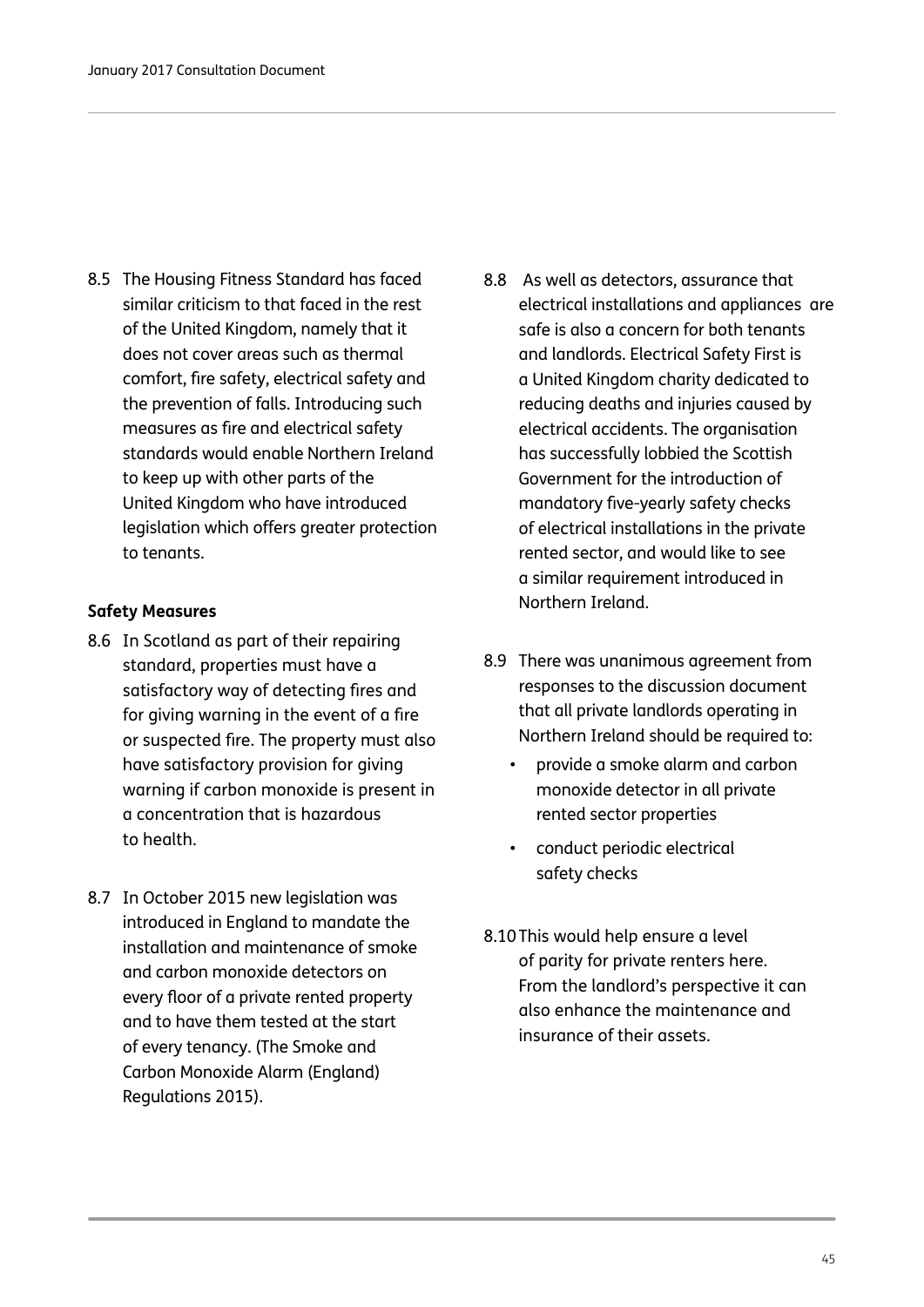#### **Options for change:**

- 1. Do nothing and await the outcome of the fitness standard review.
- 2. Consider introducing legislation to make it a requirement for all private landlords to install smoke alarms and carbon monoxide detectors and to carry out regular electrical safety checks.

#### **Fuel Poverty**

8.11The 2011 House Condition Survey estimated that 42% of households in Northern Ireland were living in fuel poverty, and the tenure with the highest proportion of fuel poverty was the private rented sector. Almost 50% of private tenants have to spend more than 10% of their income on energy costs. The benefits to physical and mental well being from living in a warm home which is free from damp have been well documented.

#### **Energy Efficiency**

8.12At present a private landlord must provide all new tenants with an energy performance certificate (EPC), which has been issued by an accredited assessor. There is no requirement for the property to have a specific EPC rating before it can be rented. From 2018 in England and Wales, landlords will be prevented from commencing a new lease where the EPC of that dwelling is an 'F' or 'G' rating. There are a number of exemptions which will mean that landlords can avoid the

requirement for certain properties. But by 2020 all other existing tenancies must secure an EPC of E or above unless work has been carried out to prove a property is exempt. While the issue of poor energy efficiency was discussed there were concerns from landlords in relation to the potential financial implications of a mandatory EPC rating, particularly for older homes of solid wall construction where the costs of improving energy efficiency significantly can run into many thousands of pounds. The idea presented was that grant funding should be made available if a mandatory EPC rating was brought forward.

8.13There is limited assistance currently available to landlords to make their properties more energy efficient. The Department's domestic energy efficiency programme, the Affordable Warmth Scheme was introduced in September 2014. This is a targeted, area based approach to help those who live in severe fuel poverty. If the private tenant of a property meets the eligibility criteria for the scheme the landlord can receive 50% grant funding towards the cost of energy efficiency measures.

#### **Options for change:**

1. Do nothing - so while all new tenants must be given an EPC at the beginning of the tenancy the property can be let regardless of the rating.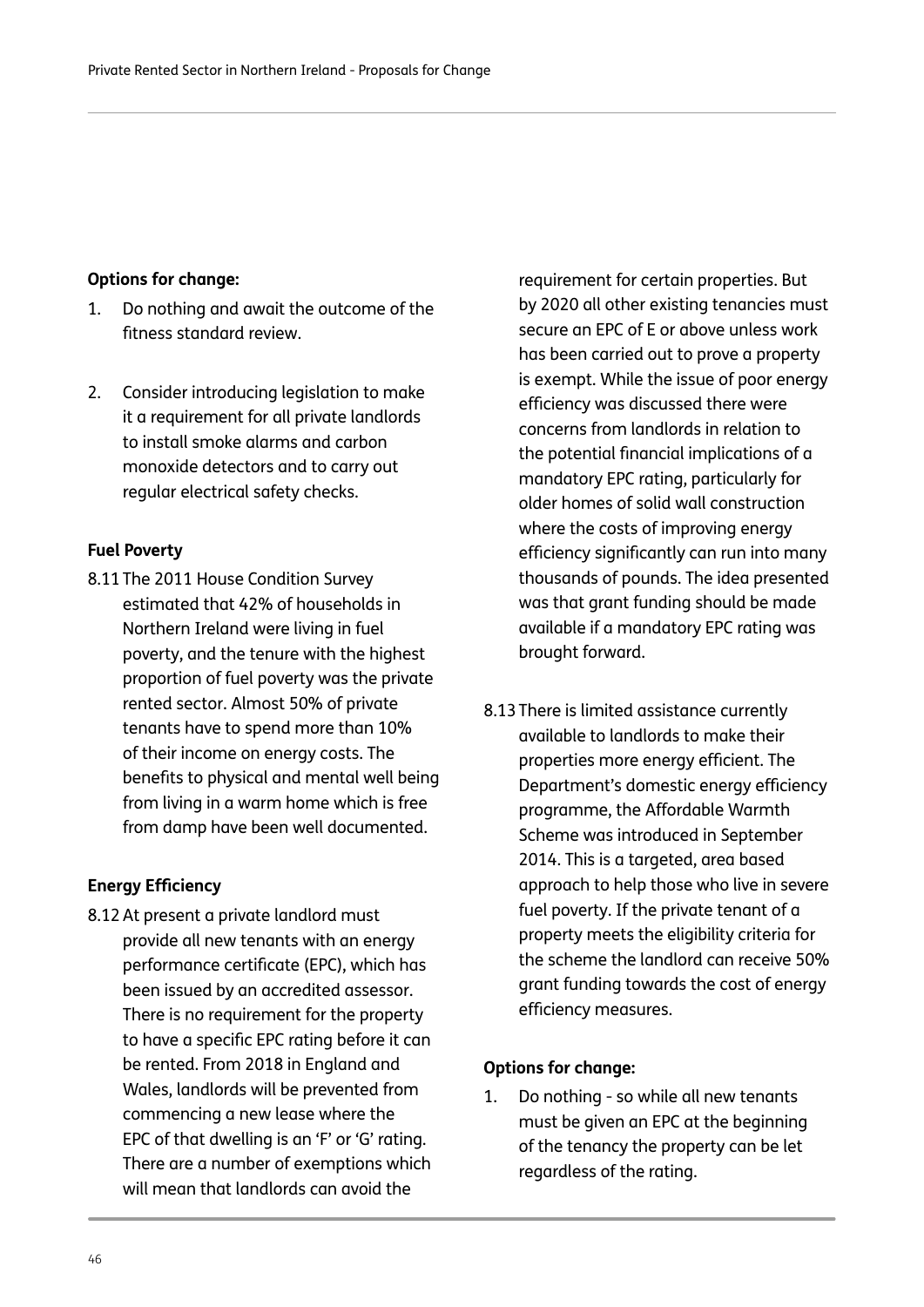2. Consider making it a requirement that only properties above a certain rating can be let. If this is to be taken forward then a cost benefit analysis and regulatory impact assessment would need to be carried out and consideration given to exempting certain types of property where the costs of making sufficient energy efficiency improvements would be prohibitive.

#### **Rent Control for Unfit Properties**

- 8.14Landlords felt that the introduction of any form of rent control, over and above the controls that currently exist for specified properties, would be detrimental to the sector and would serve only to reduce investment in the sector at a time when it is needed. Conversely, other stakeholders believe that rent control should apply to all unfit properties regardless of when they were built because all tenants should be afforded the right to live in a property that meets a minimum fitness level.
- 8.15The PTO makes provision that all properties built before 1956 should be subject to rent control (Rent Restriction law dictated that all houses erected after 6 November 1956 were excluded from rent control). When the PTO came into operation in 2007 a decision was taken to make subordinate legislation to move the 1956 date to 1945 to prioritise

the properties in the poorest condition. Currently rent control only applies to pre 1945 properties where a tenancy started after April 2007 and there is no certificate of fitness (subject to certain exemptions). A reduced rent is determined for these properties by the Rent Officer for Northern Ireland and stays in place until the property is made fit. It was intended that as time progressed this date would be reviewed. Since 2007, of the 512 pre 1945 properties which were unfit and had their rent controlled 326 were subsequently made fit. Rent control can therefore help improve standards but again it is only effective where a landlord can afford to bring the property up to the statutory fitness standard. (This paragraph should be read in conjunction with paragraph 7.26 re: declaration of fitness attached to landlord registration process).

#### **Options for change:**

- 1. Do nothing so rent control only applies to pre 1945 properties which are unfit.
- 2. Consider rent control for all unfit private rented sector properties. As well as resource implications for landlords this would have resource implications for council environmental health officers responsible for fitness inspections and possibly the Rent Officer for Northern Ireland if properties are found to be unfit.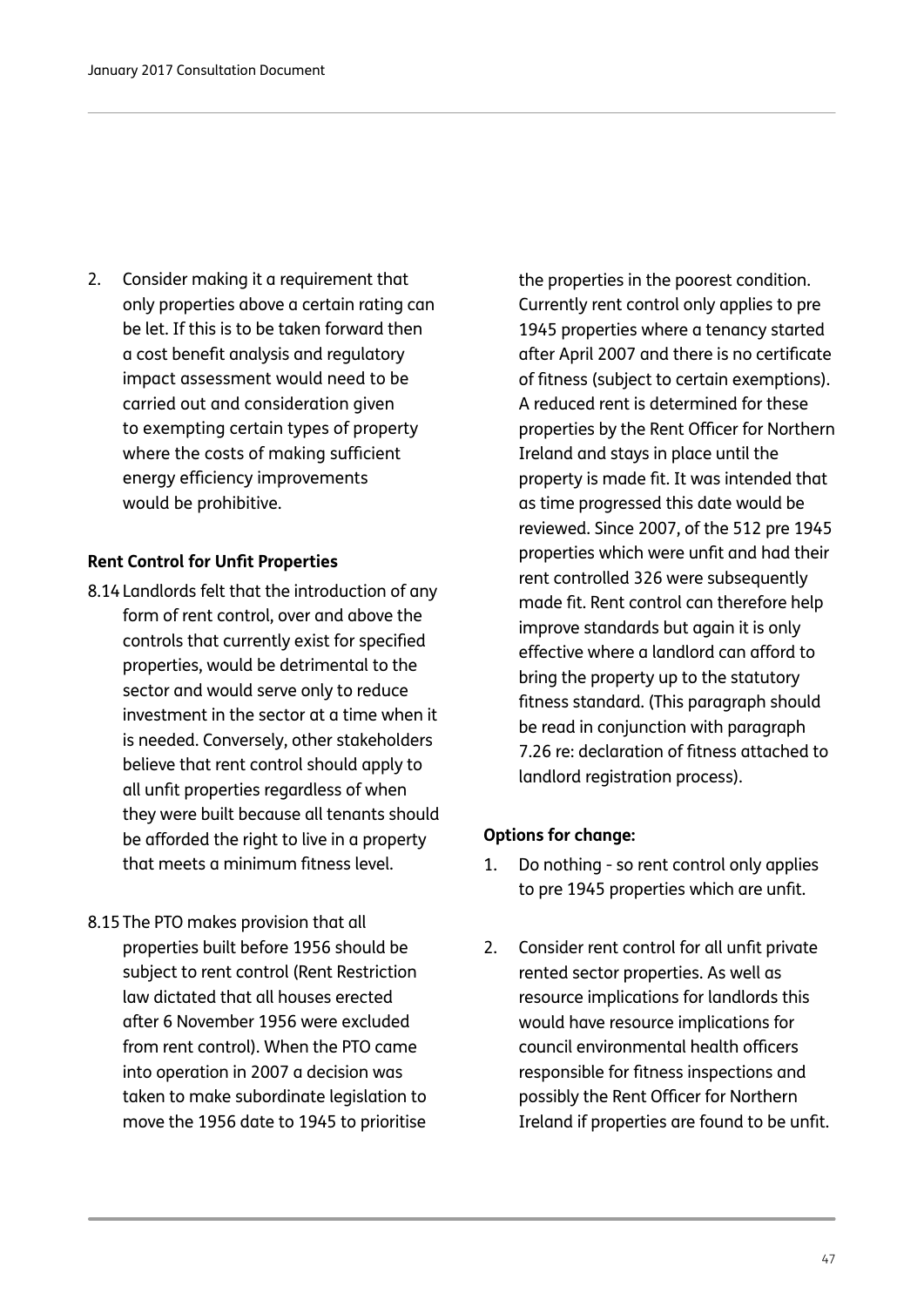3. Consider moving the date for unfit properties subject to rent control back to 1956 as originally included in the PTO.

#### **Property standards proposals for Change**

Given all the above evidence, the consideration of all the options and in order to improve property standards (in advance of the outcome of the review of the fitness standard) the Department proposes to:

1. Introduce legislation as soon as practicable to make it a mandatory requirement for private landlords to provide smoke and carbon monoxide detectors and to carry out periodic electrical checks.

- 2. Introduce legislation around EPC ratings similar to that in England. Consideration should be given to exempting certain types of property where the costs of making sufficient energy efficiency improvements would be prohibitive.
- 3. Amend legislation so that all unfit properties built before 1956 are subject to rent control.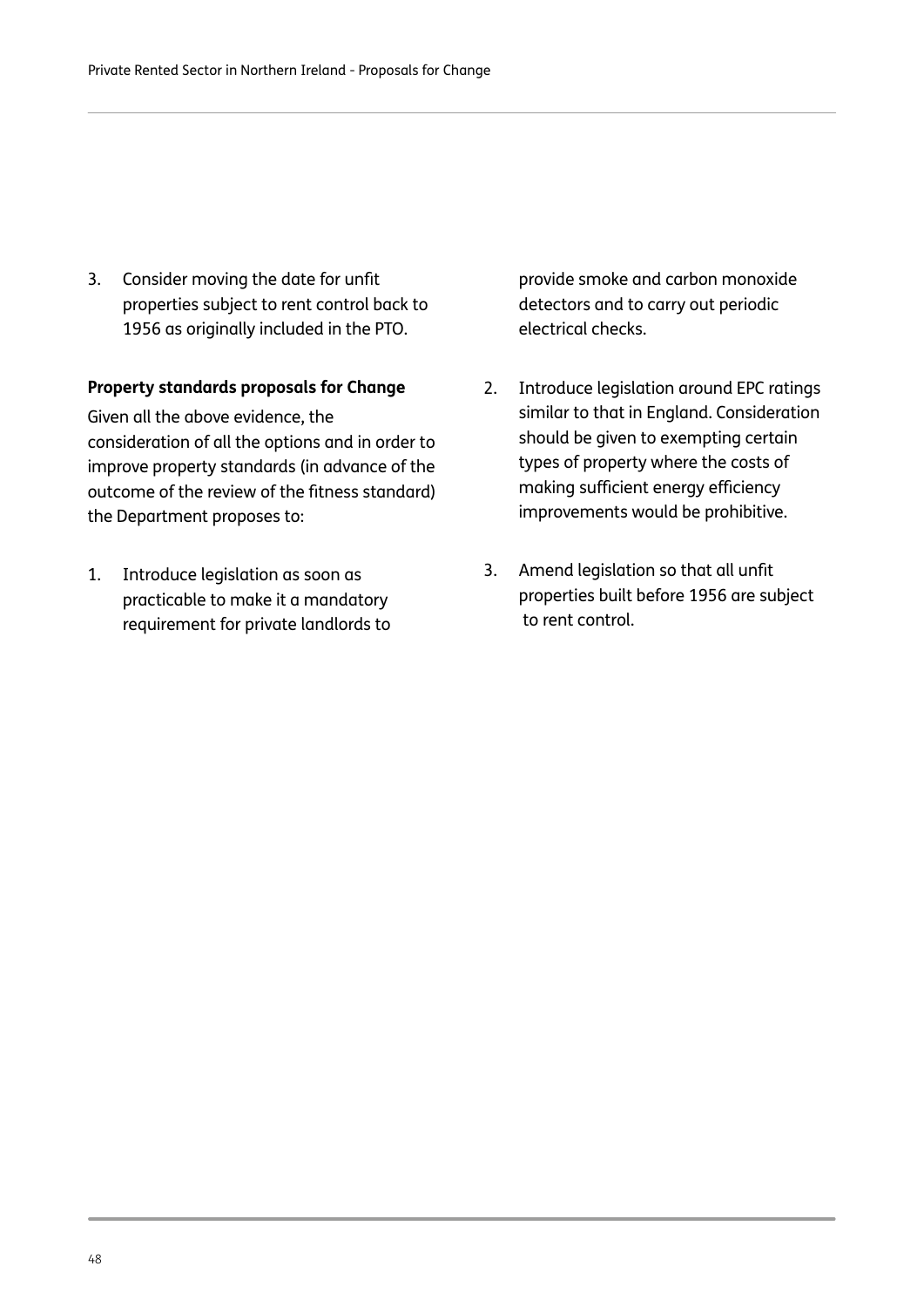# 9. Dispute Resolution

#### **The Department proposes to:**

Examine the financial case for establishing an independent housing panel for Northern Ireland.

- 9.1 Disputes inevitably arise in any contractual relationship. The key issue is how these are handled. It is clear that, in some circumstances, disputes and disagreements in the private rented sector can sometimes lead to unnecessary court action, homelessness and, even, retaliatory evictions. Like many situations, early intervention and advice can help prevent the escalation of disputes. Without third party help many tenancies will end or landlord-tenant relationships will deteriorate.
- 9.2 During the consultation period there was much discussion around the different ways of dealing with disputes. In other jurisdictions disputes are dealt with by some form of housing panel. Scotland has the Private Rented Housing Panel (PRHP) which is funded by the Scottish Government. The PRHP deals with three main private residential issues:
- 1. determining referrals from tenants concerning the landlord's duty to meet the repairing standard under the Housing (Scotland) Act 2006
- 2. objections to Fair Rents fixed by Rent Officers for regulated tenancies under the Rent (Scotland) Act 1984
- 3. determining market rents for short assured tenancies and terms and/ or market rents for statutory assured tenancies under the Housing (Scotland) Act 1988
- 9.3 As a tribunal, the objective of the PRHP is to resolve disputes between private tenants and landlords by providing informal and flexible proceedings.
- 9.4 The Republic of Ireland has the Residential Tenancies Board (RTB) which is financed by registration fees paid by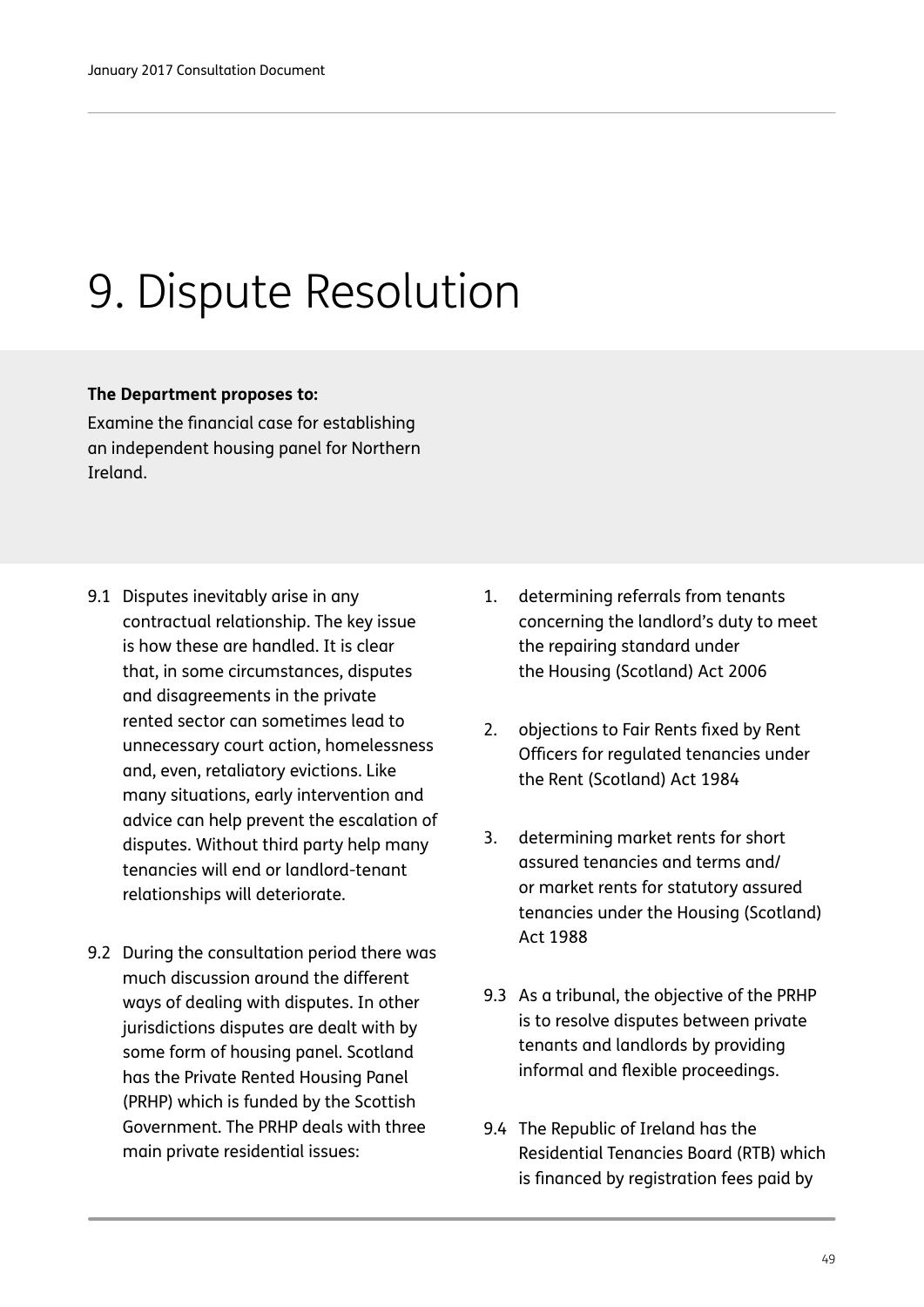landlords. The main functions of the RTB are:

- maintaining a register of private residential tenancies and tenancies of approved housing bodies
- providing a dispute resolution service for tenants and landlords (including approved housing bodies)
- carrying out research into the private rented sector
- 9.5 The only form of dispute resolution which currently exists for the private rented sector in Northern Ireland is the Tenancy Deposit Scheme dispute resolution mechanism. This takes some pressure off council environmental health officers who are often called upon to intervene when a landlord and tenant disagrees over the return of the deposit. Before the introduction of the Tenancy Deposit Scheme dispute resolution mechanism most disputes would have been about the return of the deposit. Comments from tenant representatives suggest that most disputes now are around getting repairs carried out, rent arrears and eviction.
- 9.6 Landlords and tenants agreed on the benefits of setting up a housing panel in Northern Ireland with many who felt it would greatly enhance the sector. The

aim of such a panel would be to settle disputes between landlords and tenants and engage in mediation. This would be a quicker, less costly process than taking court action. As in other jurisdictions, any decisions and judgements made by the panel would have to be binding. Greater consideration would need to be given to the role and potential make up of such a panel. This approach could also help address court case waiting times.

#### **Options considered:**

- 1. Do nothing Leave landlords and tenants to deal with disputes with the help of council environmental health officers who are responsible for enforcing the law or via the small claims court. This is not ideal as it is time consuming and complex. Also there are costs associated with going to court for both parties.
- 2. The Department should examine the financial case for an independent housing panel for Northern Ireland.

#### **Dispute resolution proposals for change**

The Department will examine the financial case for establishing an independent housing panel for Northern Ireland.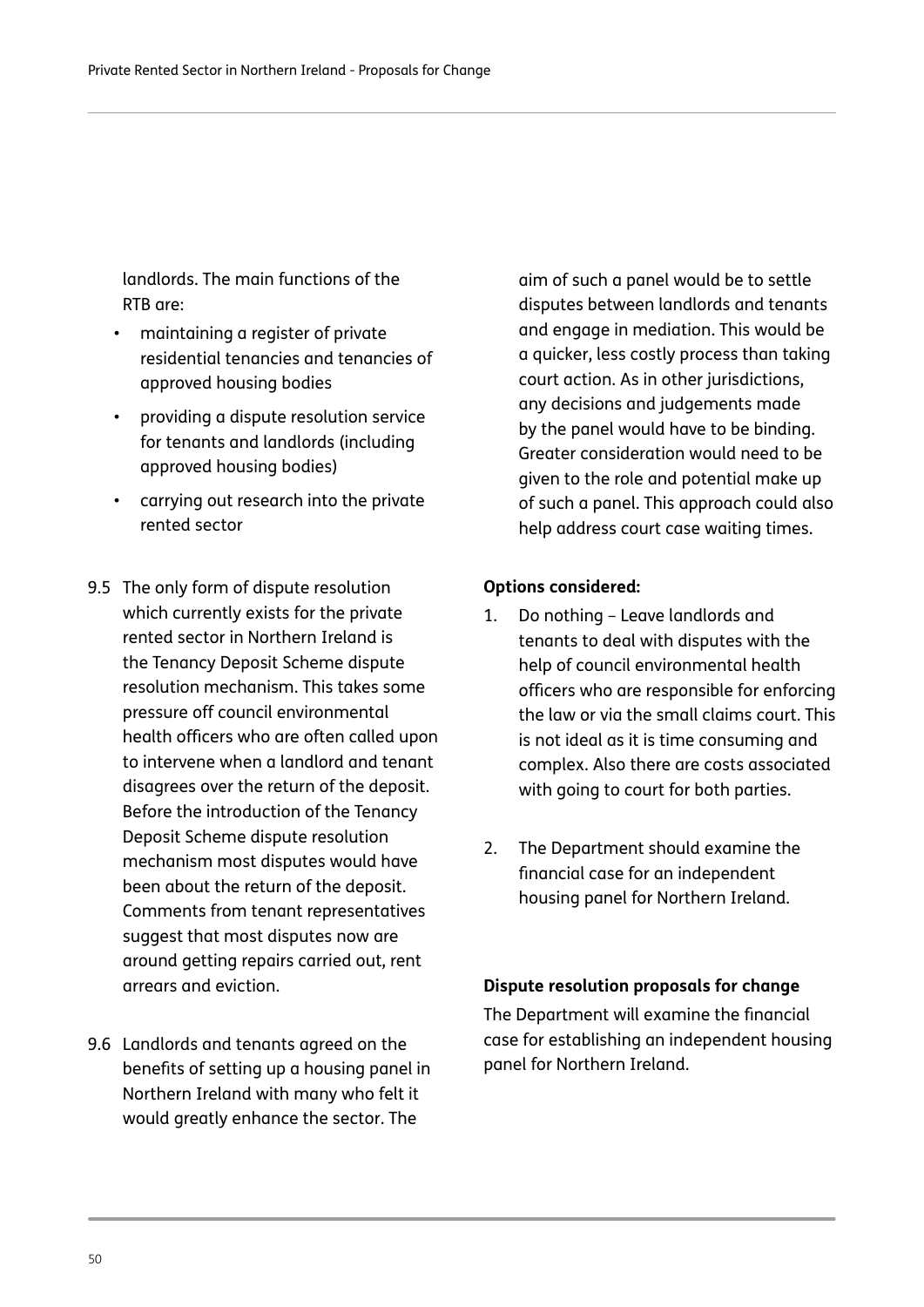# Summary of all proposals for change

#### **SUPPLY**

- 1. Commission work to gauge the appetite of institutional investors with existing portfolios of private rented sector properties in Great Britain to invest in Northern Ireland and the conditions needed to support such investment.
- 2. Explore opportunities to use money available for shared housing through the Fresh Start agreement to incentivise the development of more mixed-tenure housing areas, including private rented accommodation, underpinned by a shared ethos.
- 3. Scope the opportunities with housing associations for greater involvement in the private rented sector.

#### **AFFORDABILITY**

To introduce legislation to stipulate that rents can only be increased once in any 12 month period.

#### **SECURITY OF TENURE**

#### **Tenancy Agreements**

The Department will seek to bring forward legislation to ensure all private tenants are issued with a written agreement which must contain mandatory terms regardless of the type or length of the tenancy.

#### **Notice to Quit**

Amend the notice to quit period from four weeks to two months for tenancies lasting longer than 12 months.

#### **Eviction**

The Department will seek to introduce legislation for a Fast Track Eviction Scheme which may include mandatory grounds for possession and provide appropriate safeguards to ensure fairness.

#### **TENANCY MANAGEMENT**

Knowledge and Skills of Landlords

- 1. To review the impact of the CIH training course and explore the funding options for an extension of the course.
- 2. The Department will fund a pilot dedicated landlord advice line. This would ensure that landlords get advice and information from professionally qualified advisors. They would have a single point of contact for landlords to access information. This in turn would help professionalise the sector.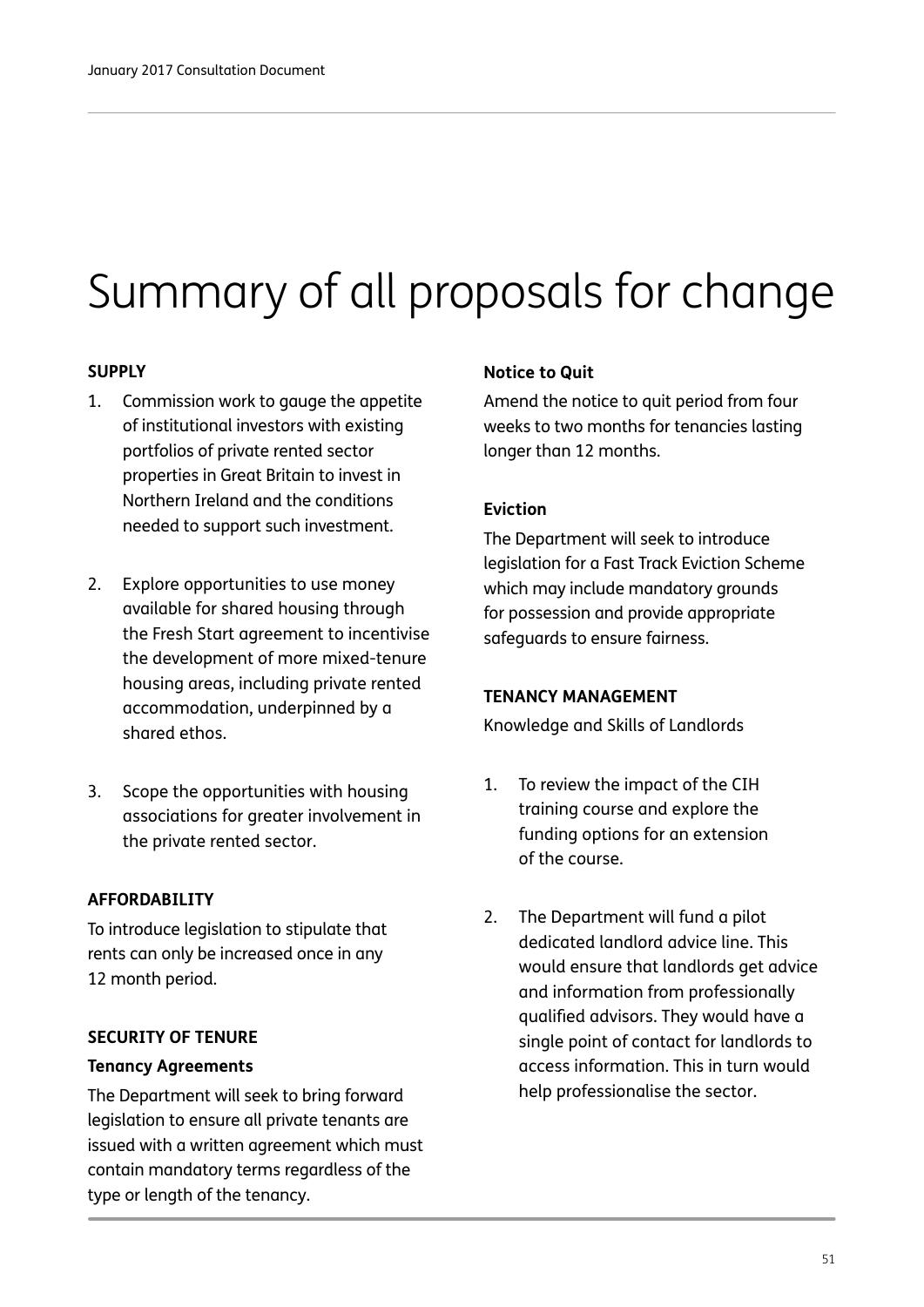#### **Tenants Knowledge of their Rights and Responsibilities**

To develop a tenant information pack which a landlord must provide to the tenant at the commencement of the tenancy. This will contain user friendly advice and information. This would detail their roles and responsibilities and what is expected of them as a tenant. This is already a common practice in other jurisdictions.

#### **Regulation in Enforcing Standards**

- 1. Amend the Landlord Registration Regulations to incorporate a fitness declaration at the point of registration. Sample checks could be carried out by councils on these declarations. Options for meeting the costs of these checks would need to be explored.
- 2. To introduce a regulatory framework for all letting agents including bringing forward legislation to ban letting agent fees.

#### **PROPERTY STANDARDS**

- 1. To introduce legislation as soon as practicable to make it a mandatory requirement for private landlords to provide smoke and carbon monoxide detectors and to carry out periodic electrical checks.
- 2. To introduce legislation around EPC ratings similar to that in England. Consideration should be given to exempting certain types of property where the costs of making sufficient energy efficiency improvements would be prohibitive.
- 3. Amend legislation so that all unfit properties built before 1956 are subject to rent control.

#### **DISPUTE RESOLUTION**

The Department will examine the financial case for establishing an independent housing panel for Northern Ireland.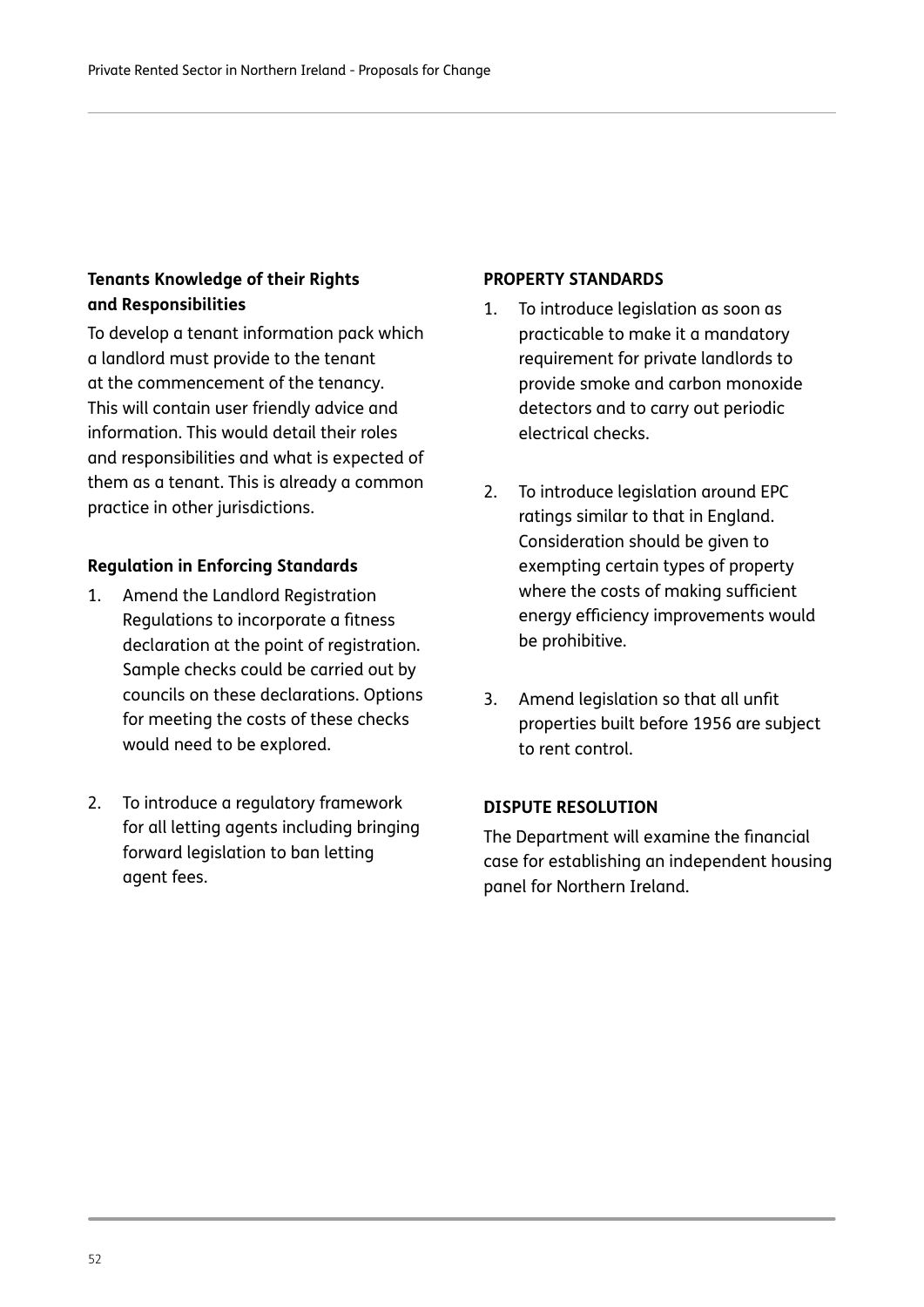ANNEX A

## 2006 Private tenancies order proposals for change

#### **PROPOSALS**

#### **Tenant to be provided with a rent book**

Amend Article 5 to make it a requirement for a landlord to inform a tenant if there is a variation to the contents of the rent book.

#### **Tenant to be provided with a rent book which must contain certain specified information.**

Amend Article 5(4) to add an offence if the landlord under a private tenancy fails to provide the written information relating to the tenancy that may be prescribed.

#### **Notice of Unfitness / Disrepair**

Amend Articles 18(4) (notice of unfitness) and 19(4) (Notice of Disrepair) of the PTO to specify a period of less than 21 days to require a person to carry out work where there is imminent danger.

#### **Functions of the appropriate district council**

Create an offence similar to that in Article 28 for Article 36 if a person obstructs an authorised officer of the council from entering the property.

#### **Prosecution of Offences**

Article 68(3) – change "councils may" to "councils shall"so rather than enabling make it a requirement.

#### **Private Tenancies (Forms) Regulations (Northen Ireland) 2007 Schedule 2 Form 1**

Include a requirement for landlords to provide electrical certification as part of application for fitness certificate.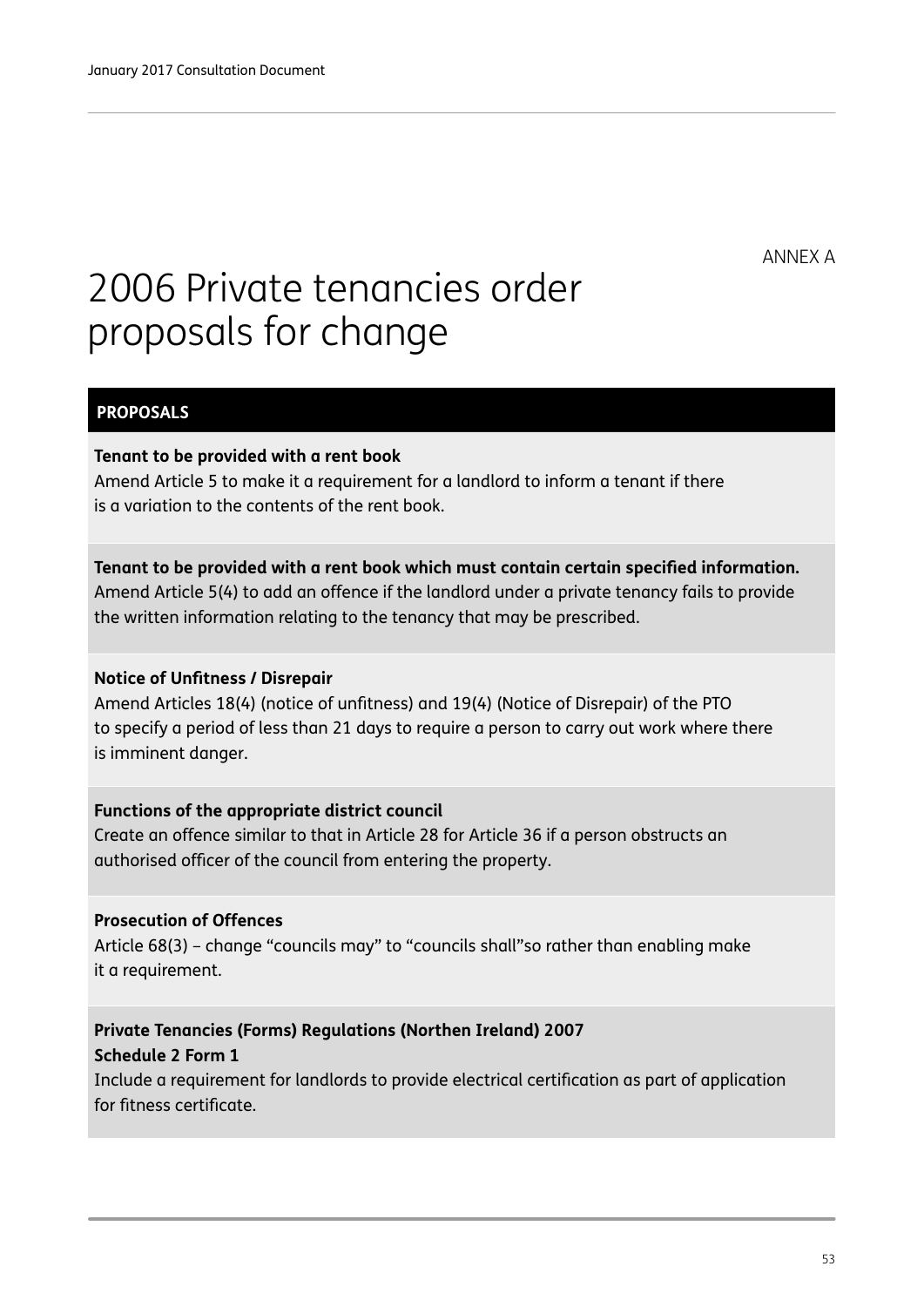### Tenancy deposit proposals for change ANNEX B

#### **Retrospective Protection**

The current scheme only requires deposits taken on or after 1 April 2013 to be protected. The Department recommends that retrospective protection be introduced so all private rented deposits will be protected irrespective of the date the tenancy started. This will mean that all tenants will benefit from the protection the Scheme brings and will have access to the dispute resolution mechanism.

#### **Time limit for deposit protection**

Current legislation states a deposit must be protected in an approved scheme within 14 days of receipt. The Department will amend legislation to allow landlords additional time to protect the deposit so landlords will have 28 days to protect the deposit and give the required information to the tenant.

#### **Prosecution Time Bar**

Offences under the Tenancy Deposit Scheme cannot be prosecuted through the courts after six months. The Department will amend legislation so that the time limitation will not be a barrier to enforcement.

#### **Fixed Penalties**

Currently any monies paid as a result of fixed penalties (up to three times the amount of the deposit) is paid to councils The Department will seek to amend legislation to allow part of the penalty to be paid to the tenant.

#### **Court Decisions**

Currently a judge can issue a fine of up to £20,000 and there is no obligation for any monies to be returned to the tenant and the landlord is not ordered to protect the deposit in an approved Tenancy Deposit Scheme unlike Article 65A (7) where a court must order a landlord to register. The Department will seek to change the legislation.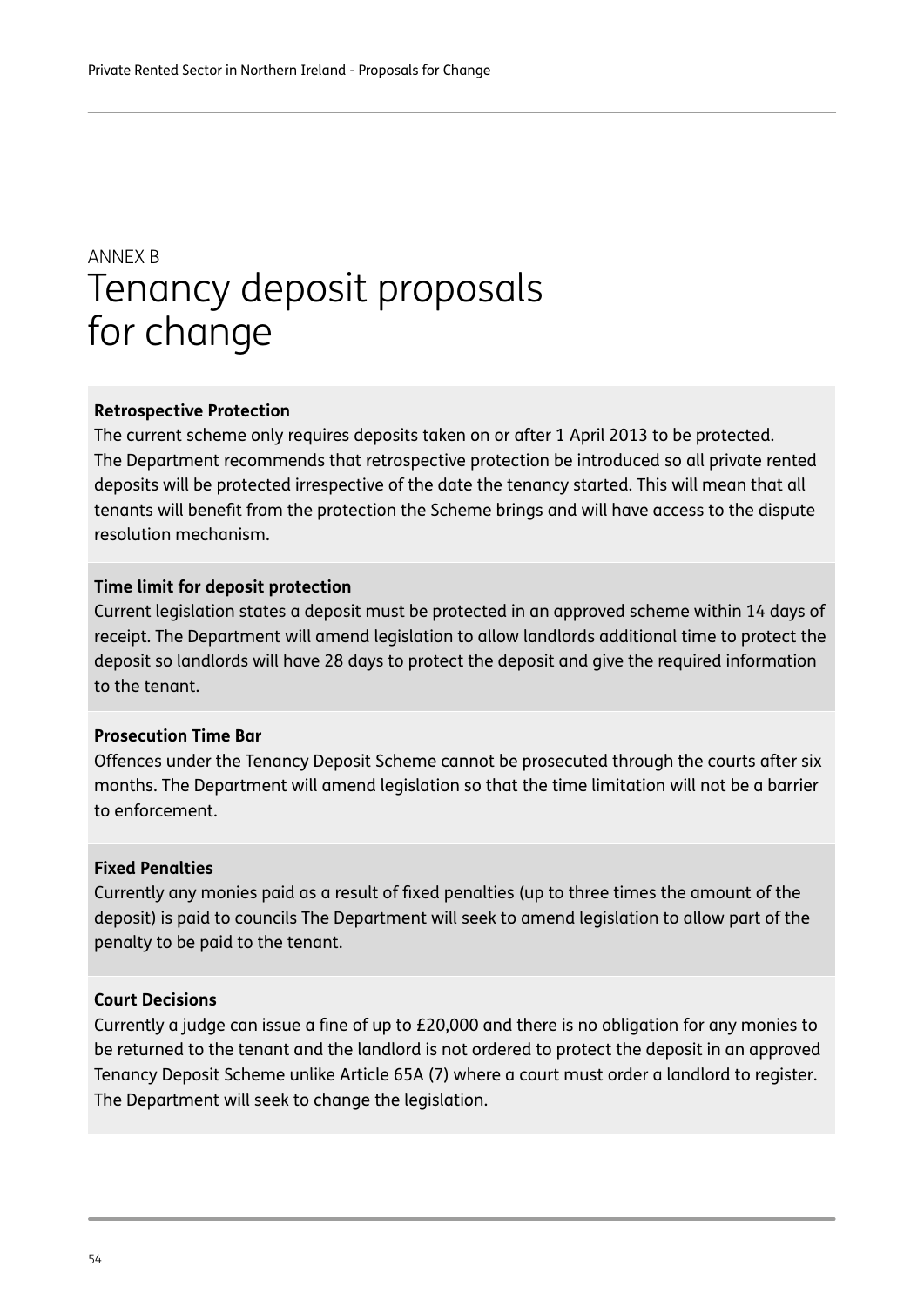#### **Monies in designated accounts**

The Department will explore the feasibility of allowing scheme administrators to use monies in designated accounts to work with Housing Associations to invest in affordable housing.

#### **Proactive approach by Council Environmental Health Officers**

The Department will take action to encourage all councils to be more proactive and use the legislative powers available to them to prosecute for non compliance.

#### **Correspondence address**

Amend para 1(d) of Schedule 1 to the Tenancy Deposit Scheme Regulations (Northern Ireland) 2012 to change "Northern Ireland" to "United Kingdom."

#### **Transfer between schemes**

Amend Regulation 14 to insert a timeframe for transfer of a deposit and protection between schemes.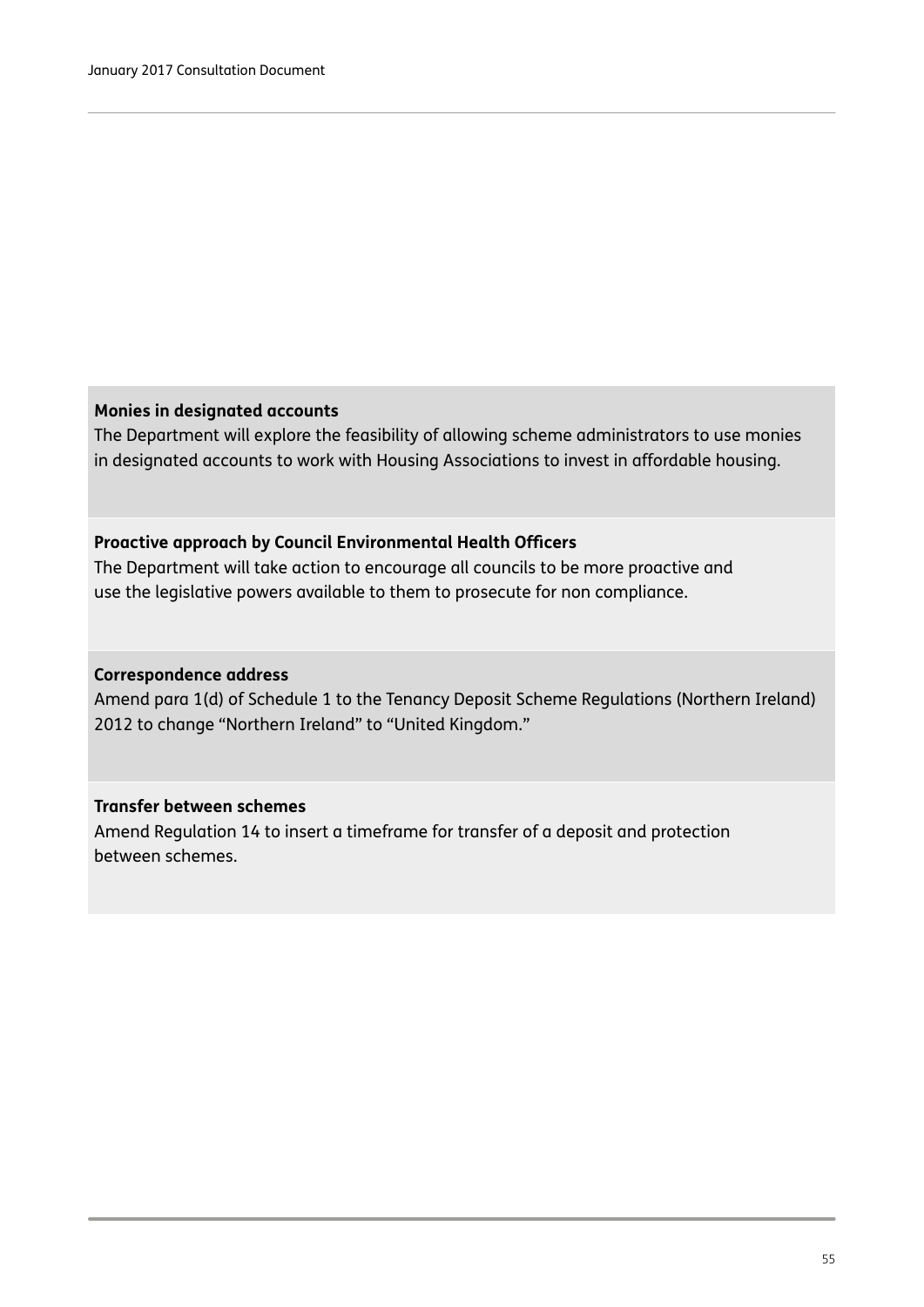## Landlord registration proposals for change ANNEX C

#### **RECOMMENDATIONS**

#### **Registration Fee**

The Landlord Registration Scheme fee to be re-examined at registration renewal to decide if it should be:

- Option 1: Reduced to cover the actual running costs of scheme
- Option 2: Maintained at the current rate and used to cover both the running cost of the scheme and to fund any potential recommendations in relation to landlords coming out of the review of the Private Rented Sector

#### **Enforcement**

Liaise with councils to improve enforcement processes to ensure all landlords are complying with the law and registering.

#### **Accountability**

To advise landlords twice yearly explaining how the registration fee is used.

#### **Renewal Process**

Examine the possibility of making the renewal process fully electronic by removing the clerical application facility at renewal.

#### **Correspondence address**

Amend para 1(e) of Schedule 1 to the Landlord Registration Scheme Regulations (Northern Ireland) 2014 to change "Northern Ireland" to "United Kingdom".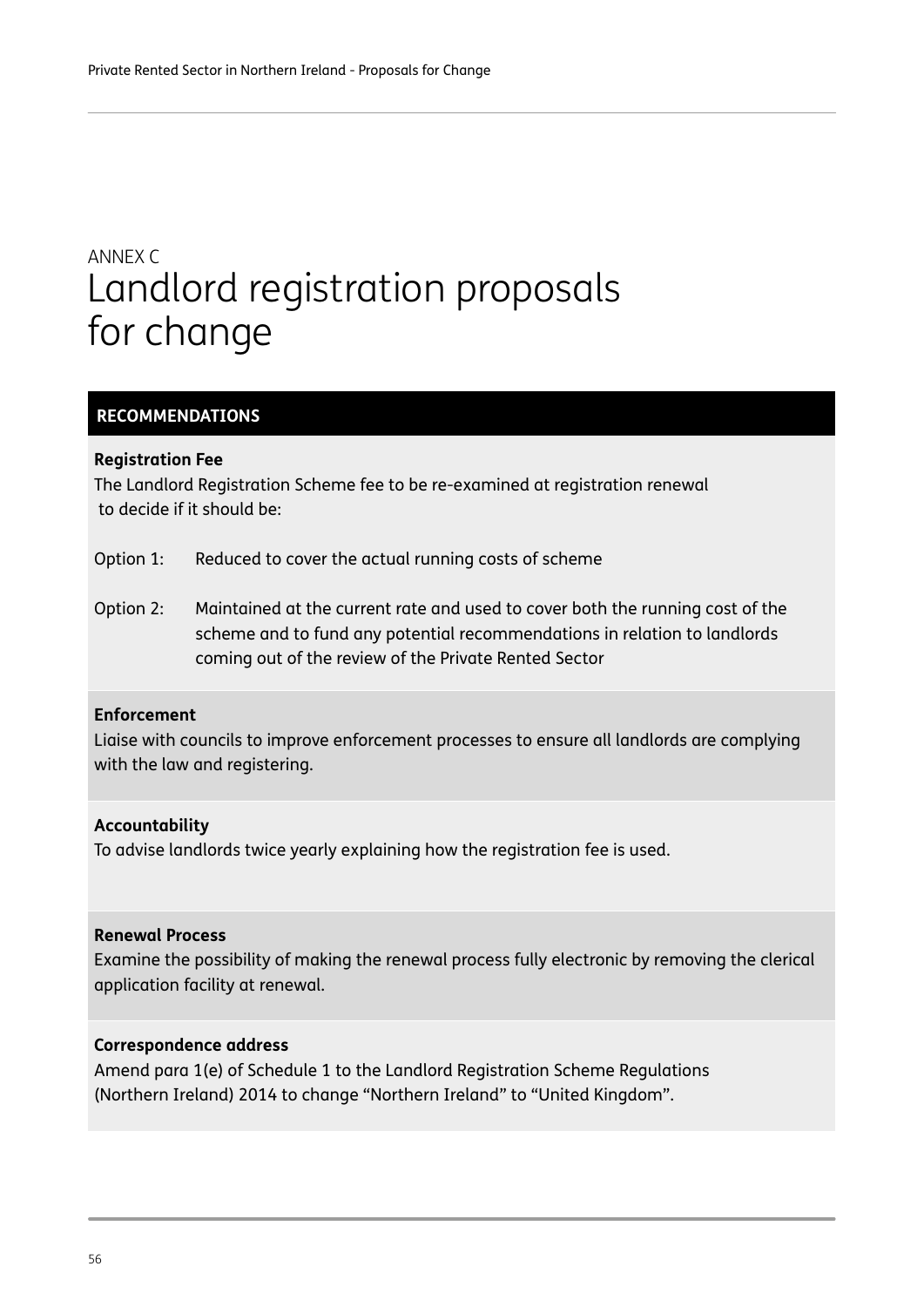# Percentage of Earnings used for rent Percentage of Earnings used for rent

| <b>COUNCIL</b>                      | <b>WEEKLY EARNINGS</b><br><b>MEDIAN GROSS</b><br>20155 | <b>GROSS MONTHLY</b><br><b>EARNINGS</b> | AVERAGE MONTHLY<br><b>RENT<sup>6</sup></b> | OF EARNINGS USED<br>PERCENTAGE<br><b>FOR RENT</b> | <b>PROPERTIES PER</b><br><b>COUNCIL AREA</b><br><b>NUMBER OF</b> | <b>NUMBER OF LANDLORDS</b><br><b>REGISTERED PER</b><br><b>COUNCIL AREA®</b> |
|-------------------------------------|--------------------------------------------------------|-----------------------------------------|--------------------------------------------|---------------------------------------------------|------------------------------------------------------------------|-----------------------------------------------------------------------------|
| Newtownabbey<br>Antrim &            | 379.00                                                 | 1642.33                                 | 514.00                                     | 31%                                               | 6662                                                             | 3340                                                                        |
| Ards & North<br>Down                | 327.00                                                 | 1417.00                                 | 580.00                                     | 41%                                               | 8437                                                             | 4833                                                                        |
| Banbridge &<br>Craigavon<br>Armagh, | 348.00                                                 | 1508.00                                 | 471.00                                     | 31%                                               | 11208                                                            | 4898                                                                        |
| Belfast City<br>Council             | 453.00                                                 | 1963.00                                 | 594.00                                     | 30%                                               | 27638                                                            | 6643                                                                        |
| Causeway Coast<br>& Glens           | 295.00                                                 | 1278.33                                 | 486.00                                     | 38%                                               | 8286                                                             | 3671                                                                        |
| Derry & Strabane                    | 369.00                                                 | 1599.00                                 | 493.00                                     | 31%                                               | 7674                                                             | 2831                                                                        |
| Fermanagh &<br>Omagh                | 342.00                                                 | 1482.00                                 | 435.00                                     | 29%                                               | 5421                                                             | 2866                                                                        |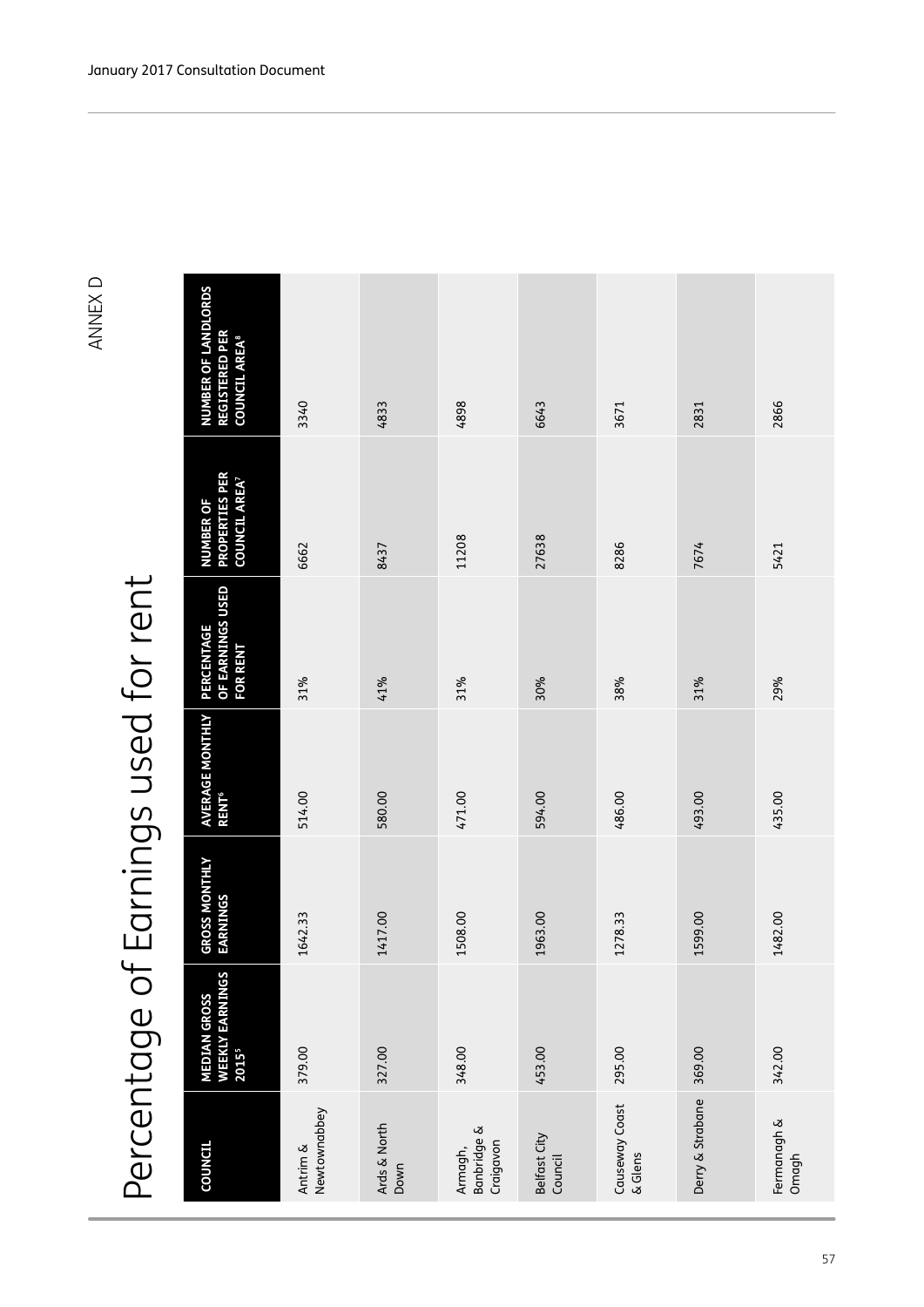| <b>COUNCIL</b>                 | <b>WEEKLY EARNINGS</b><br><b>MEDIAN GROSS</b><br>20155 | <b>GROSS MONTHLY</b><br><b>EARNINGS</b> | <b>AVERAGE MONTHLY</b><br><b>RENT<sup>6</sup></b> | OF EARNINGS USED<br><b>PERCENTAGE</b><br><b>FOR RENT</b> | <b>PROPERTIES PER</b><br>COUNCIL AREA <sup>7</sup><br><b>NUMBER OF</b> | NUMBER OF LANDLORDS<br><b>REGISTERED PER</b><br><b>COUNCIL AREA®</b> |
|--------------------------------|--------------------------------------------------------|-----------------------------------------|---------------------------------------------------|----------------------------------------------------------|------------------------------------------------------------------------|----------------------------------------------------------------------|
| Castlereagh<br>Lisburn &       | 370.00                                                 | 1603.33                                 | 578.00                                            | 36%                                                      | 5422                                                                   | 4141                                                                 |
| Mid & East<br>Antrim           | 360.00                                                 | 1560.00                                 | 486.00                                            | 31%                                                      | 7950                                                                   | 3782                                                                 |
| Mid Ulster                     | 363.00                                                 | 1573.00                                 | 493.00                                            | 31%                                                      | 5960                                                                   | 3527                                                                 |
| Newry, Mourne & 347.00<br>Down |                                                        | 1503.66                                 | 500.00                                            | 33%                                                      | 7631                                                                   | 4552                                                                 |
| Northern Ireland               | 382.50                                                 | 1657.50                                 | 553.00                                            | 33%                                                      | 102298 (excludes<br>350 unallocated<br>properties)                     | landlords not allocated<br>45084 (excludes 2307<br>to council area)  |
|                                |                                                        |                                         |                                                   |                                                          |                                                                        |                                                                      |

5 NISRA Key Statistics Median Gross Earnings April 2015

5 NISRA Key Statistics Median Gross Earnings April 2015<br>6 Performance of the Private Rented Market in Northern Ireland Summary Research Report January – June 2015<br>7 Landlord Registrar Database<br>8 Landlord Registrar Database 6 Performance of the Private Rented Market in Northern Ireland Summary Research Report January – June 2015

7 Landlord Registrar Database

8 Landlord Registrar Database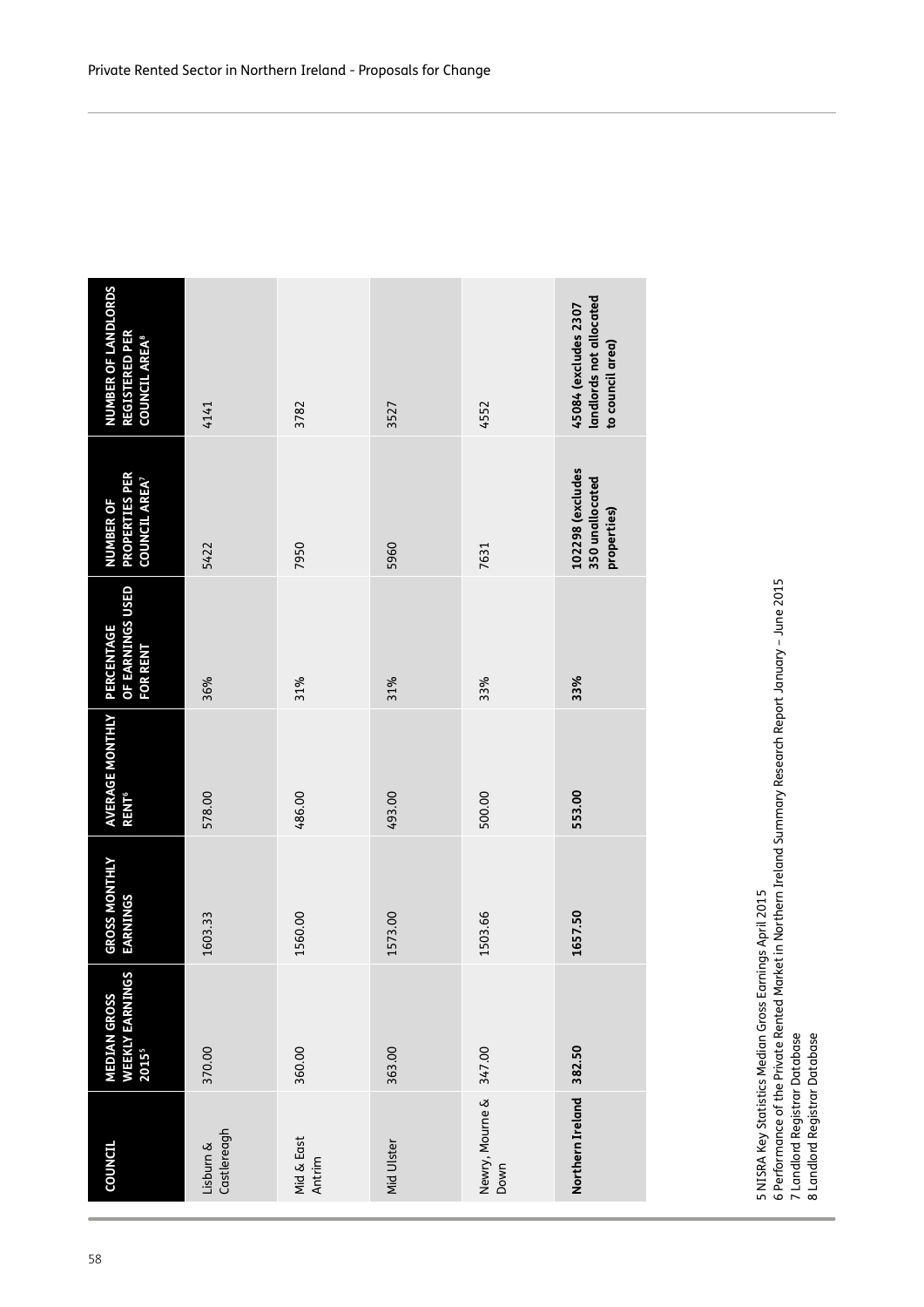ANNEX E

## Regulation of the private rented sector. Comparative perspectives (United Kingdom, Republic of Ireland, Germany, Northern Ireland)

#### **GERMANY**

The Private Rented Sector in Germany represents a major contrast with the situation in most countries.9 There is not the same focus on home ownership that characterises housing policy in the UK and private renting is not seen as an inferior housing tenure. Individual private landlords dominate the German Private Rented Sector, as in the United Kingdom.

Unlike many other countries the Private Rented Sector accounts for as much of the housing stock as owner occupation. Its market share has neither increased or decreased to any significant extent over the past decade or two. Private landlords have not been disadvantaged by housing policy any more than social housing landlords or homeowners. The Private Rented Sector caters for a wide range of people and offers a wide range of dwelling types and rent levels.

#### **Security of Tenure**

Due to open-ended tenancies and a very strong security of tenure private renting in Germany can provide long-term and even lifetime accommodation for German households. At the same time, contracts that allow tenants to give much shorter notice-to-quit periods than landlords, give renters who wish to move on the freedom to do so. Landlords have no general right to cancel an open-ended rental contract. An ordinary notice of termination of this (most common) type of rental contract is only permitted if the landlord can provide proof of a 'legitimate interest' in the termination (for example, breach of contract obligations). The judge in an eviction trial has to balance the competing interests of landlord and tenant and so the disposability of rental property is substantially constrained by the tenant protection provisions. This is one of the reasons why households have less reason to buy their home than for example in the United Kingdom.

9 Private Rental Housing Comparative Perspectives: Tony Crook, Peter A. Kemp 2014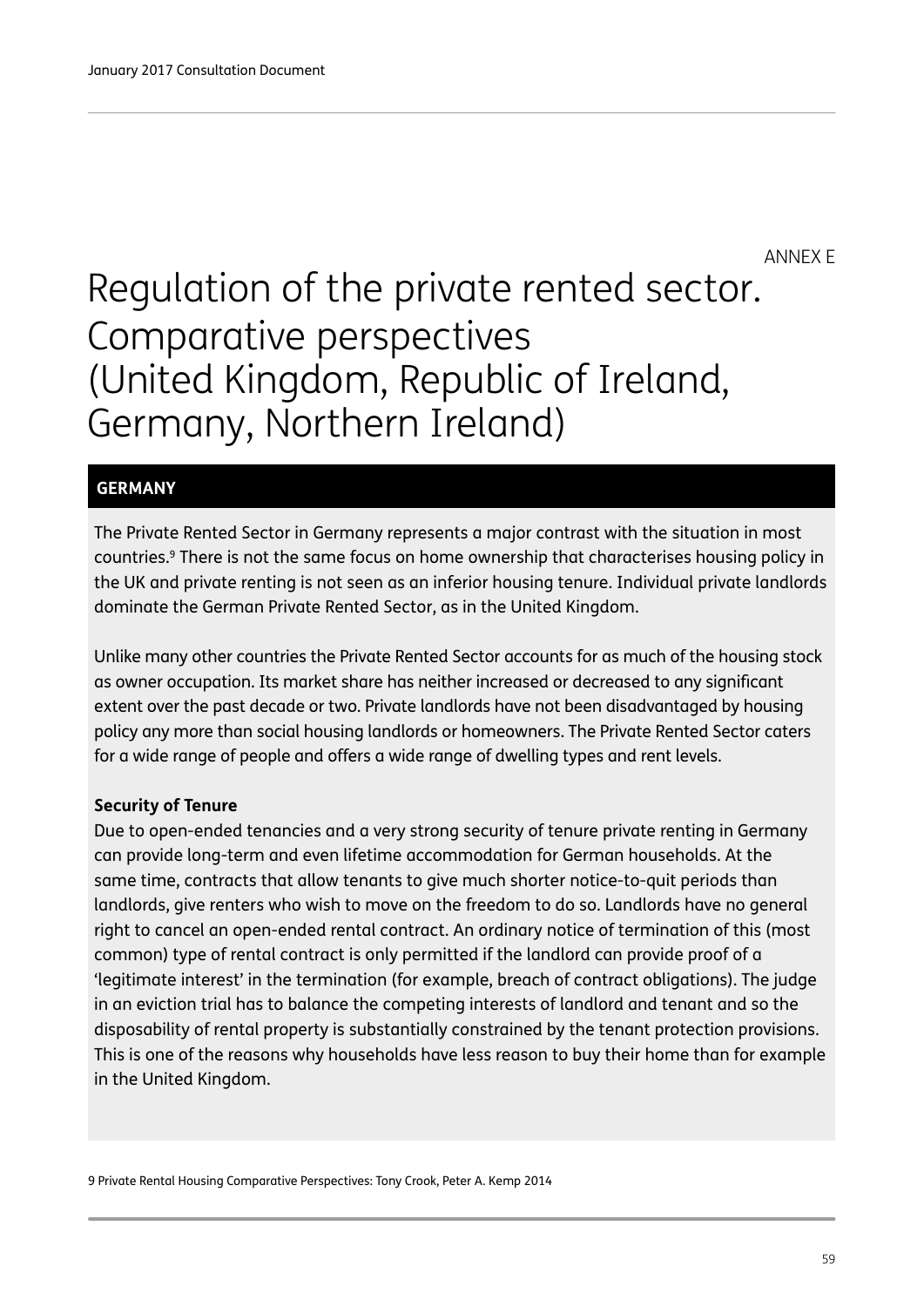#### **Rent Reviews**

Rents are freely negotiable when properties are let, providing they do not exceed the average local rent by 10%. Landlords have a legal right to raise the contractual rent up to the level that is regarded as 'normal' in the community. Germany sets out that rent increases should be in line with market rents; however it sets out that for rental units whose rent is significantly below the average market rent, rent increases must not be greater than 20% over a three year period and in areas of housing shortages this limit has been reduced to 15%.

#### **Standards**

The relevant Lander (State) in Germany set out some basic minimum requirements in order for a dwelling to be called housing.10 However, since tenancy law is characterised by freedom of contract, even dwellings not fulfilling the minimum standard are considered contractcompliant if these conditions were explicitly agreed on by the tenant. However, both private and professional landlords are known to keep the housing stock in good shape, with small private landlords considered to do the best job in this regard. Usually landlords are responsible for maintaining standards and repairing damages caused by normal wear and tear throughout the term of a tenancy. In Germany however a landlord will often insert a clause in contracts obligating renters to conduct decorative repairs during the course of the tenancy.

#### **Disputes Resolution Process**

Some areas in Germany have set up mediation centres in an effort to avoid involving courts. The length of time to resolve a dispute varies from four - eight months. Where no agreement is reached between the parties, the courts are the next port of call. Germany relies heavily on the court system to settle disputes.

#### **Registration/licensing requirements**

It is not obligatory for landlords to register a tenancy agreement although in Germany, landlords must register property rights on the land register.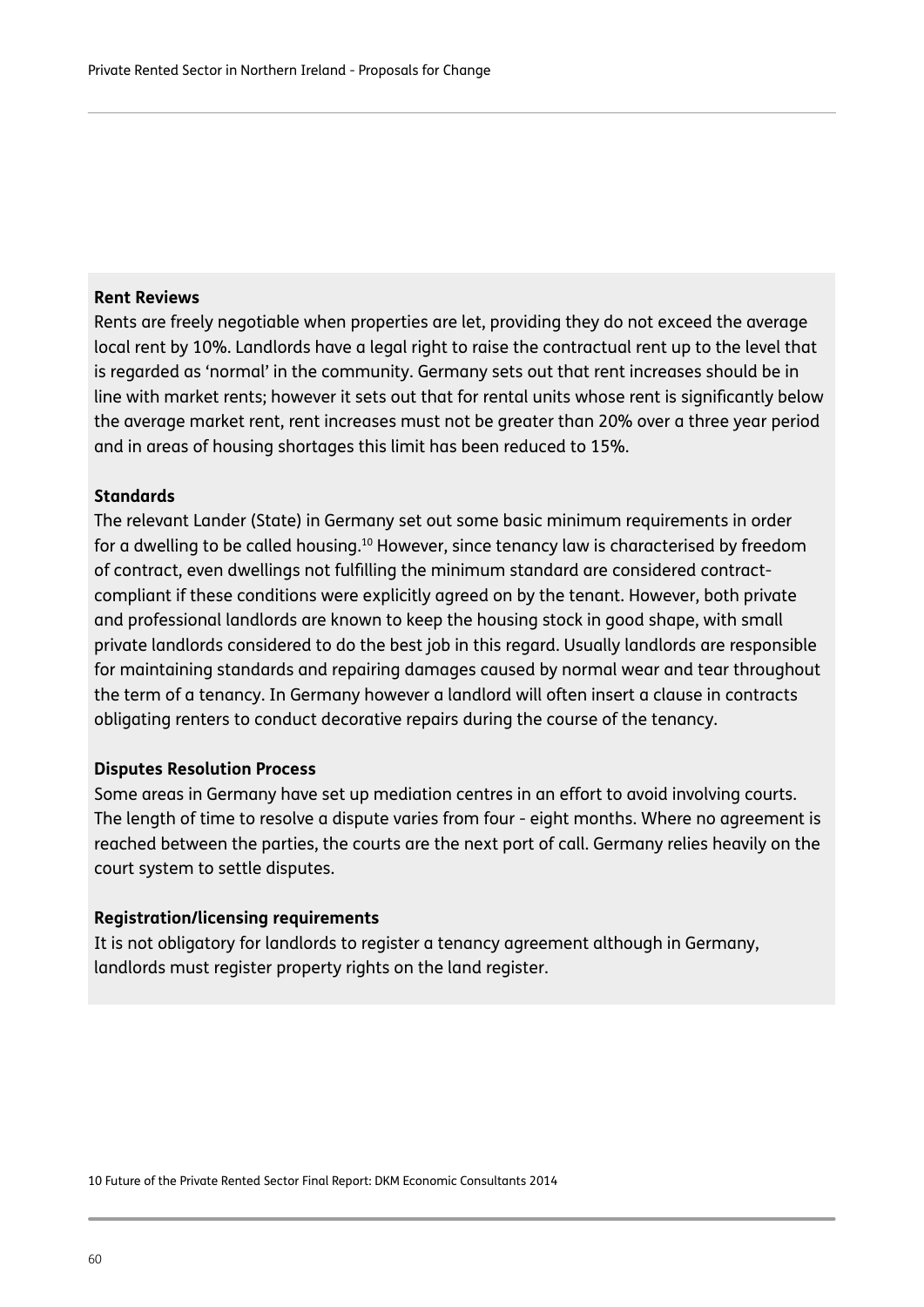#### **ENGLAND**

The private rented sector (PRS) has expanded rapidly in recent years. In 2011-12 the sector took over from the social renting sector to become the second largest tenure behind owner occupation. The sector remains a cottage industry. The Department for Communities and Local Government (DCLG) Private Landlords Survey 2010 showed that 89% of landlords in England are private individuals rather than companies or organisations, 92% of landlords are part-time, and just 2% of landlords have a portfolio of more than 10 properties. In 2014-15, 19% (4.3 million) of households were renting privately.<sup>11</sup>

#### **Security of Tenure**

There are two main types of tenancy in England. Firstly, the Assured shorthold private tenancy: This type of tenancy is where the landlord can regain possession of the property six months after the beginning of the tenancy, as long as they provide the tenant with two months' notice. Secondly, there is the Assured private tenancy: This type of tenancy is where the tenant has the right to remain in the property unless the landlord can prove they have grounds for possession. The landlord does not have an automatic right to repossess the property when the tenancy comes to an end.

The security of tenure available from private landlords, usually of just six or twelve months, is inadequate for families and those shut out of owner-occupation and social housing who are increasingly having to make their home in the private rented sector. The Government's response to the subject of 'Longer Tenancies' in the Communities and Local Government Select Committee Report: The Private Rented Sector 2013 – was that they would enhance their work with other agencies to promote awareness of the availability of longer tenancies to both landlords and tenants. The package included a Tenant's Charter, and a model tenancy agreement developed with the sector which they hoped would set out the rights and responsibilities of tenants and landlords and provide the rental market with an industry benchmark for written tenancy agreements. The 'how to rent' checklist was published in June 2014 and the Model Agreement for a shorthold assured tenancy and accompanying guidance was published in September 2014. This model tenancy agreement has been designed by the government for use when the landlord and tenant are entering into a shorthold assured tenancy agreement in the private rented sector. It is particularly relevant for use when the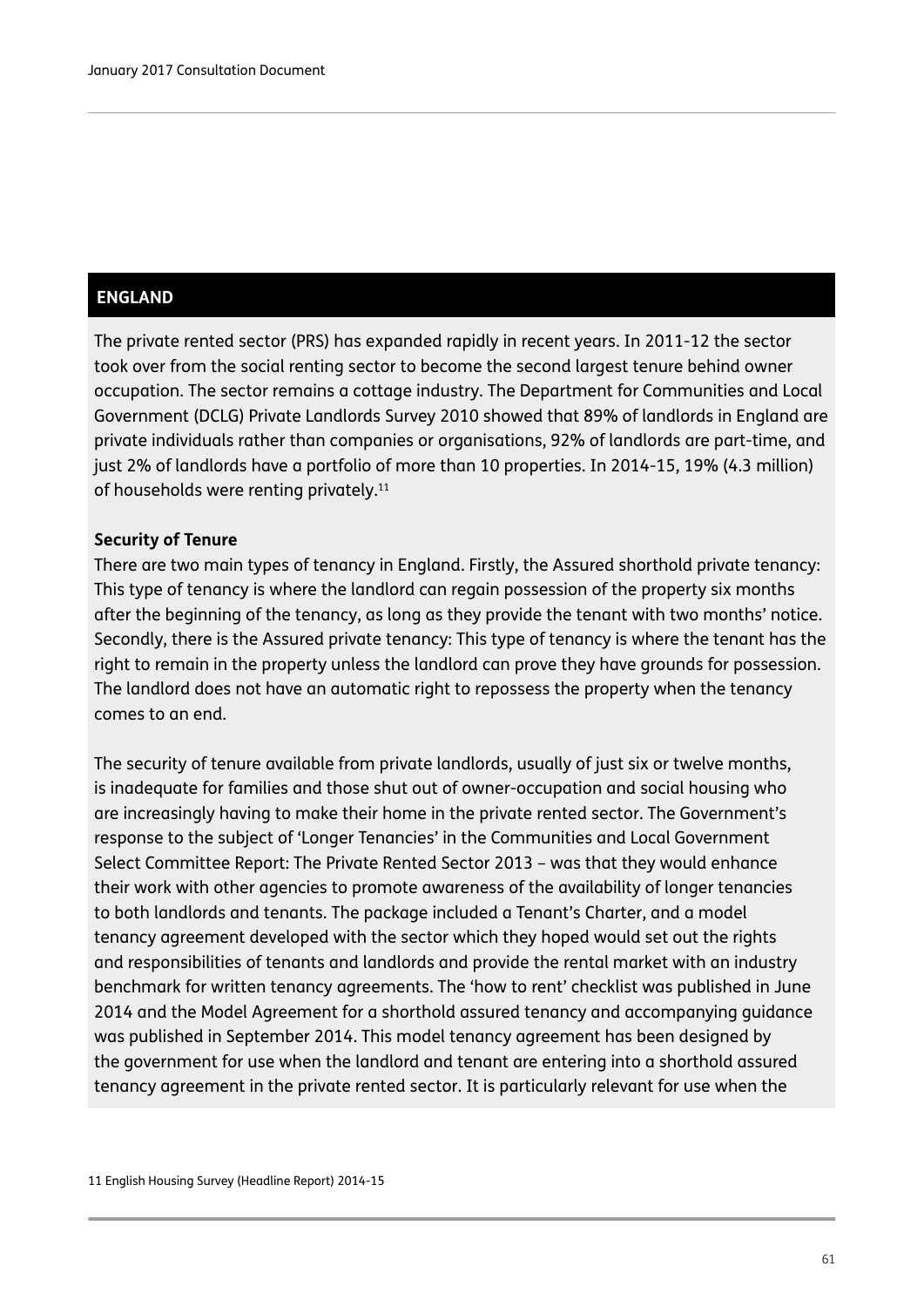when the parties are entering into a longer term tenancy of two or more years. It contains provisions relating to rent reviews and those which enable the landlord or the tenant to end the tenancy during the fixed term if their circumstances change. The government also expected that the entry into the market of institutional investors, would lead to longer tenancies for example Genesis Stratford Halo Development has offered tenants up to five year agreements (the average duration chosen by tenants was three years).

#### **Rent Reviews**

Rent must be fair and realistic and in line with local rents. If the tenant deems the rent to be unfair, it can be referred to the Rent assessment committee. However, this is only applicable to those with an assured tenancy, or during the initial six/12 months of an Assured Shorthold Tenancy. In practice as the vast majority of private tenants have Assured Shorthold Tenancies, rents are essentially unregulated. Landlords are obliged to give a minimum of one months' notice of any rent increase if rent is paid weekly or six months' notice if the tenancy is yearly. Rent increases are limited to once every 12 months for periodic tenancies whereas for fixed term tenancies, rent increases can only occur if agreed by the tenant or at the end of the fixed term.

#### **Standards**

According to the latest English Housing Survey Headline report 2014-15 the private rented sector had the highest proportion of non-decent homes (29%). Some 9% of private rented dwellings had some type of damp problem, compared with 5% of social rented dwellings, and 3% of owner occupied dwellings. Also in 2014 the private rented sector had the lowest proportion of homes with central heating (85%). The private rented sector had the lowest proportion of solid walls with insulation (6%). In October 2015, new legislation was introduced in England to mandate the installation and maintenance of smoke and carbon monoxide detectors. Also from April 2018 in England and Wales landlords will be prevented from commencing a new lease/tenancy where the EPC of the dwelling is an 'F' or 'G'.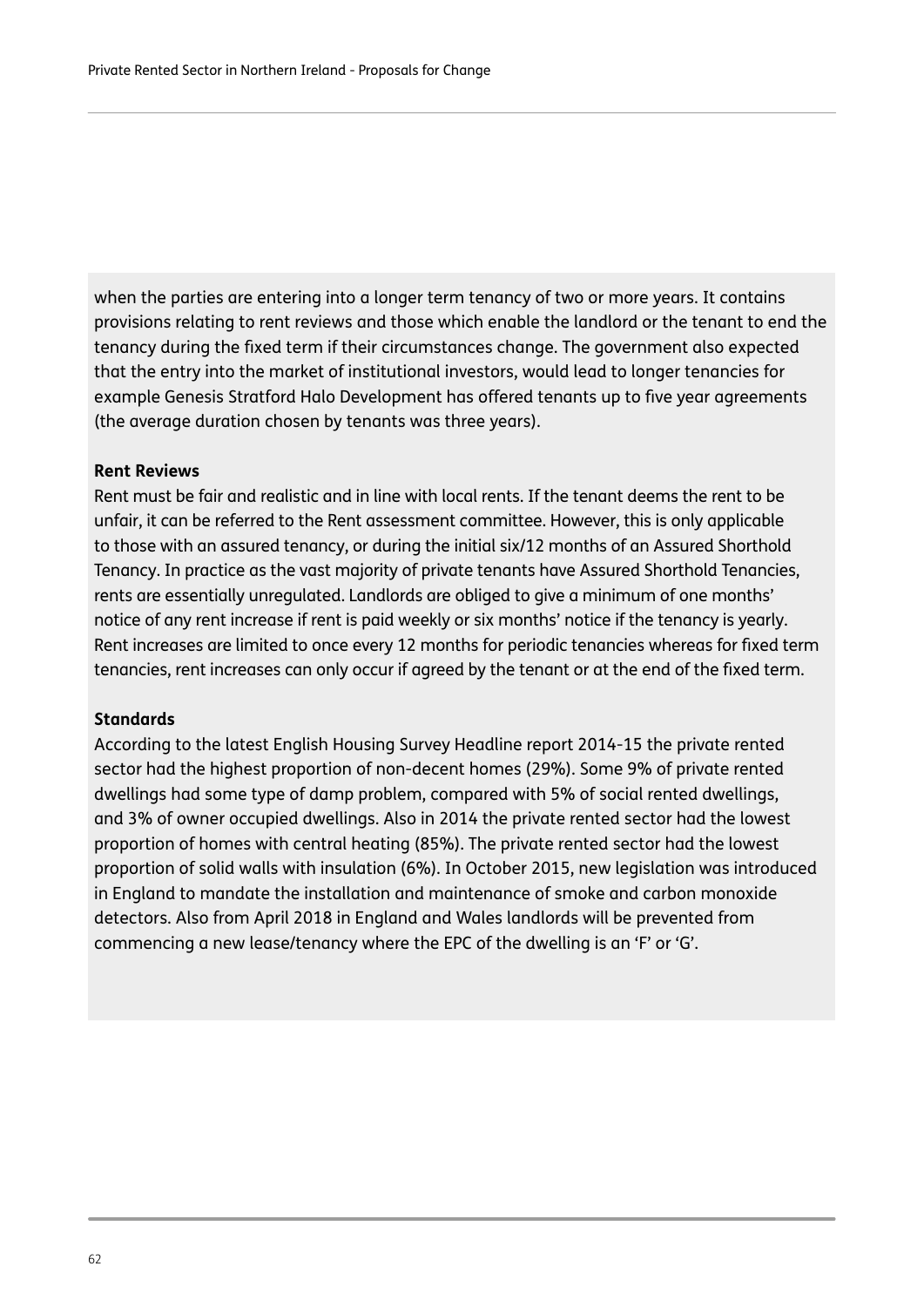#### **Dispute Resolution Process**

Generally disputes between tenants and landlords, are adjudicated on by a Tribunal although minor issues can be resolved by a Housing Ombudsman. The length of time it takes for a dispute in England to be resolved varies by the type of dispute in question. Landlords are required to protect tenants' deposits via a Tenancy Deposit Scheme. There are a number of schemes available but all offer some form of dispute resolution service, where there are problems which specifically relate to the return of a tenant's security deposit. More generally for issues around property standards, tenants can also complain to their local council who have some powers to carry out inspections, issue improvement notices.

#### **Registration/Licensing requirements**

There is no requirement for a landlord to register a tenancy agreement in England although the landlord must register the tenant for local council tax. The government believes that a national licensing scheme would be too inflexible and would push up regulatory costs for landlords and ultimately increase rents and reduce choice for tenants.<sup>12</sup> Mandatory licensing already applies to large houses in multiple occupation, and subject to certain conditions, local authorities have the freedom to introduce further licensing in their area, in the form of selective licensing schemes.

12 Government Response to the Communities and Local Government Select Committee Report: The Private Rented Sector October 2013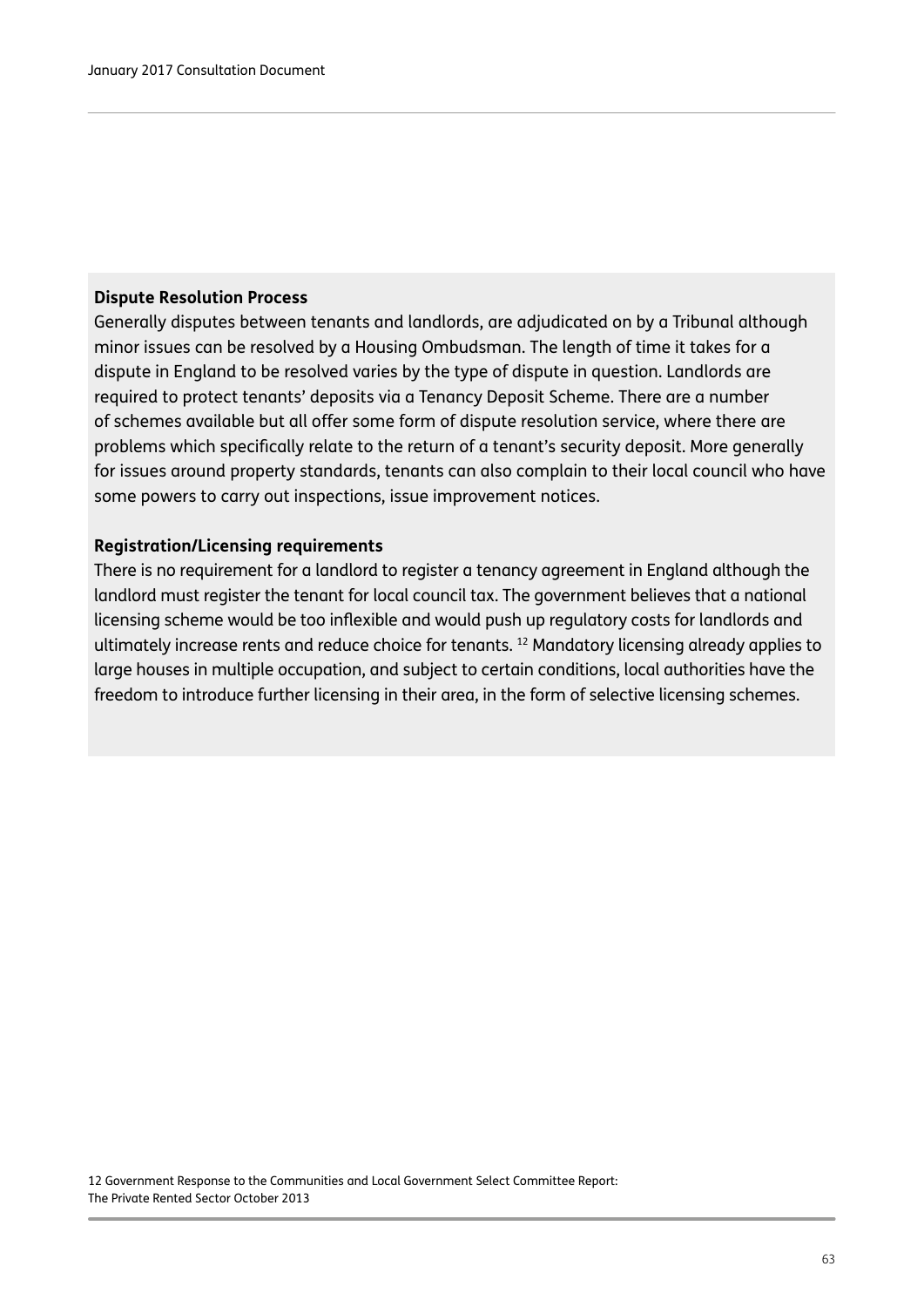#### **SCOTLAND**

In Scotland, the private rented sector has more than doubled, from 115,000 dwellings (5% of all homes) in 1999, to 267,000 (11% of all homes) in 2011 and latest figures taken from the Scottish Household Survey show 14% of households living in the Private Rented Sector. It is a diverse sector with a broad customer base, highlighting its role in meeting a wide range of housing need and demand. It is recognised as providing a good housing option for those requiring flexibility in terms of employment, for students and for those setting up homes for the first time. However, in recent years, the sector has also become a housing option for those seeking longer-term accommodation.<sup>13</sup>

In the post-credit-crunch era, the PRS is likely to continue to provide homes for young people in the longer term. The proportion of the 16-34 age group within the PRS in Scotland has expanded rapidly - from 13% in 1999 to 34% in 2011 - while owner occupation for this age group has decreased from 53% to 40% over the same period.

Assuming that current market conditions persist, the PRS is likely to become the main tenure for this age group. This has led many commentators to coin the phrase 'Generation Rent', young people trying to save for a deposit in difficult economic times to get on the propertyowning housing ladder. This is likely to have a significant social impact for this generation. The PRS now provides a home for 13% of all households with children in Scotland. The proportion of PRS households with children has risen from 20% in 1999 to 27% in 2011, with an estimated 72,000 households in the sector now with children. (A place to stay; A place to call home: A Strategy for the Private Rented Sector in Scotland).

#### **Security of Tenure**

In Scotland the Short Assured and Assured Tenancies, currently used for most PRS tenants, were developed in the 1980s. The Private Tenancies Bill which received Royal Assent on 22 April 2016 will replace these with a Private Residential Tenancy (PRT) for all future PRS lets, which should be much clearer and simpler to use. This new tenancy represents a significant change in private renting, aiming to offer better predictability and security to the 700,000 tenants who call it home and creating a tenancy which is fit for the modern PRS in all respects.

13 A Place to Stay, A Place to Call Home: A Strategy for the Private Rented Sector in Scotland: May 2013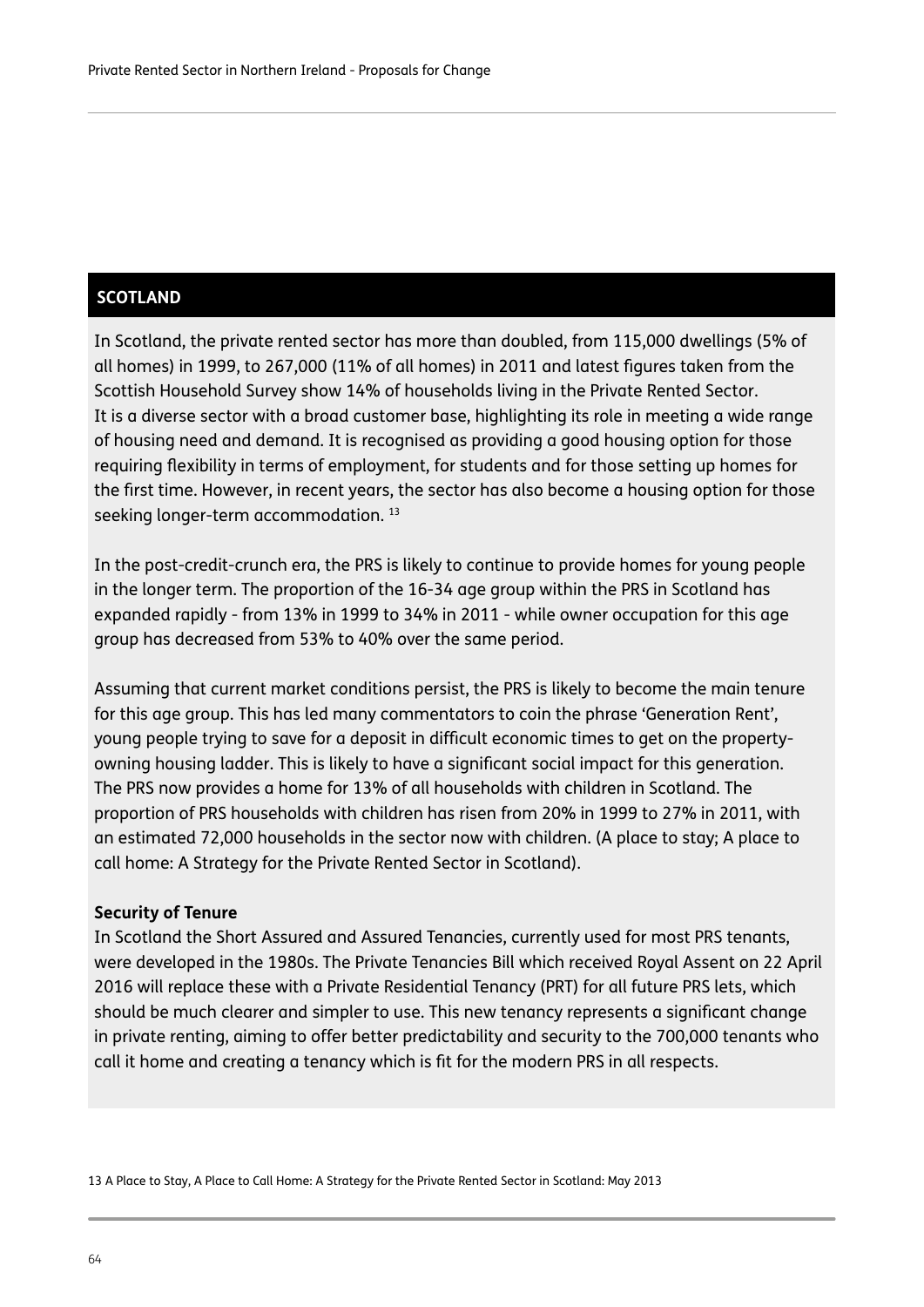In regard to offering security, private rented tenancies will be open-ended so landlords will not be able to evict a tenant simply because their tenancy agreement has reached its end date (otherwise known as the 'no-fault' ground). To bring a tenancy to an end, the tenant must give notice or the landlord will have to use new, modernised grounds for repossession, which cover all the reasonable circumstances under which a landlord may wish to regain possession of a property. Landlords will still be able to actively manage their properties, where issues such as antisocial behaviour occur. This improved security of tenure is intended to help tenants to feel more settled in their homes and more engaged in their communities. It will also enable them to exercise their rights, where this is necessary, without fear of arbitrary eviction.

#### **Rent Reviews**

The Private Tenancies Bill will also provide clarity and predictability in rent increases and protect tenants against excessive rent rises. To provide predictability, rents can only be increased once a year, with three months' notice, designed so tenants have advance notice of changes to enable them to budget accordingly. Tenants will also be able to seek adjudication from Rent Service Scotland for unjustified rent rises that takes their rent beyond the open market rate.

Where local authorities are concerned that rent increases are causing hardship to tenants in a particular area and having a detrimental effect on the broader housing system, the Bill also provides a power for Ministers to designate a Rent Pressure Zone. Local authorities will be able to apply to Ministers to have an area designated, which will limit the amount that rents can be increased for sitting PRS tenants for a period of up to five years.

#### **Standards**

The Repairing Standard, contained in the Housing (Scotland) Act 2006, covers the legal and contractual obligations of private landlords to ensure that a property meets a minimum physical standard. Landlords must carry out a pre-tenancy check of their property to identify work required to meet the Repairing Standard (described below) and notify tenants of any such work. Landlords also have a duty to repair and maintain their property from the tenancy start date and throughout the tenancy. This includes a duty to make good any damage caused by doing this work. On becoming aware of a defect, landlords must complete the work within a reasonable time.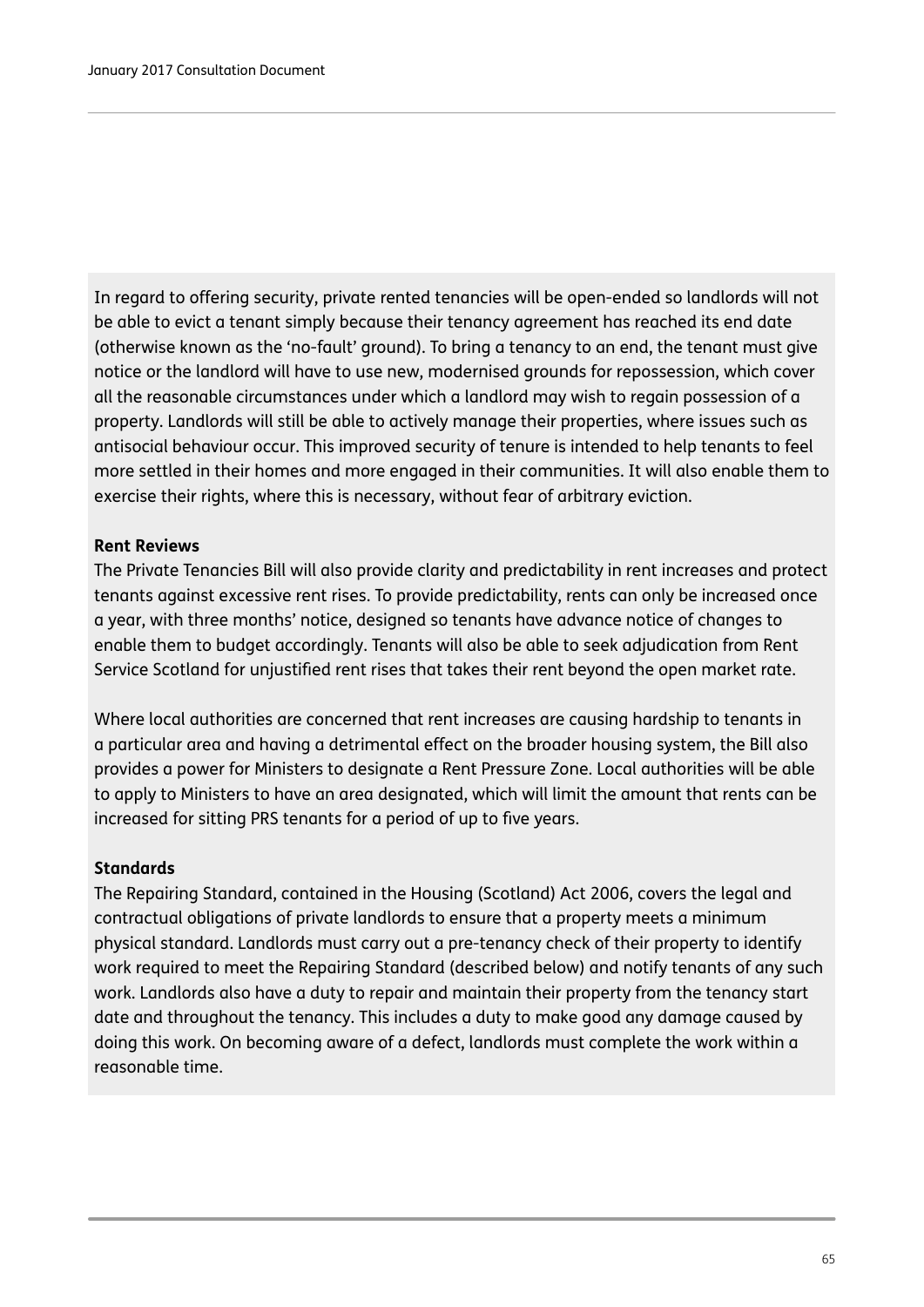#### **A privately rented property must meet the Repairing Standard as follows:**

- the property must be wind and water tight and in all other respects reasonably fit for people to live in
- the structure and exterior (including drains, gutters and external pipes) must be in a reasonable state of repair and in proper working order
- installations for supplying water, gas and electricity and for sanitation, space heating and heating water must be in a reasonable state of repair and in proper working order
- any fixtures, fittings and appliances that the landlord provides under the tenancy must be in a reasonable state of repair and in proper working order
- any furnishings that the landlord provides under the tenancy must be capable of being used safely for the purpose for which they are designed
- the property must have a satisfactory way of detecting fires and for giving warning in the event of a fire or suspected fire
- the property must have satisfactory provision for giving warning if carbon monoxide is present in a concentration that is hazardous to health

If, after a landlord has been notified of any problem, it is not attended to satisfactorily or if there is disagreement about whether or not there is a problem, then tenants have the right to refer the matter to the Private Rented Housing Panel (PRHP). The PRHP has power to require a landlord to carry out work necessary to meet the standard.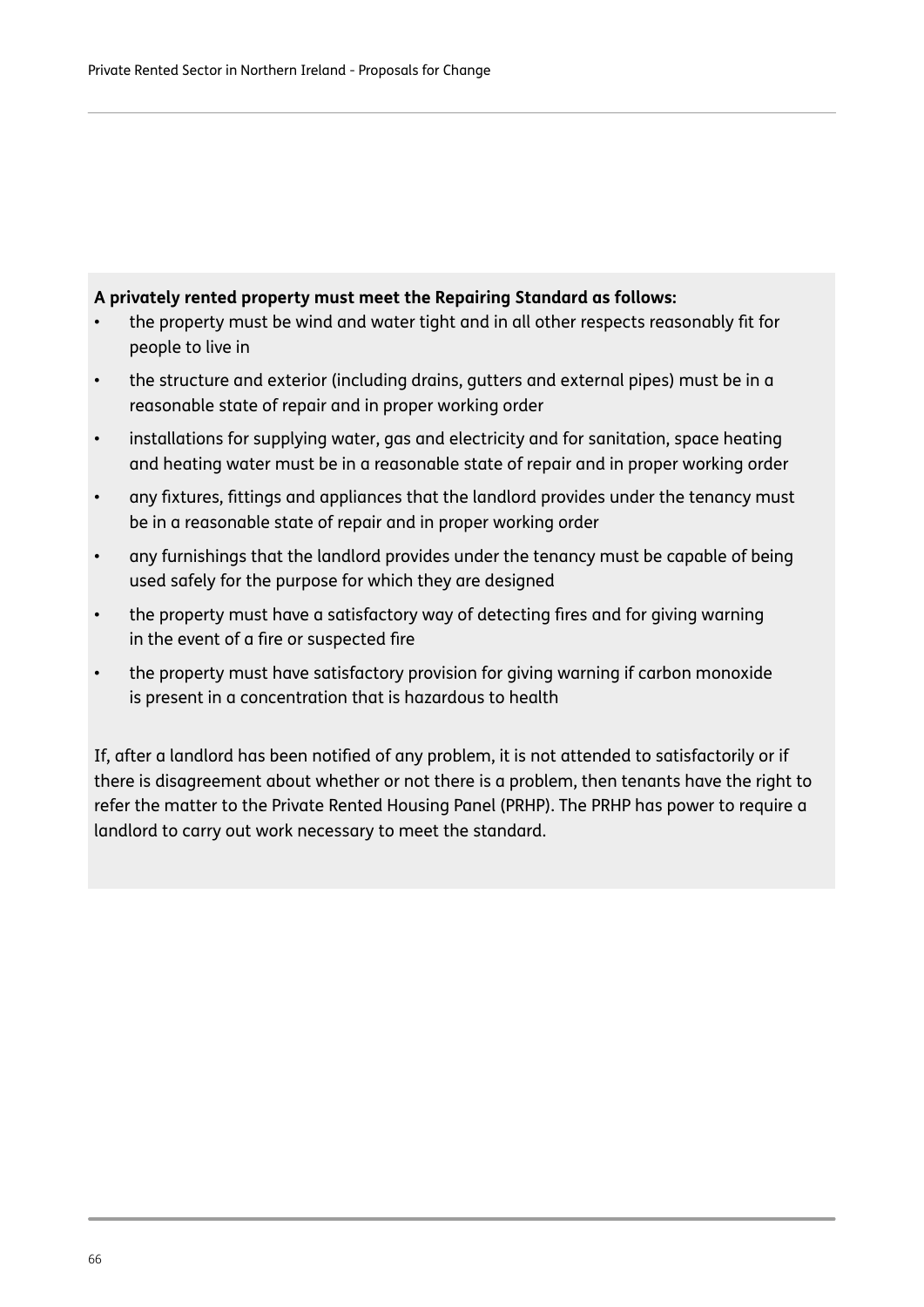#### **Disputes Resolution Process**

The PRHP is a Tribunal operating in Scotland with support from the Scottish Courts and Tribunals Service. The PRHP have duties under several jurisdictions relating to the private rented housing market in Scotland. The PRHP aims to make the process of making or responding to an application simple and straightforward. Making an application is free and much quicker and easier than going to court. Each jurisdiction that the PRHP operates can offer different methods to reach a decision on the application. Applications can be made regarding rent determination, repairs or right of entry.

#### **Registration/licensing requirements**

Under Part 8 of the Antisocial Behaviour etc. (Scotland) Act 2004, private landlords must apply for registration with their local authority. The local authority must be satisfied that they are fit and proper persons to let property, before registering them.

The owner of a House in Multiple Occupation must have a licence from the local authority where the property is situated. The accommodation must be licensed regardless of the type of owner for example private individual or registered social landlord.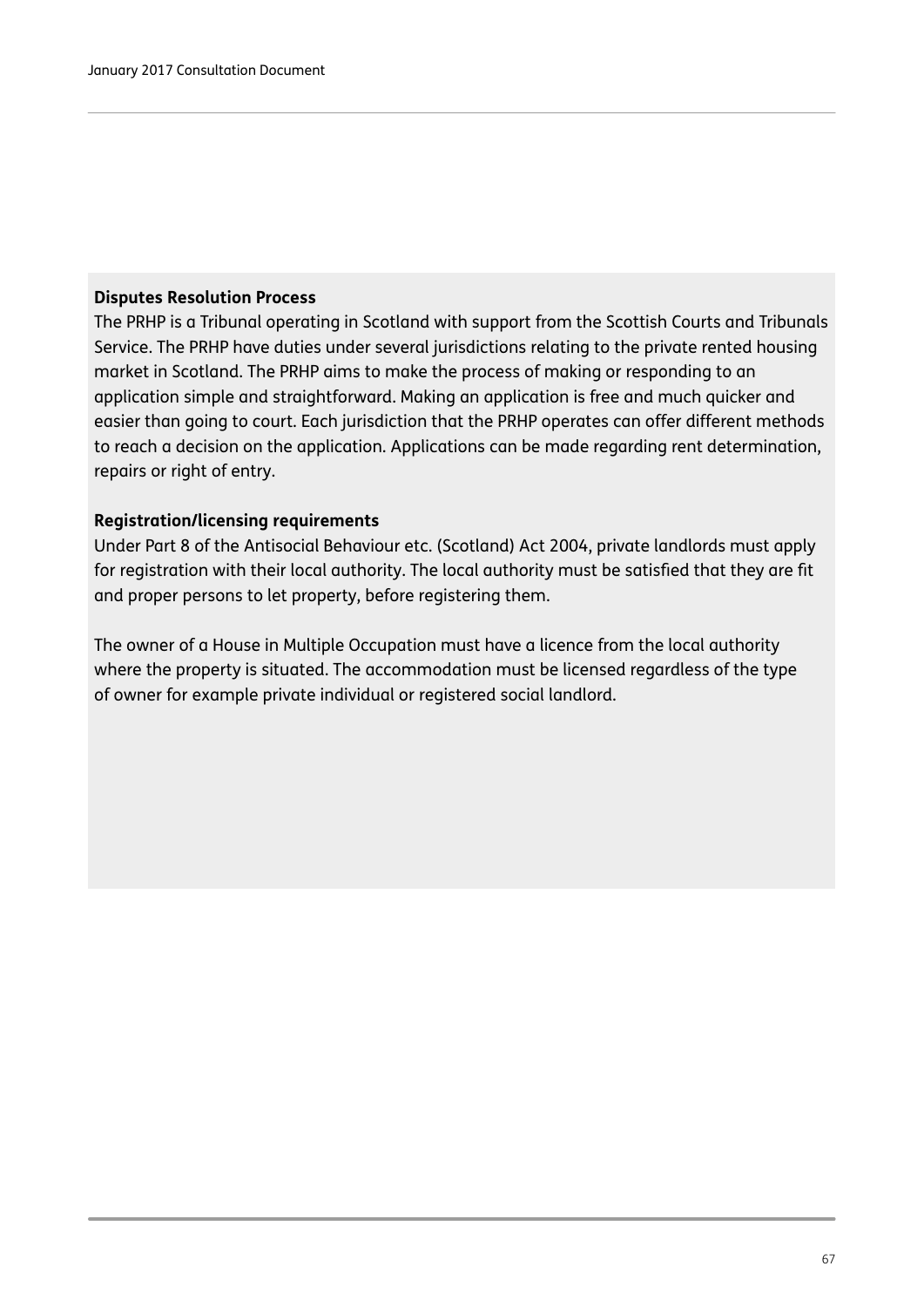#### **WALES**

Over the last decade, the private rented sector has grown both in absolute numbers and proportionately mostly at the expense of owner occupation levels. If trends continue, the private rented sector will become the second most used accommodation type, after home ownership; it is anticipated to reach 20% of the total stock by 2020. The private rented sector is diverse, providing homes to a wide variety of households including students, families, single persons and those looking for short-term housing solutions. However, since the 2008 economic downturn the sector is increasingly being used as a longer-term housing option. Since new homes in the social sector are not keeping up with demand, and first time buyers or 'generation rent' are finding it increasingly difficult to access owner – occupation, the private rented sector is increasingly being used by many more Welsh households.<sup>14</sup>

#### **Security of Tenure**

The Renting Homes (Wales) Act received Royal Assent on 18 January 2016. This piece of legislation will make it simpler and easier to rent a home. At the heart of the act are the new 'occupation contracts'. With limited number of exceptions, the act replaces all current tenancies and licenses with just two types of occupation contract. The 'standard contract' is modelled on the current assured shorthold tenancy used mainly in the private rented sector, while the 'secure contract' is based on the current secure tenancy issued by local authorities. Once implemented, the Act will require landlords to issue a written statement of the occupation contract which clearly sets out the rights and responsibilities of landlords and tenants. To help landlords comply with this requirement, the Welsh Government will provide free model contracts. The Act will also help protect people from being evicted simply for complaining about the condition of a property. The standard contract requires at least two months notice (section 174) and under section 175 the landlord may not serve a section 173 notice during first four months (unless contract is listed in Schedule 9) therefore protecting the first six months of the tenancy period. Under Part 2 of the Housing (Wales) Act local authorities have the power to discharge their homelessness duties into the private rented sector.

#### **Rent Reviews**

Currently a landlord has to give a tenant one month's notice of any rent increase and there must be a minimum of twelve months between rent increases. Under the Renting Homes (Wales) Act 2016, the notice period will increase to two months.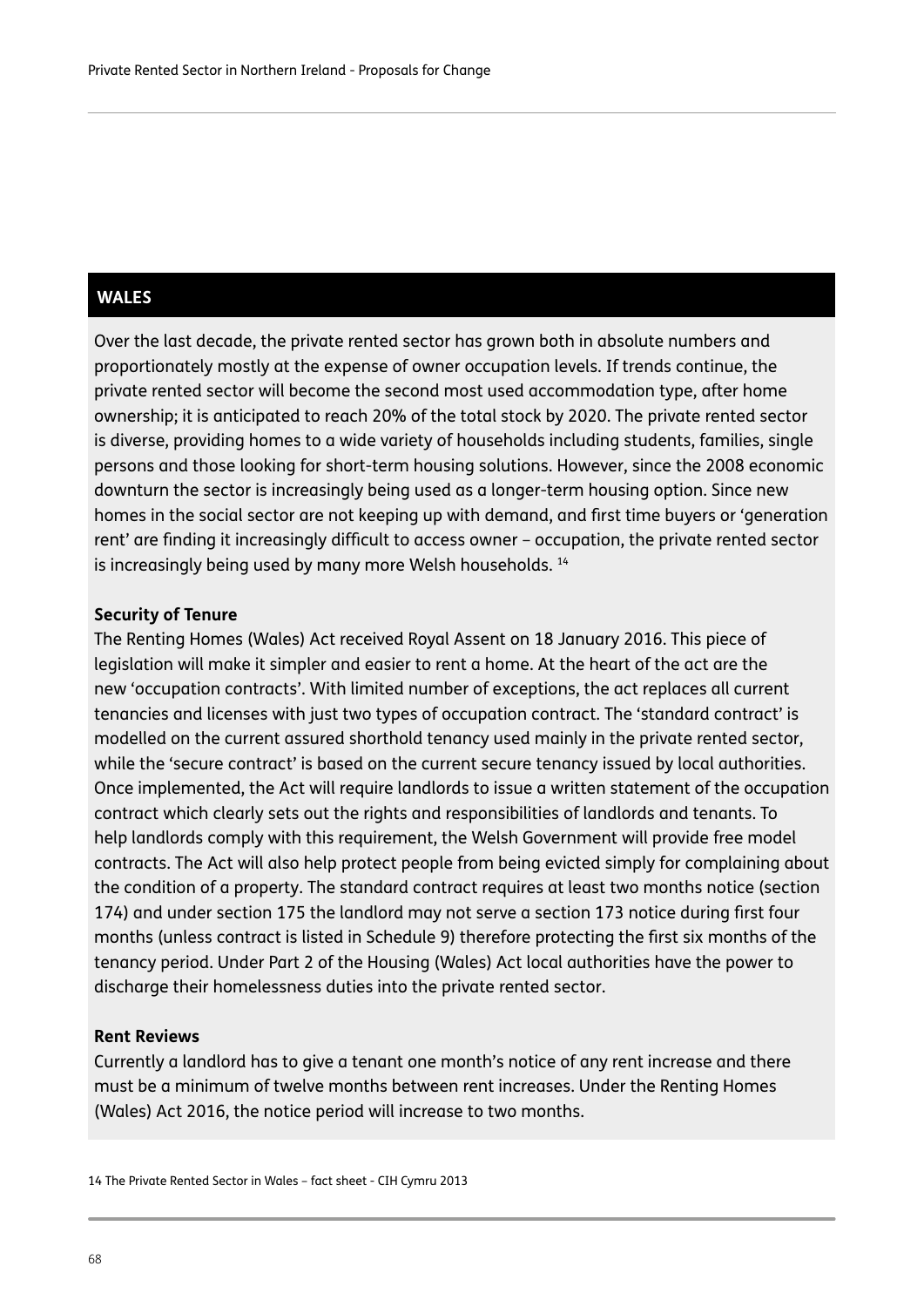#### **Standards**

Currently in Wales, the repairing obligations under the Landlord and Tenant Act 1985 apply to the private rented sector. The 1985 Act also places an obligation on the landlord to ensure the dwelling is fit for human habitation. However, the fitness requirement applies only to dwellings let at no more than £52 per annum so is, in effect, irrelevant (the rent limits have not been increased since 1957). The Renting Homes (Wales) Act 2016 which received Royal Assent on 18 January 2016 reflects current obligations on the repair and maintenance of a private rented property. It also requires the landlord to ensure the dwelling is fit for human habitation, irrespective of the rent. The Act gives the power to specify in secondary legislation what being 'fit for human habitation' means, and these regulations are likely to refer to the HHSRS guidance. The overall effect will be to give 'contract-holders', which could be tenants or licensees, the power to take a landlord to court if the property doesn't meet the required standard. This is in addition to being able to seek action by the local authority under the authority's HHSRS powers. There is also a requirement under Part 1 of the Housing (Wales) Act 2014 for self-managing landlords and agents to undertake training licensed by Rent Smart Wales.

#### **Evictions and Disputes Resolution Process**

Currently, outside of any fixed term period, and at least six months after the start of the tenancy, private landlords will tend to use the accelerate possession procedure (under Section 21 of Housing Act 1988). Providing the landlord has given a minimum of two months' notice, and has abided by requirements in relation to protecting any deposit as well as registration and licensing, the court is required to make a possession order. Under the accelerated procedure, possession can be regained within around four months. Other cases can take longer to resolve, with much depending on the nature of the dispute, whether it is contested, and the workload of the court.

The Renting Homes (Wales) Act 2016 incorporates a similar accelerated possession procedure under the 'standard contract'. However, it also provides for a defence against possession in cases where the court is satisfied the landlord issued the possession claim in order to avoid his or her repairing or fitness obligations, so-called cases of 'retaliatory eviction'. All disputes under the Renting Homes (Wales) Act are adjudicated by the court.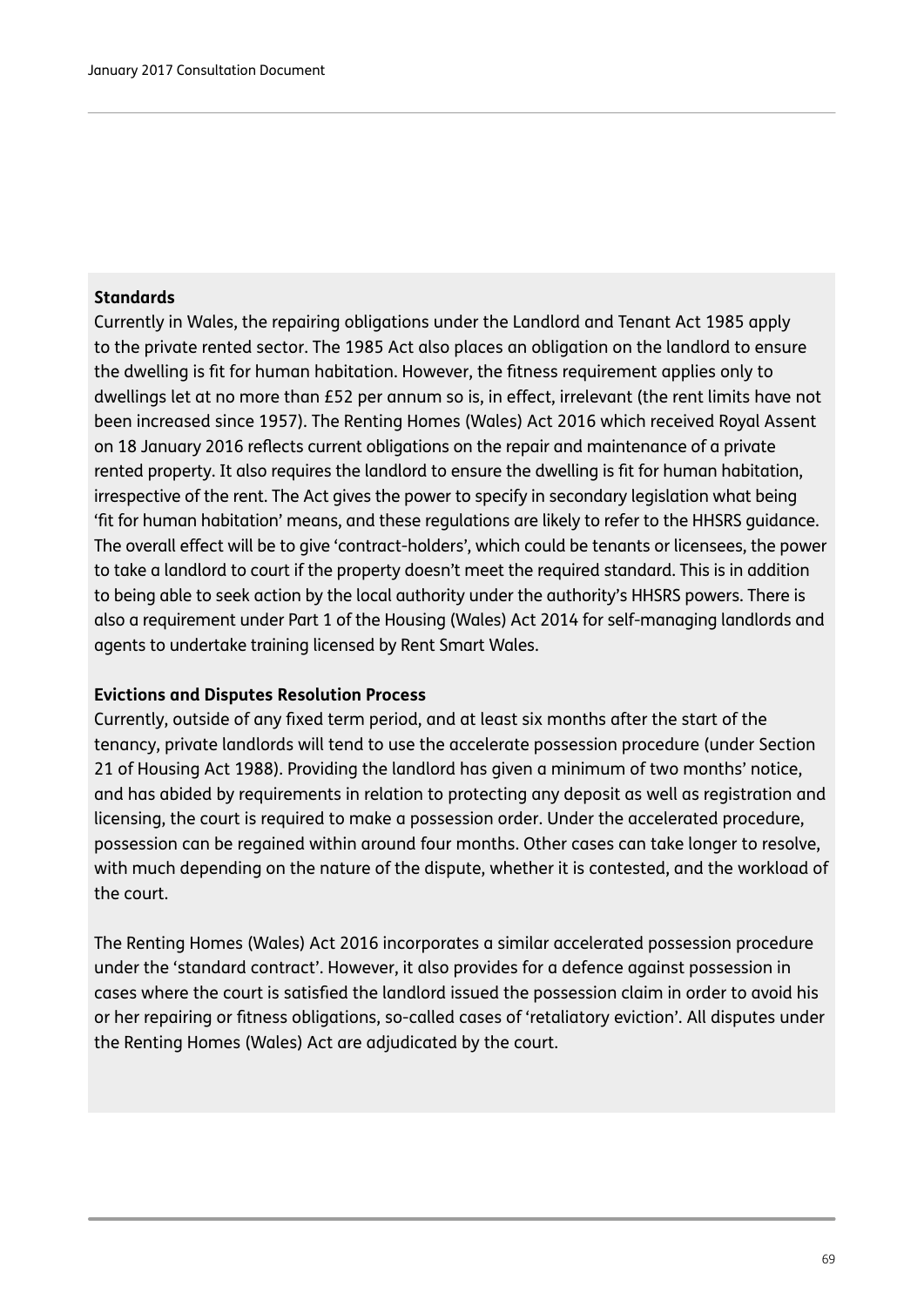#### **Registration**

Since 23 November 2015, any landlord who has a rental property in Wales which is rented on an assured, assured shorthold or regulated tenancy is required to register. How a property is owned will determine who needs to register it. All registrations are done with Rent Smart Wales. This new requirement comes from Part 1 of the Housing (Wales) Act 2014. A landlord, for the purpose of the legislation, is the person who is entitled to possession of the property. This in most cases will be the owner of the property. A landlord registration costs £33.50 if completed on-line and £80.50 if completed using a paper application.

#### **Licensing**

Landlords who are not involved in setting up tenancies and managing their rental properties do not need a licence; however they must use a licensed agent and register as a landlord declaring their agent on the registration. Landlords who do undertake letting and management tasks at their rental properties in Wales are required to apply for a licence. Such landlords are often described as 'self-managing'. A licence can be applied for online at **www.rentsmart.gov.wales** or by completing a paper application form. The training that a landlord must do in order to obtain a licence can either be done direct with Rent Smart Wales, or an approved course can be completed with a training provider authorised by Rent Smart Wales. Rent Smart Wales must also be satisfied the landlord is 'fit and proper' (by ensuring they have no relevant convictions against them) and confirm the training completed by the applicant and/or their staff as part of the application is suitable for licensing purposes. Licences can be refused if the applicant is not deemed 'fit and proper'. If a licence is awarded the landlord will receive notification of their unique licence number and the conditions attached to their licence. The landlord will also receive a licence card in the post. Once a landlord is licensed it lasts for 5 years. The 'Code of Practice' must be adhered to during the licence period.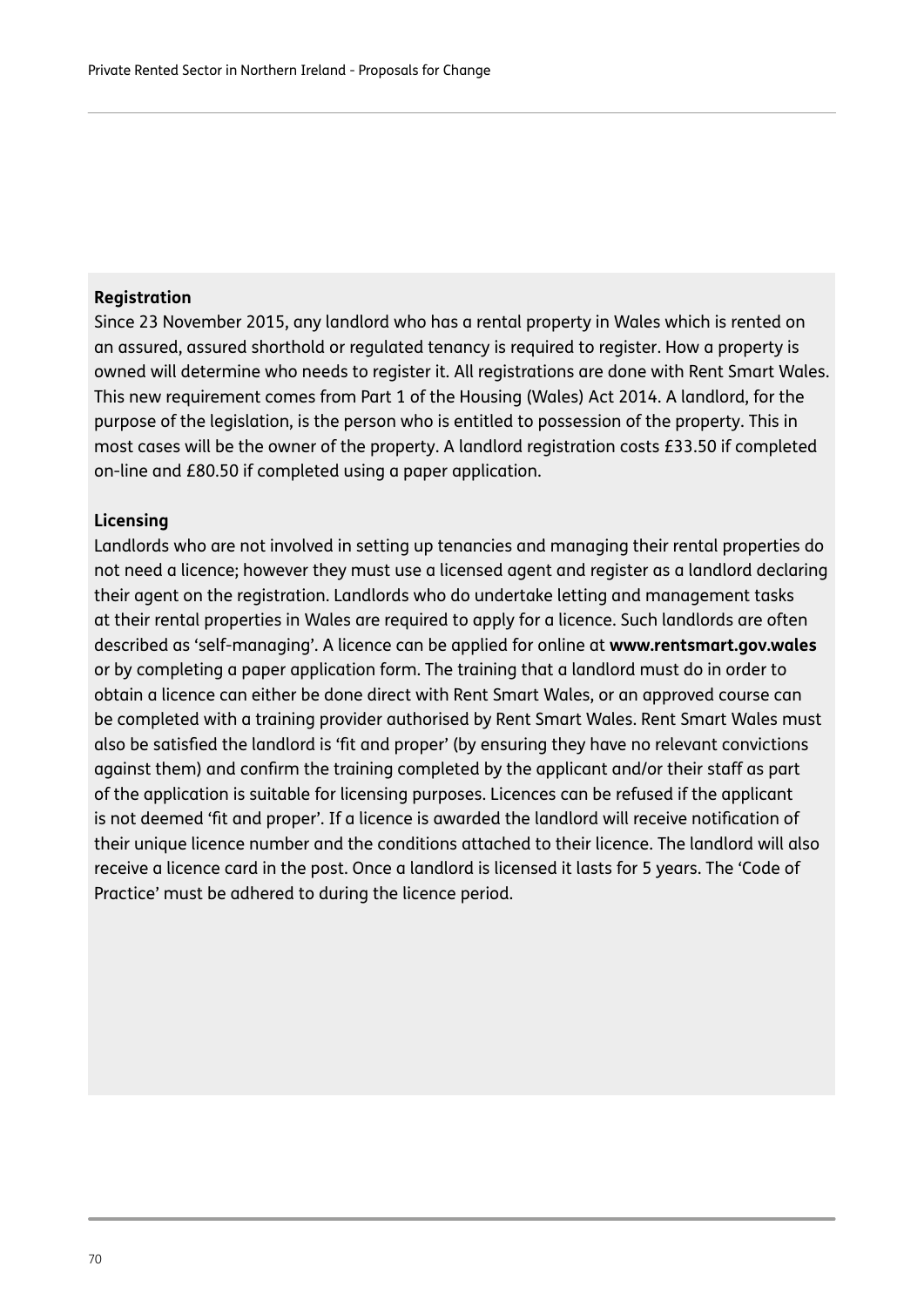#### **REPUBLIC OF IRELAND**

The 2011 Census provided a range of pertinent statistics regarding the Irish private rented market. Most strikingly the sector had doubled in size to 305,377 households in the five years since 2006. The census also showed that private renters were predominately young (particularly in the 25-34 age category), single and Irish, through rental tenants originating from elsewhere in the EU27 had grown to account for 25% of all renters in 2011. The majority (65%) of landlords own just one property. A further 17% have two properties and 9% own 3 properties. 10% of landlords have more than three properties.15

#### **Security of Tenure**

Different rules apply for non-fixed term and fixed term tenancy (lease) agreements when it comes to security of tenure. In the case of non-fixed term tenancies, security of tenure is based on four year cycles. During the first six months, landlords may terminate the agreement without specifying a reason but they must provide 28 days' notice to the tenant. For tenancies longer than six months, but less than four years, known as a Part 4 Tenancy, a landlord may only terminate the agreement if one or more of the following apply:

- the tenant does not comply with the obligations of the tenancy
- the dwelling is no longer suited to the occupant's accommodation needs (e.g. overcrowded)
- the landlord intends to sell the dwelling in the next three months
- the landlord requires the dwelling for own or family member occupation
- the landlord intends to substantially refurbish the dwelling
- the landlord intends to change the business use of the dwelling

Tenants do not need to give a reason for terminating a tenancy agreement. At the end of the four years, without a Notice of Termination being served, a new tenancy will commence and the cycle begins again.

15 Future of the Private Rented Sector Final Report: DKM Economic Consultants 2014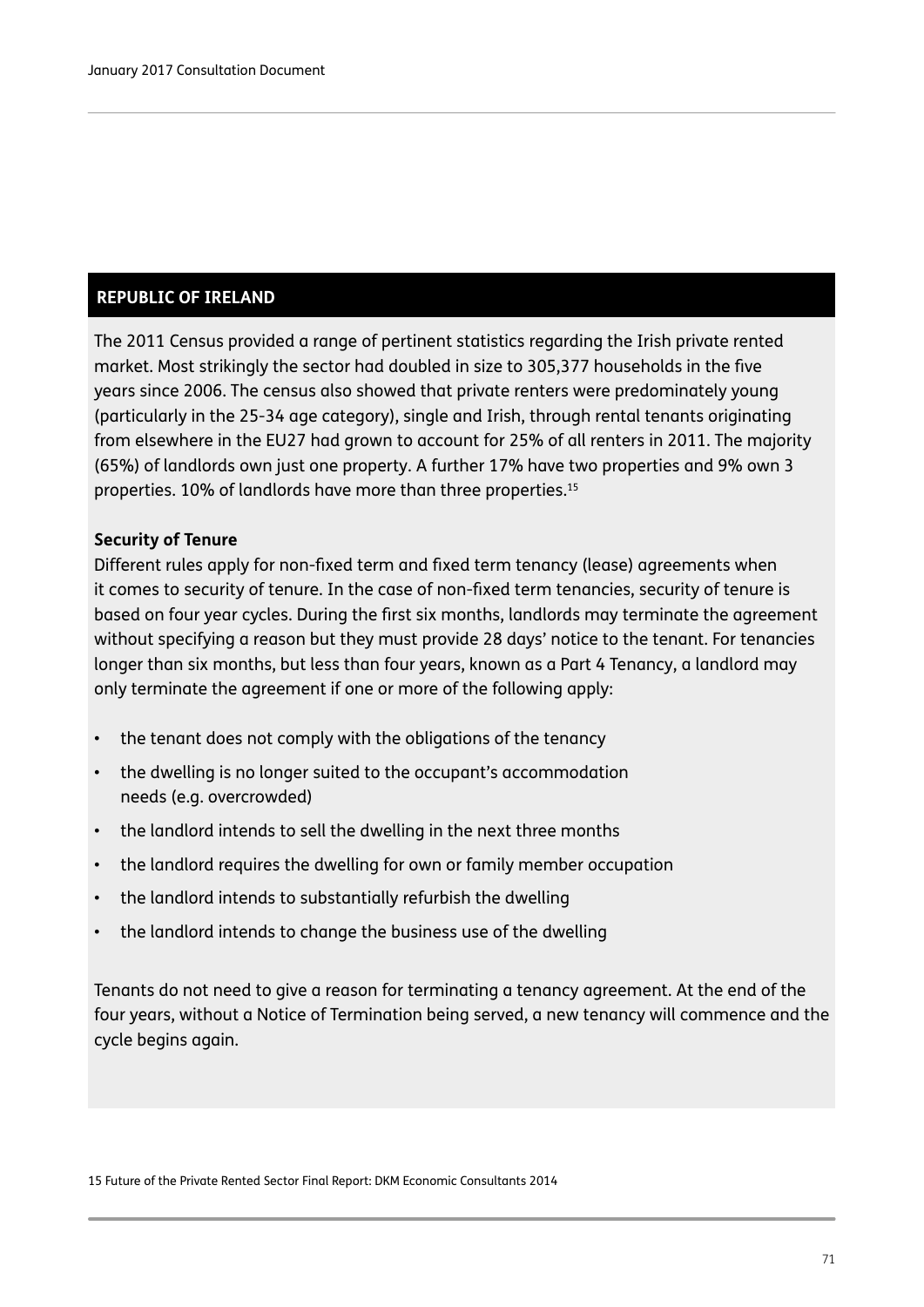Fixed term tenancies should last for the duration specified in the lease agreement and should only be terminated if:

- the tenant or landlord has breached one of the conditions of the lease and/or their obligations under the Act
- the landlord has refused a request by the tenant for assignment of the lease or to sublet the tenancy
- there are provisions incorporated into the agreement allowing for early termination provided they are not contrary to the provisions of the RTA

After six months of a fixed term tenancy have lapsed, the agreement is classified as a Part 4 tenancy. Tenants have the option of continuing occupation after a fixed term tenancy that has lasted six months or more expires. To do this, they must notify the landlord of their intent between one and three months before the fixed term lease is due to expire.

#### **Rent Reviews**

Rents may not be greater than the open market rate. Amendments to the legislation on rent increases in December 2015 mean that rents may only be reviewed upwards or downwards once every 24 months. This will have an effect for four years from enactment of the provisions after which it will revert back to every 12 months. If a new rent level is to be introduced, tenants must now be given 90 days notice. The actual 'notice' of a rent increase has been prescribed by the Minister and as such must now include mandatory details. Notice periods of termination of a tenancy have also increased.

#### **Standards**

Landlords are required to ensure dwellings meet standards as set out in the Housing (Standards for Rented Houses) Regulations 2008 and the Housing (Standards for Rented Houses) (Amendment) Regulations 2009. These regulations specify requirements in relation to a range of matters such as structural repair, absence of damp and rot, sanitary facilities, heating, ventilation, light and safety of gas and electrical supply.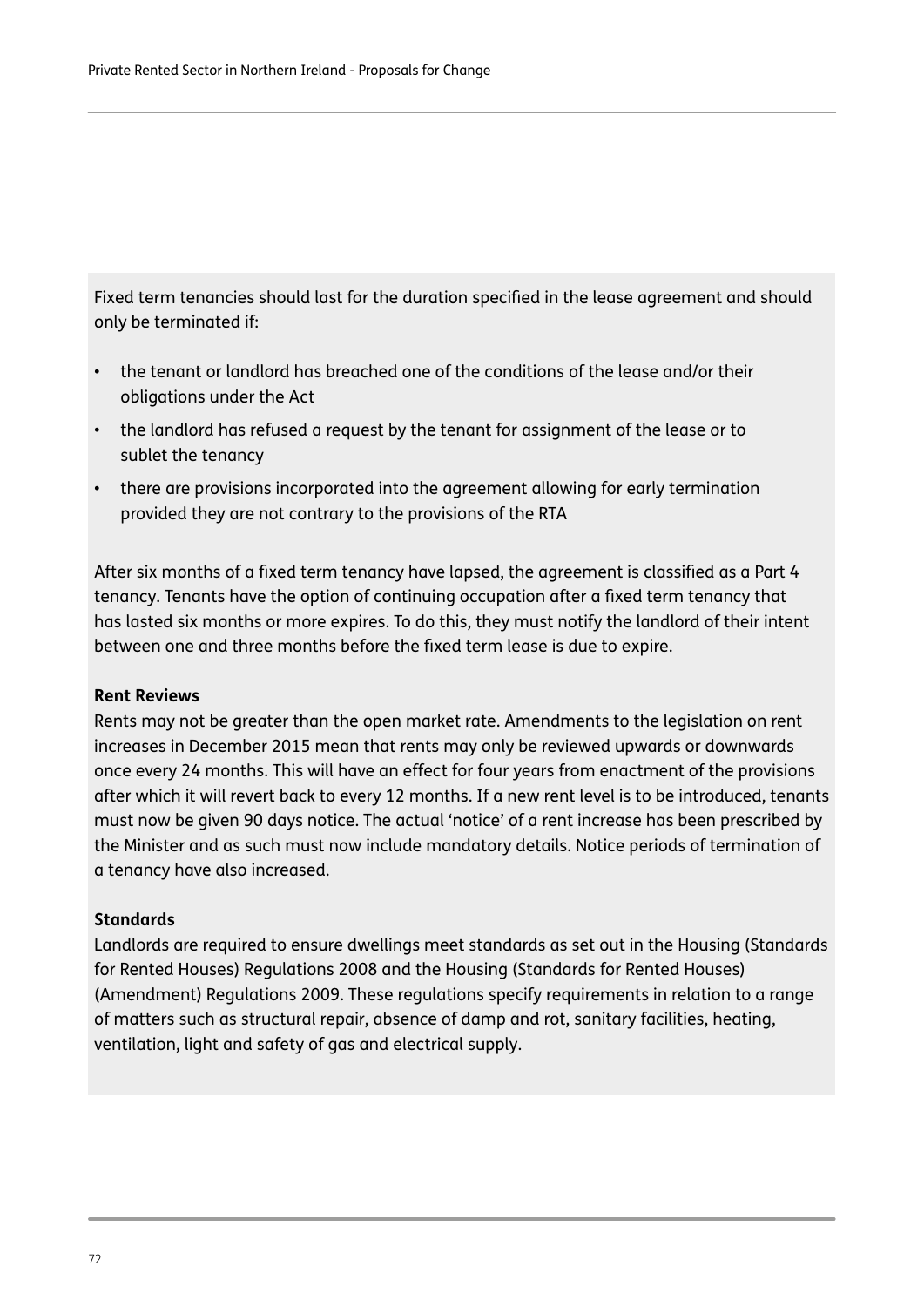Funding is provided from part of each registration fee collected by the Residential Tenancies Board (RTB) to local authorities to inspect rental accommodation and enforce standards regulations. Where a property is found to be in breach of regulations, a series of sanctions can be taken against a landlord.

#### **Disputes Resolution Process**

Disputes between landlords and tenants are generally referred to the RTB instead of courts. The RTB deals with disputes in relation to deposit refunds, breaches of tenancy obligations, termination of tenancies, rent arrears, complaints from neighbours regarding tenants' behaviour. The volume of disputes handled by RTB staff has increased by 104% since 2008. Mediation (telephone and face to face) and adjudication services are available. There is no fee for parties who submit a dispute application to the RTB and choose to have it resolved by mediation. The fee for adjudication is €25 for a paper application and €15 for online.

#### **Registration/licensing requirements**

Currently there is no licensing of Landlords in the Republic of Ireland. Anyone can become a landlord. Landlords are required by law to register their tenancies with the RTB. Landlords are also subject to inspections on the dwelling with regards to the minimum standards and 20% of the registration fees go to the Local Authorities to carry out those inspections.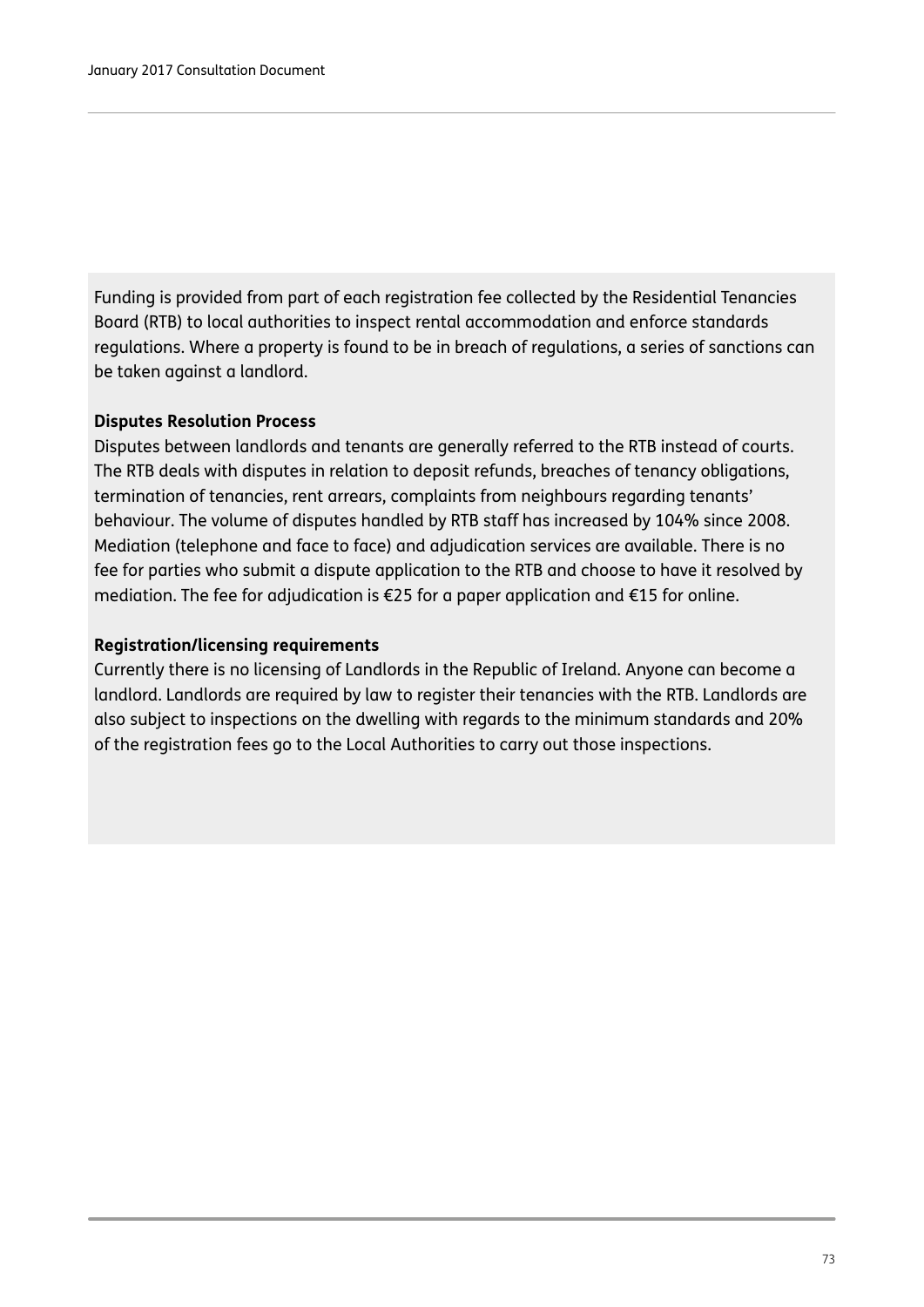### **NORTHERN IRELAND**

According to the 2011 Census there were 95,000 private tenancies (includes renting from a landlord or letting agent, does not include those living rent free, renting from a relative or where the landlord lives in the dwelling). Figures from the landlord register show that over 48,000 landlords have registered with the scheme providing details of over 100,000 properties. The majority of landlords own one or two properties while a small proportion of landlords own five or more properties. The private rented sector is now home to many households who would traditionally have lived in the social housing sector. There is some evidence for this given that 57% of all private rented sector tenants are in receipt of housing benefit. The highest proportion of households are located in Belfast. This is likely to be influenced not only by the larger population but also by the presence of many young professionals and the large student population.

#### **Security of Tenure**

#### **In Northern Ireland a private tenancy may either:**

- last for a fixed number of weeks, months or years called a 'fixed term tenancy'
- run indefinitely from one rental period to the next called a 'periodic tenancy'.

If the tenancy has been agreed for a fixed term, the landlord will usually only be able to seek possession during this period of time if the tenant breaks one of the terms of the tenancy agreement. The tenant has a similar right if the landlord has broken any of the terms of the agreement. In either case, the correct notice to quit period must be given to the other party. (In 2011, the Department extended the notice to quit periods in recognition of the need to provide longer term tenants with a more reasonable period in which to find and move to alternative accommodation should their tenancy end). If the tenancy agreement did not specify the length of time for which the tenancy was to run, the law states that the tenancy will run for a default period of six months initially. After this it will become a periodic tenancy.

#### **Rent Reviews**

Private rented sector rents are normally set at the market rate. If the tenancy is a fixed term tenancy, the landlord can only increase the rent with the agreement of the tenant. If the tenant does not agree, the landlord will have to wait until the fixed term ends before he or she can raise the rent. When a fixed term tenancy ends and the tenancy becomes a periodic tenancy, the landlord can increase the rent at the end of any rental period. If the tenancy is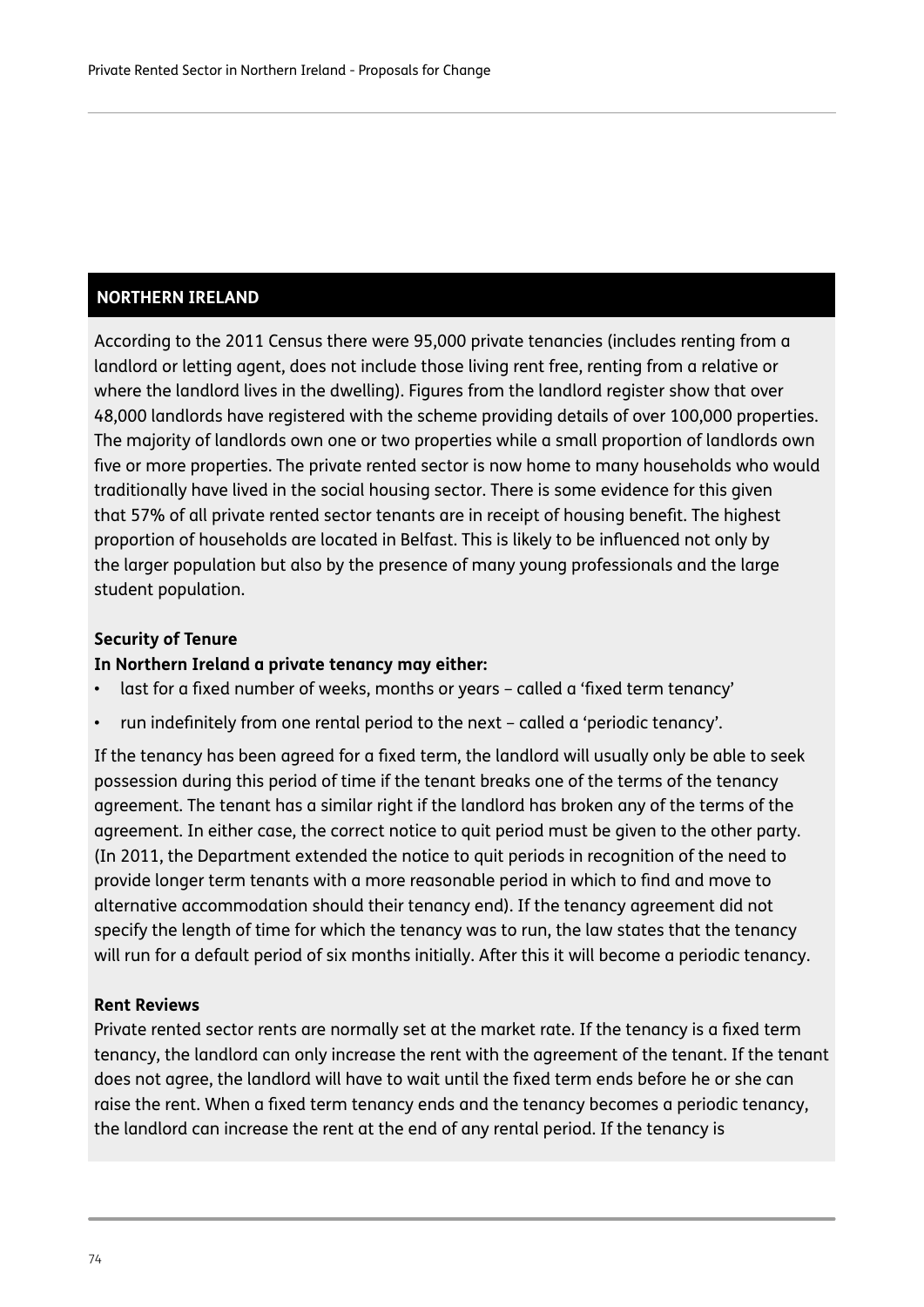a protected or statutory tenancy, a rent increase can only be applied in certain circumstances and only if the rent is registered with the Rent Officer for Northern Ireland. Details of the rent and any rent increases should be detailed in the tenancy agreement.

#### **Standards**

The last major update to property standards regulation in Northern Ireland was the Housing (Northern Ireland) Order 1992. This is the legislative basis for the Housing Fitness Standard, the same pass or fail model as preceded the HHSRS in England and Wales, although it is enforced by the Northern Ireland Housing Executive rather than local authorities. Northern Ireland's Housing Fitness Standard has faced similar criticism to that faced in the rest of the United Kingdom, namely that it does not cover areas such as thermal comfort, fire safety, electrical safety and the prevention of falls.

In March 2016 the Department for Social Development (now the Department for Communities) published a discussion paper on the future of the Housing fitness Standard presenting options for reform. The consultation closed on 10 June 2016.

Aside from the statutory housing fitness standard, there are additional repairing responsibilities which are specific to the private rental sector. These can sometimes be laid down in a tenancy agreement but where this isn't the case there are default obligations in the Private Tenancies Order 2006

#### **Disputes Resolution Process**

In Northern Ireland local councils frequently deal with landlord/tenant disputes. Where the council is unable to help, a tenant or landlord can take a case to the small claims court. Housing Rights (a charity organisation which works to improve lives by tackling homelessness and housing problems in Northern Ireland) have found that the use of dispute mechanisms such as mediation can have the potential to prevent homelessness and sustain tenancies. Housing Rights advisors often act as an informal mediator in that they may contact a landlord and/or the agent to discuss the matter at hand and come to a resolution.

The Tenancy Deposit Scheme administrators each have a way to sort out disputes between tenants and landlords over how much deposit should be repaid at the end of the tenancy. The 'dispute resolution mechanism' reduces the need to involve courts and aims to speed up the return of the deposit.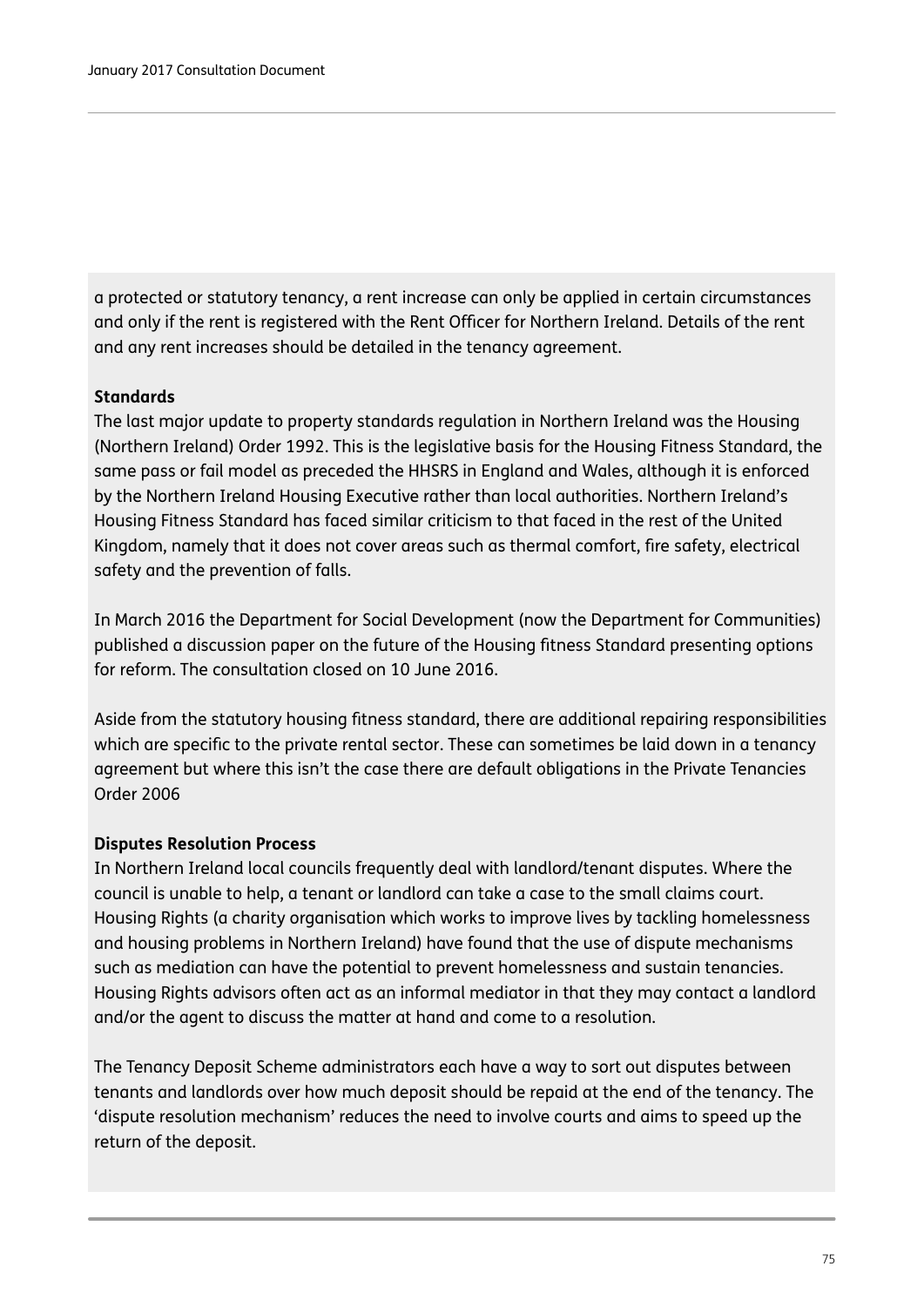#### **Registration/licensing requirements**

Landlord Registration was introduced in Northern Ireland in February 2014. From that date all landlords have to register prior to letting a new tenancy or where they had an existing tenancy within 12 months. Registration lasts for three years at the end of which there is a requirement to re-register.

The Houses in Multiple Occupation Bill received Royal Assent on 12 May 2016 and is now known as the Houses in Multiple Occupation (Northern Ireland) Act 2016. This Act will introduce a licencing scheme which will ensure that management standards and housing conditions in Houses in Multiple Occupation are maintained which includes a requirement for the safety of the gas and electrical installations and means of escape from fire. Officials are currently drafting Regulations for this Act and continue to progress the work required in preparation for councils to introduce and operate the new licensing regime. It is the Department's intention to have these completed and ready to be implemented with a commencement date of no later than April 2018.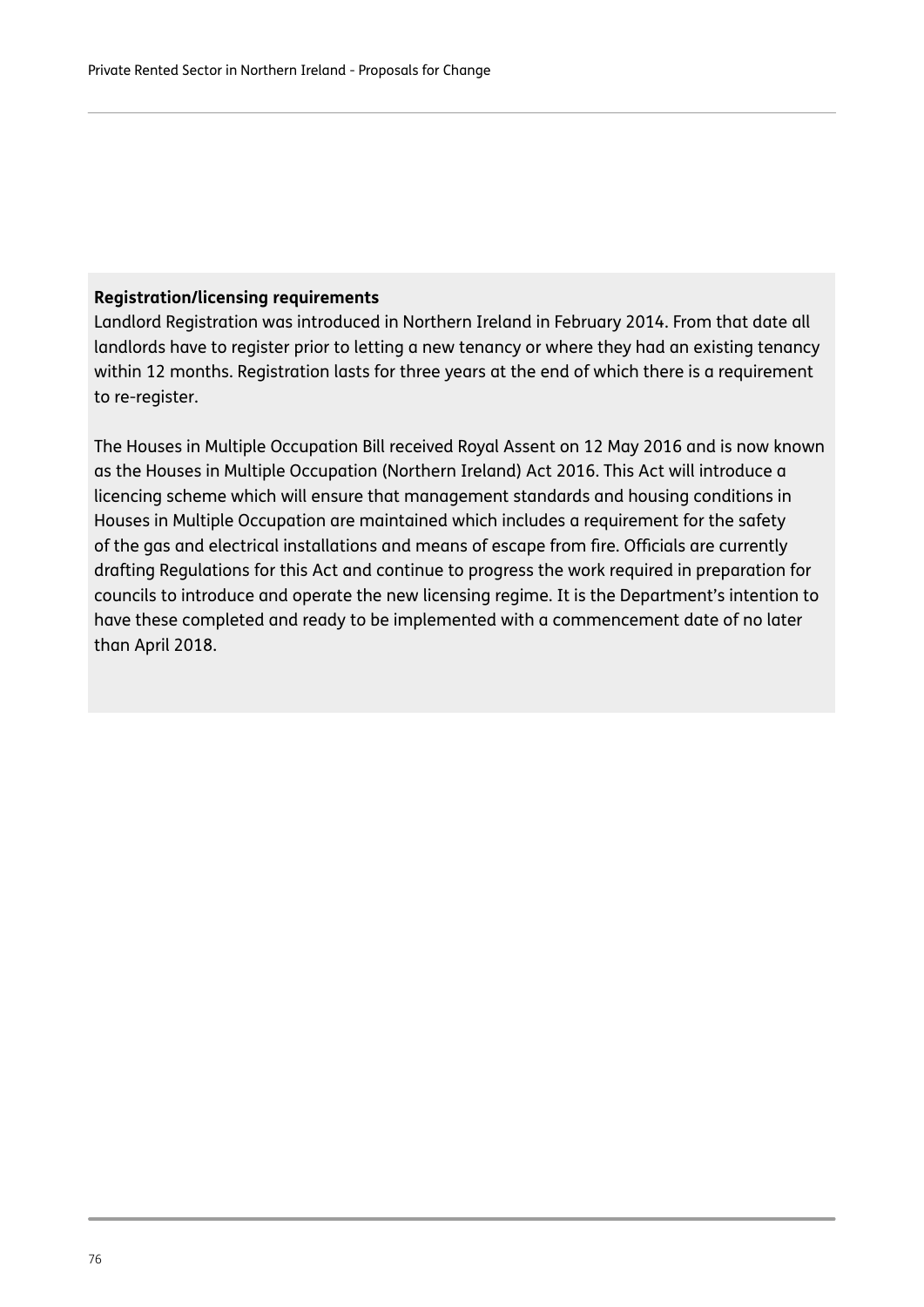# Notes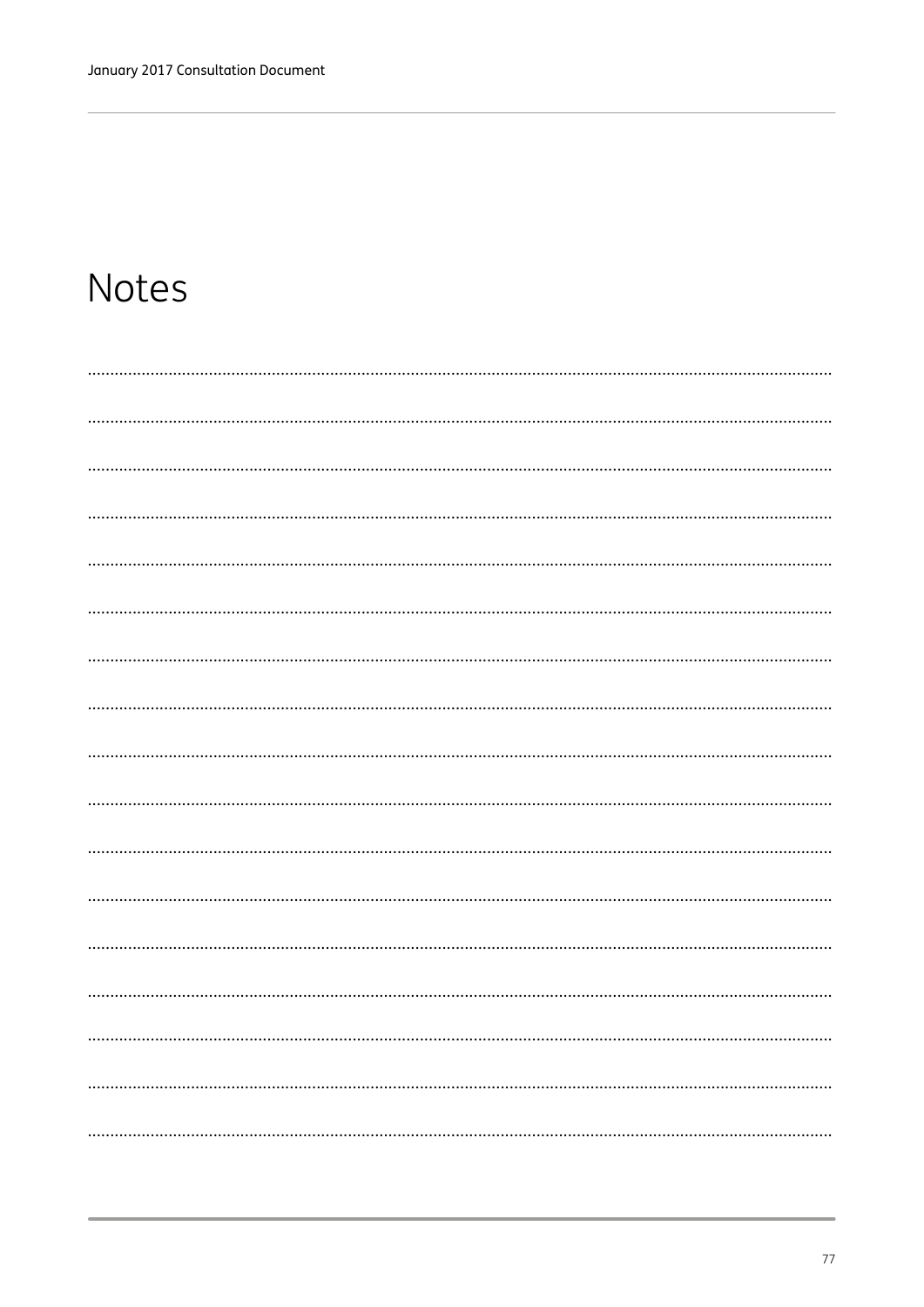### **Notes**